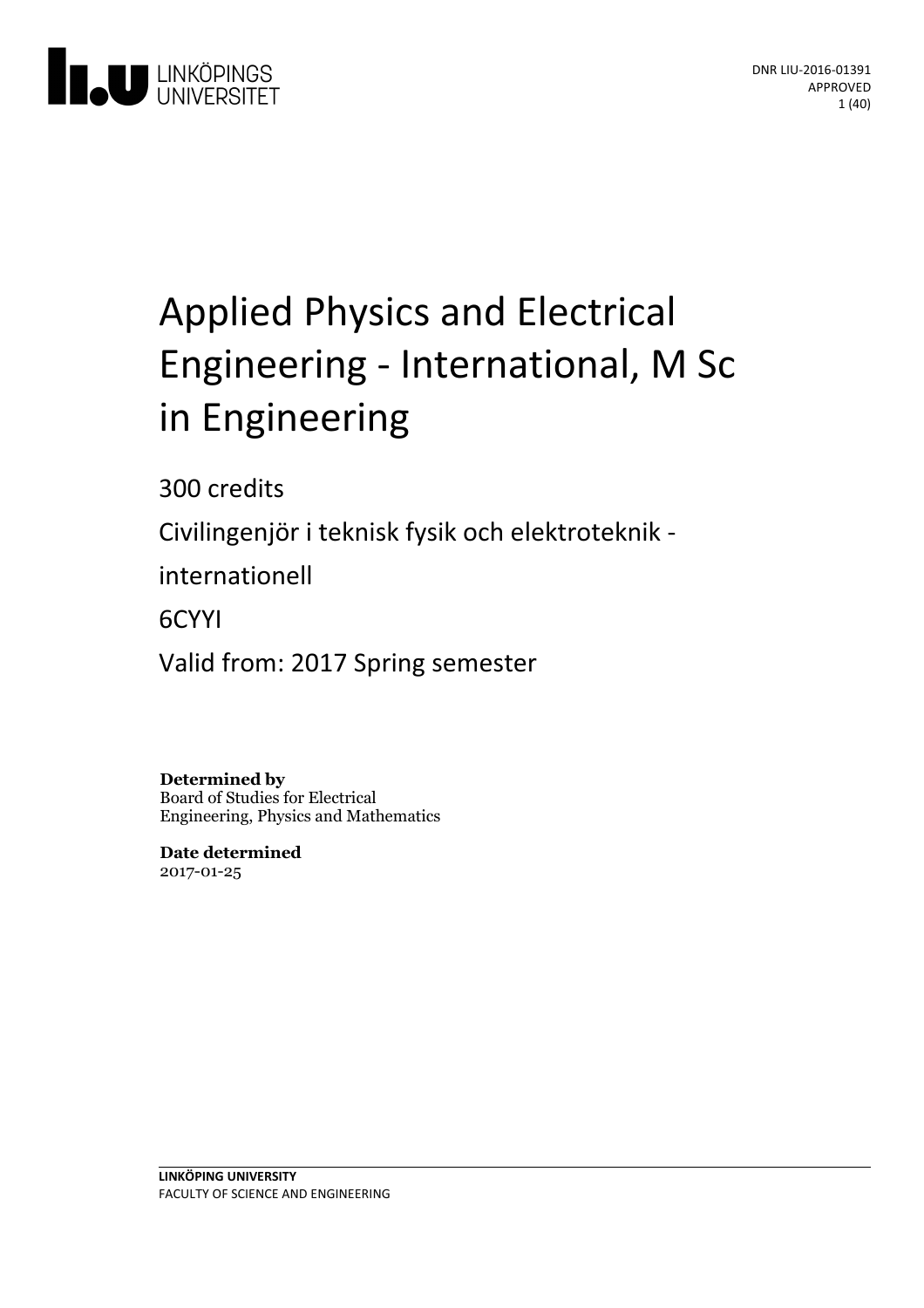# Entry requirements

# Degree in Swedish

Civilingenjör 300 hp och Teknologie master 120 hp

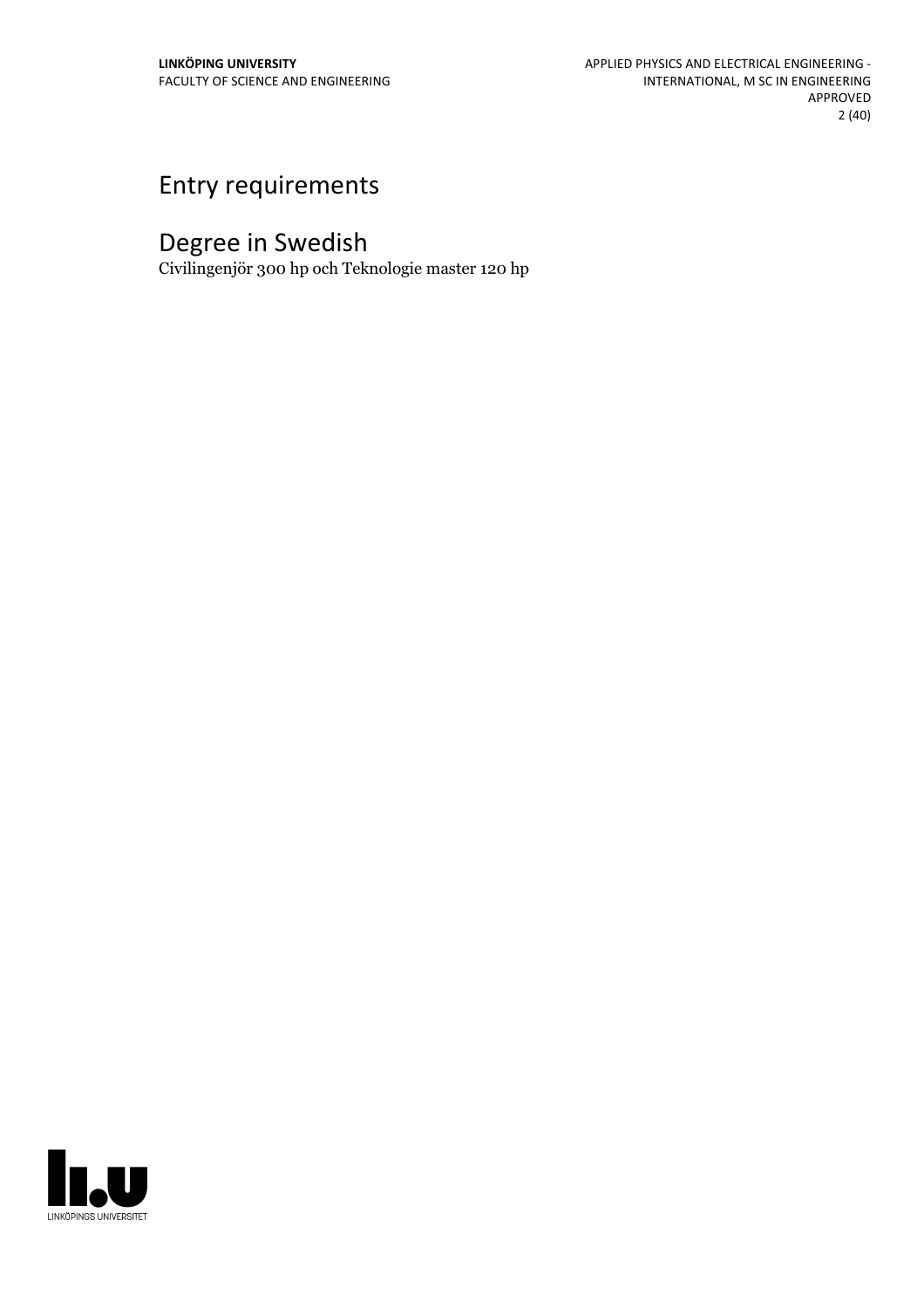# **Curriculum**

# **Semester 1 (Autumn 2017)**

| Course<br>code | Course name                             | <b>Credits</b> | Level | <b>Timetable</b><br>module | <b>ECV</b> |
|----------------|-----------------------------------------|----------------|-------|----------------------------|------------|
| Period 0       |                                         |                |       |                            |            |
| TATM79         | <b>Foundation Course in Mathematics</b> | $6*$           | G1X   |                            | C          |
| Period 1       |                                         |                |       |                            |            |
| TATA24         | Linear Algebra                          | $8*$           | G1X   | 1                          | C          |
| TATM79         | <b>Foundation Course in Mathematics</b> | $6*$           | G1X   | 4                          | C          |
| TFYY51         | <b>Engineering Project</b>              | $6*$           | G1X   | 4                          | C          |
| THFR21         | French for Engineers I, Part 1          | $2*$           | G1X   | 3                          | C          |
| TSEA51         | Switching Theory and Logical Design     | 4              | G1X   | $\overline{2}$             | C          |
| TATA40         | Perspectives on Mathematics             | $1*$           | G1X   |                            | $\vee$     |
| Period 2       |                                         |                |       |                            |            |
| TATA24         | Linear Algebra                          | $8*$           | G1X   | 4                          | C          |
| TATA41         | Calculus in One Variable 1              | 6              | G1X   | $\overline{2}$             | C          |
| TFYY51         | <b>Engineering Project</b>              | $6*$           | G1X   | 3                          | C          |
| THFR21         | French for Engineers I, Part 1          | $2*$           | G1X   | $\mathbf{1}$               | C          |
| TATA40         | Perspectives on Mathematics             | $1*$           | G1X   |                            | $\vee$     |

# **Semester 2 (Spring 2018)**

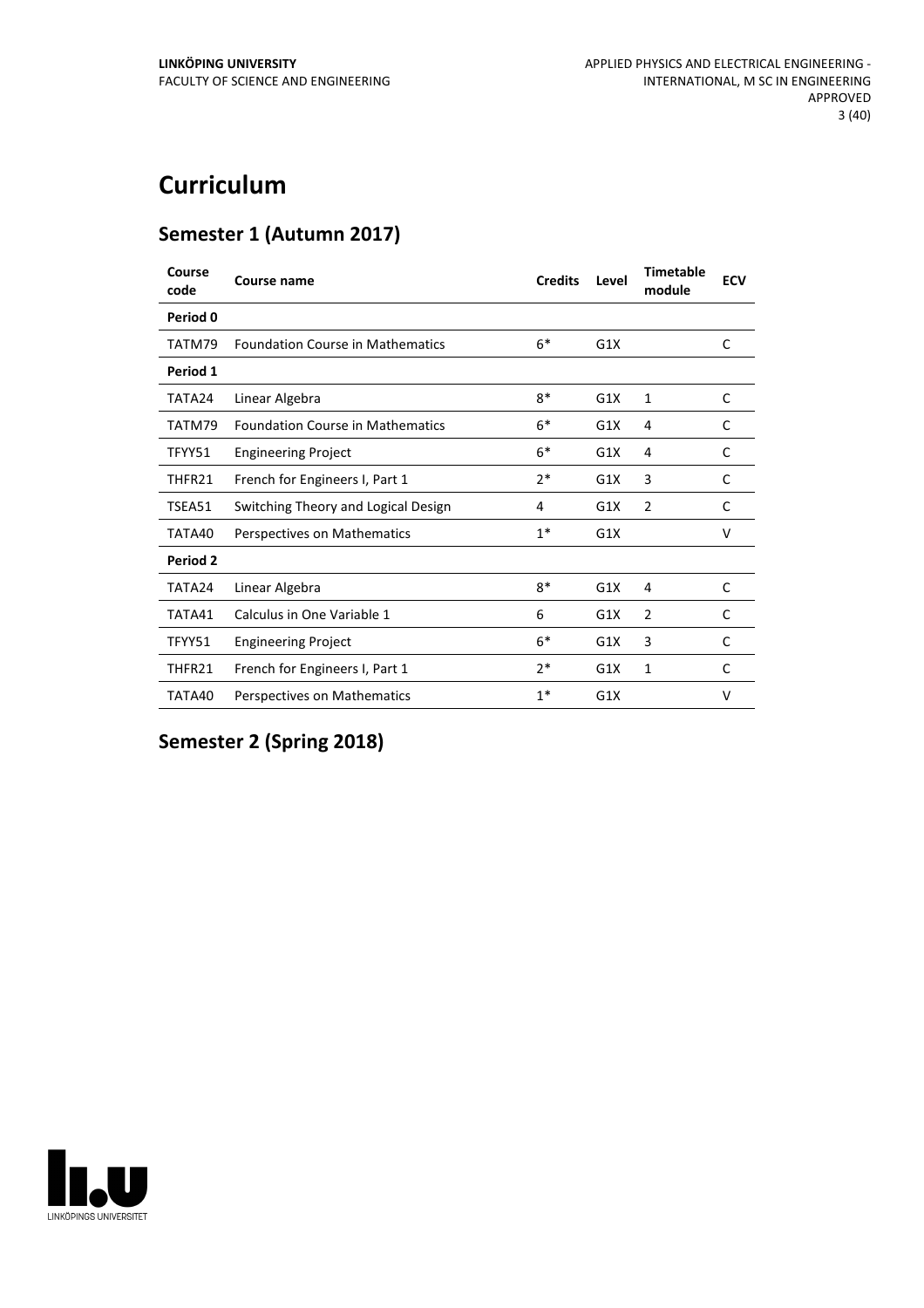| Course<br>code | <b>Course name</b>                       | <b>Credits</b> | Level | <b>Timetable</b><br>module   | <b>ECV</b> |
|----------------|------------------------------------------|----------------|-------|------------------------------|------------|
| Period 1       |                                          |                |       |                              |            |
| TATA42         | Calculus in One Variable 2               | 6              | G1X   | $\mathbf{1}$                 | C          |
| TFYA81         | <b>Oscillations and Mechanical Waves</b> | 4              | G1X   | 4                            | C          |
| THFR22         | French for Engineers I, Part 2           | $6*$           | G1X   | 3                            | C          |
| TSRT04         | Introduction in Matlab                   | 2              | G1X   | 2                            | C          |
| TBMT32         | Perspectives on Biomedical Engineering   | $2*$           | G1X   | 3                            | E          |
| TFFM12         | Perspectives on Physics                  | 2*             | G1X   | $\qquad \qquad \blacksquare$ | Е          |
| TSIT04         | The Language of Mathematics              | $4*$           | G1X   | 3                            | E          |
| TATA40         | Perspectives on Mathematics              | $1*$           | G1X   | ÷,                           | $\vee$     |
| TGTU35         | Introduction to University Studies       | 2*             | G1X   | $\qquad \qquad \blacksquare$ | V          |
| Period 2       |                                          |                |       |                              |            |
| TATA43         | <b>Calculus in Several Variables</b>     | 8              | G1X   | $\overline{2}$               | C          |
| TFYA84         | <b>Optics - Theory and Application</b>   | 4              | G1X   | 4                            | C          |
| THFR22         | French for Engineers I, Part 2           | $6*$           | G1X   | 1                            | C          |
| TBMT32         | Perspectives on Biomedical Engineering   | $2*$           | G1X   | 3                            | E          |
| TFFM12         | Perspectives on Physics                  | $2*$           | G1X   | $\overline{\phantom{a}}$     | E          |
| TSIT04         | The Language of Mathematics              | $4*$           | G1X   | 3                            | E          |
| TATA40         | Perspectives on Mathematics              | $1*$           | G1X   | L,                           | V          |
| TGTU35         | Introduction to University Studies       | $2*$           | G1X   |                              | v          |

# **Semester 3 (Autumn 2018)**

| Course<br>code | Course name                            | <b>Credits</b> | Level            | Timetable<br>module | <b>ECV</b> |
|----------------|----------------------------------------|----------------|------------------|---------------------|------------|
| Period 1       |                                        |                |                  |                     |            |
| TATA44         | <b>Vector Analysis</b>                 | 4              | G1X              | 1                   | C          |
| TFYA76         | Mechanics                              | 6              | G1X              | 3                   | C          |
| THFR41         | French for Engineers II, Part 1        | $6*$           | G1X              | 4                   | C          |
| TSTE05         | Electronics and Measurement Technology | 8*             | G1X              | 2                   |            |
| Period 2       |                                        |                |                  |                     |            |
| TATA45         | <b>Complex Analysis</b>                | 6              | G <sub>2</sub> X | 1                   | C          |
| THFR41         | French for Engineers II, Part 1        | $6*$           | G1X              | 4                   | C          |
| TSTE05         | Electronics and Measurement Technology | 8*             | G1X              | 3                   | C          |

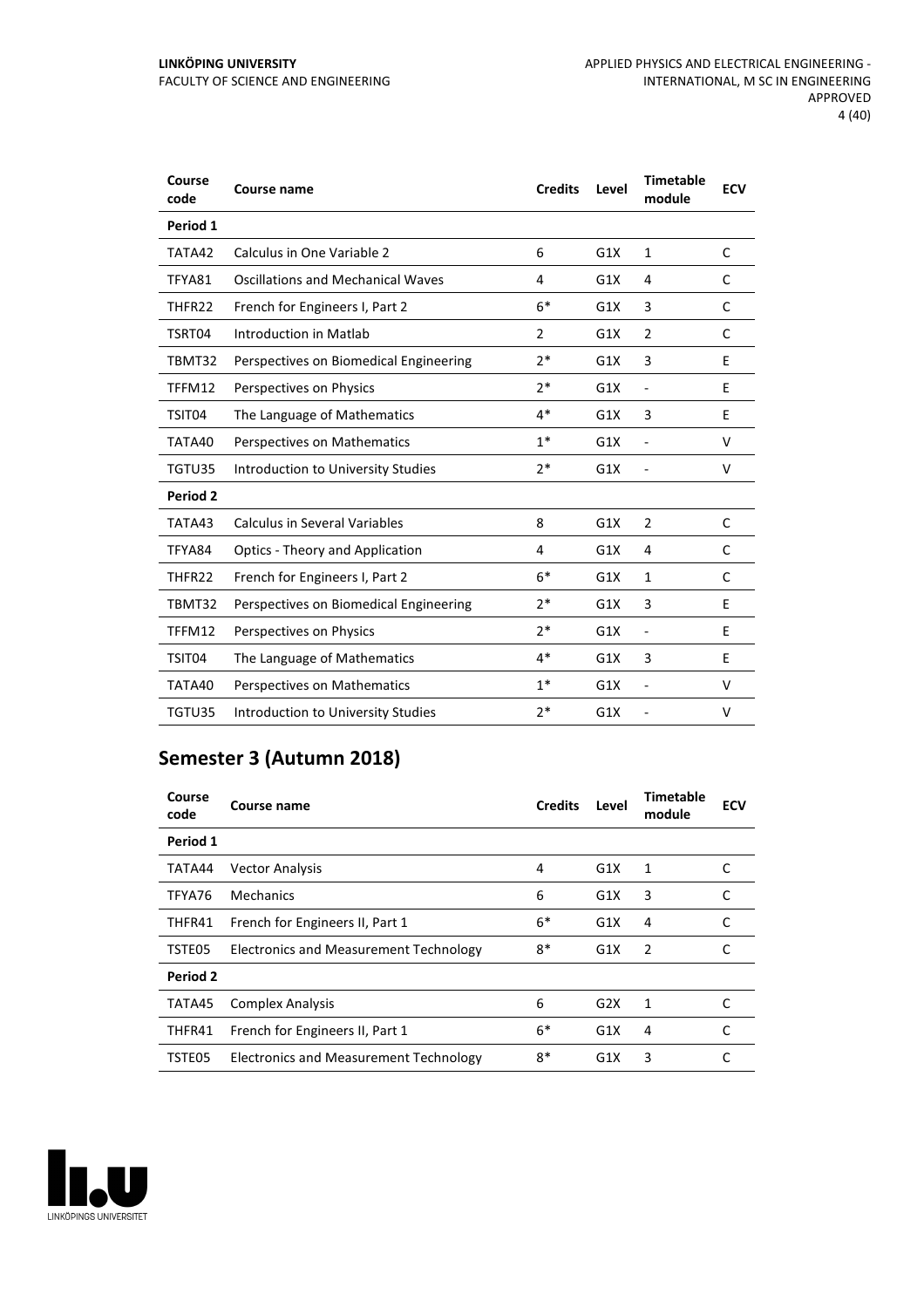# **Semester 4 (Spring 2019)**

| Course<br>code | Course name                                 | <b>Credits</b> | Level | <b>Timetable</b><br>module | <b>ECV</b> |
|----------------|---------------------------------------------|----------------|-------|----------------------------|------------|
| Period 1       |                                             |                |       |                            |            |
| TMME32         | Mechanics, second course                    | 4              | G1X   | 4                          | C          |
| TSEA28         | <b>Computer Hardware and Architecture Y</b> | $6*$           | G1X   | 2                          | C          |
| TGTU63         | Visits to Industry                          | $1^*$          | G1X   |                            | v          |
| Period 2       |                                             |                |       |                            |            |
| TATA57         | <b>Transform Theory</b>                     | 4              | G1X   | 1                          | C          |
| TFYA13         | Electromagnetic Field Theory                | 8              | G2X   | 2                          | C          |
| THFR42         | French for Engineers II, Part 2             | 2              | G1X   | 4                          | C          |
| TSEA28         | <b>Computer Hardware and Architecture Y</b> | $6*$           | G1X   | 3                          | C          |
| TPTE06         | Industrial Placement                        | 6              | G1X   |                            | Ε          |
| TGTU63         | Visits to Industry                          | $1*$           | G1X   |                            | v          |

#### *Specialisation: Japanese*

| Course<br>code | Course name                  | <b>Credits</b> | Level | Timetable<br>module | <b>ECV</b> |
|----------------|------------------------------|----------------|-------|---------------------|------------|
| Period 1       |                              |                |       |                     |            |
| TAOP07         | Introduction to Optimization | h              | G1X   |                     |            |

# **Semester 5 (Autumn 2019)**

| Course<br>code | Course name                                     | <b>Credits</b> | Level | Timetable<br>module | <b>ECV</b> |
|----------------|-------------------------------------------------|----------------|-------|---------------------|------------|
| Period 1       |                                                 |                |       |                     |            |
| TAMS24         | Statistics, First Course                        | 4              | G2X   | 4                   |            |
| TDDC76         | Programming and Data Structures                 | 8*             | G2X   | $\mathcal{P}$       |            |
| TFYA43         | Nanotechnology                                  | 6              | G2X   | 3                   | F          |
| Period 2       |                                                 |                |       |                     |            |
| TDDC76         | Programming and Data Structures                 | $8*$           | G2X   | $\mathcal{P}$       |            |
| TFYA12         | <b>Thermodynamics and Statistical Mechanics</b> | 6              | G2X   | 4                   |            |
| TSDT18         | Signals and Systems                             | 6              | G2X   | 3                   |            |

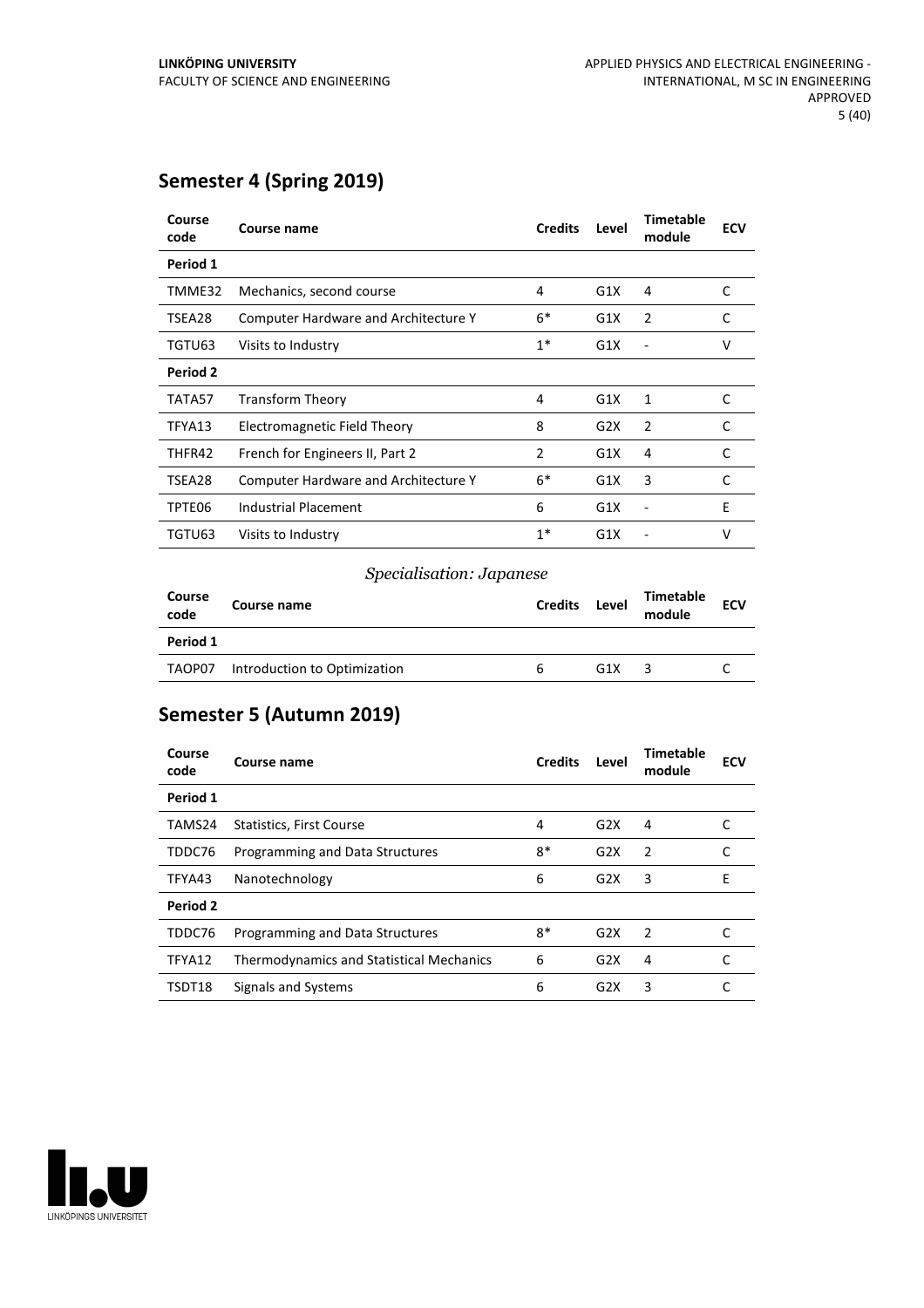# **Semester 6 (Spring 2020)**

| Course<br>code  | Course name                                | <b>Credits</b> | Level | <b>Timetable</b><br>module | <b>ECV</b> |
|-----------------|--------------------------------------------|----------------|-------|----------------------------|------------|
| Period 1        |                                            |                |       |                            |            |
| TFYA73          | Modern Physics I                           | 4              | G2X   | 3                          | C          |
| TSRT12          | <b>Automatic Control</b>                   | 6              | G2X   | 1                          | C          |
| TFYA75          | Applied Physics - Bachelor Project         | $16*$          | G2X   | $\overline{2}$             | Ε          |
| TSEA56          | Electronics Engineering - Bachelor Project | $16*$          | G2X   | 2                          | E          |
| <b>Period 2</b> |                                            |                |       |                            |            |
| TAMS14          | Probability, first course                  | 4              | G1X   | 4                          | C          |
| TEAE01          | Industrial Economics, Basic Course         | 6              | G1X   | $\overline{2}$             | E          |
| TFYA74          | <b>Modern Physics II</b>                   | 4              | G2X   | 1                          | Ε          |
| TFYA75          | Applied Physics - Bachelor Project         | $16*$          | G2X   |                            | E          |
| TSEA56          | Electronics Engineering - Bachelor Project | $16*$          | G2X   |                            | E          |
| TSKS10          | Signals, Information and Communication     | 4              | G2X   | 3                          | E          |

# **Semester 7 (Autumn 2020)**

| Course<br>code | Course name                              | <b>Credits</b> | Level | <b>Timetable</b><br>module | <b>ECV</b> |
|----------------|------------------------------------------|----------------|-------|----------------------------|------------|
| Period 1       |                                          |                |       |                            |            |
| THFR18         | French for Engineers III                 | $6*$           | G2X   |                            | C          |
| TAMS22         | Probability Theory and Bayesian Networks | $6*$           | A1X   | 4                          | E          |
| TAMS32         | <b>Stochastic Processes</b>              | 6              | A1X   | 1                          | F          |
| TAMS46         | Probability Theory, Second Course        | 6              | A1X   | 3                          | E          |
| TAOP34         | Large Scale Optimization                 | 6              | A1X   | 3                          | E          |
| TATA34         | Real Analysis, Honours Course            | $6*$           | G2X   | 4                          | E          |
| TATA55         | Abstract Algebra                         | $6*$           | G2X   | 3                          | E          |
| TATM85         | <b>Functional Analysis</b>               | $6*$           | A1X   | $\overline{2}$             | E          |
| TBME04         | Anatomy and Physiology                   | 6              | G2X   | 3                          | E          |
| TBMI19         | <b>Medical Information Systems</b>       | $6*$           | A1X   | $\mathcal{P}$              | F          |
| TDDC17         | Artificial Intelligence                  | 6              | G2X   | 3                          | E          |
| TDDD08         | Logic Programming                        | 6              | A1X   | 4                          | E          |
| TDDD38         | Advanced Programming in C++              | $6*$           | A1X   | $\overline{2}$             | E          |
| TDTS06         | <b>Computer Networks</b>                 | 6              | G2X   | 1                          | E          |

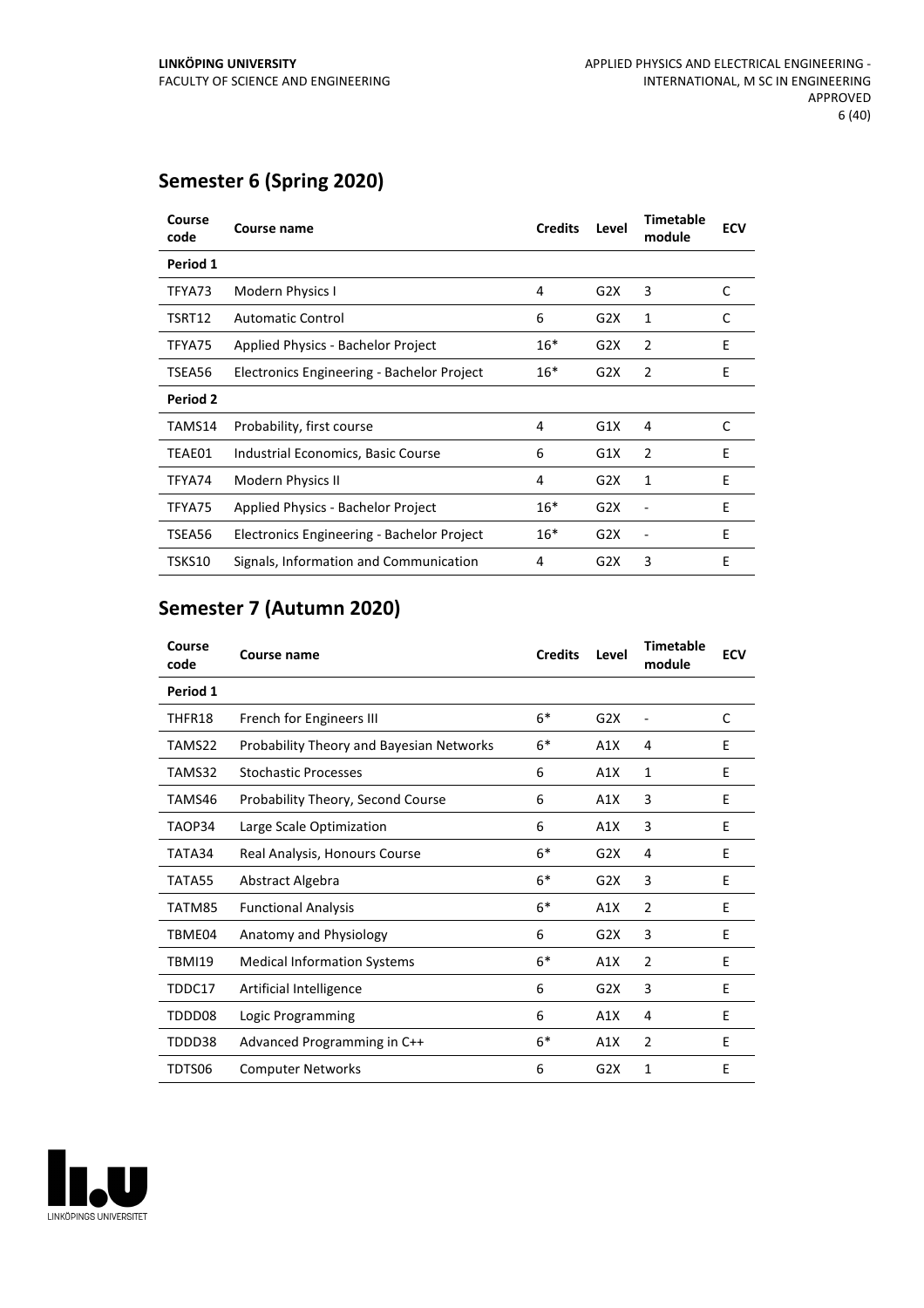| Course<br>code | Course name                                               | <b>Credits</b> | Level            | <b>Timetable</b><br>module | <b>ECV</b> |
|----------------|-----------------------------------------------------------|----------------|------------------|----------------------------|------------|
| TDTS08         | <b>Advanced Computer Architecture</b>                     | 6              | A1X              | 2                          | E          |
| TEAE05         | <b>Resource Theory</b>                                    | 6              | G1X              | $\overline{2}$             | E          |
| TFFM08         | <b>Experimental Physics</b>                               | $6*$           | A1X              | $\mathbf{1}$               | E          |
| TFFY54         | <b>Quantum Mechanics</b>                                  | 6              | A1X              | 2                          | E          |
| TFKE59         | <b>Fundamentals of Chemistry</b>                          | 6              | G1X              | $\overline{2}$             | E          |
| TFYA18         | <b>Mathematical Methods of Physics</b>                    | 6              | A1X              | 3                          | E          |
| TFYA43         | Nanotechnology                                            | 6              | G2X              | 3                          | E          |
| TFYA88         | Additive Manufacturing: Tools, Materials and<br>Methods   | 6              | A1X              | 3                          | E          |
| TFYA95         | Principles of Materials Science                           | 6              | A1X              | $\overline{2}$             | E          |
| TFYA97         | Modern Optics                                             | 6              | A1X              | 4                          | E          |
| TFYY67         | <b>Classical Electrodynamics</b>                          | $6*$           | A1X              | 3                          | E          |
| TKMJ24         | <b>Environmental Engineering</b>                          | 6              | G1X              | 1                          | E          |
| TMHL03         | Mechanics of Light Structures                             | 6              | A1X              | $\overline{2}$             | E          |
| TMMV18         | <b>Fluid Mechanics</b>                                    | 6              | A1X              | 1                          | E          |
| TPPE17         | Corporate Finance                                         | 6              | G2X              | 4                          | E          |
| TSBB06         | <b>Multidimensional Signal Analysis</b>                   | $6*$           | A1X              | $\overline{2}$             | E          |
| TSBB08         | <b>Digital Image Processing</b>                           | 6              | A1X              | 4                          | E          |
| TSDT14         | <b>Signal Theory</b>                                      | 6              | A1X              | $\mathbf{1}$               | E          |
| TSFS09         | Modelling and Control of Engines and<br><b>Drivelines</b> | $6*$           | A1X              | 4                          | E          |
| TSKS01         | <b>Digital Communication</b>                              | $6*$           | A1X              | 4                          | E          |
| TSKS15         | Detection and Estimation of Signals                       | 6              | A1X              | $\overline{2}$             | E          |
| TSRT92         | Modelling and Learning for Dynamical<br>Systems           | 6              | A1X              | 3                          | E          |
| TSTE12         | Design of Digital Systems                                 | 6              | A1X              | 3                          | E          |
| TSTE86         | <b>Digital Integrated Circuits</b>                        | 6              | A1X              | $\overline{2}$             | E          |
| Period 2       |                                                           |                |                  |                            |            |
| THFR18         | French for Engineers III                                  | $6*$           | G <sub>2</sub> X |                            | C          |
| TAMS17         | Statistical Theory, advanced course                       | 6              | A1X              | $\mathbf{1}$               | E          |
| TAMS22         | Probability Theory and Bayesian Networks                  | $6*$           | A1X              | 4                          | E          |
| TAMS41         | <b>Statistical Modelling with Regression Methods</b>      | 6              | A1X              | 3                          | E          |
| TAOP04         | <b>Mathematical Optimization</b>                          | 6              | A1X              | $\overline{2}$             | E          |

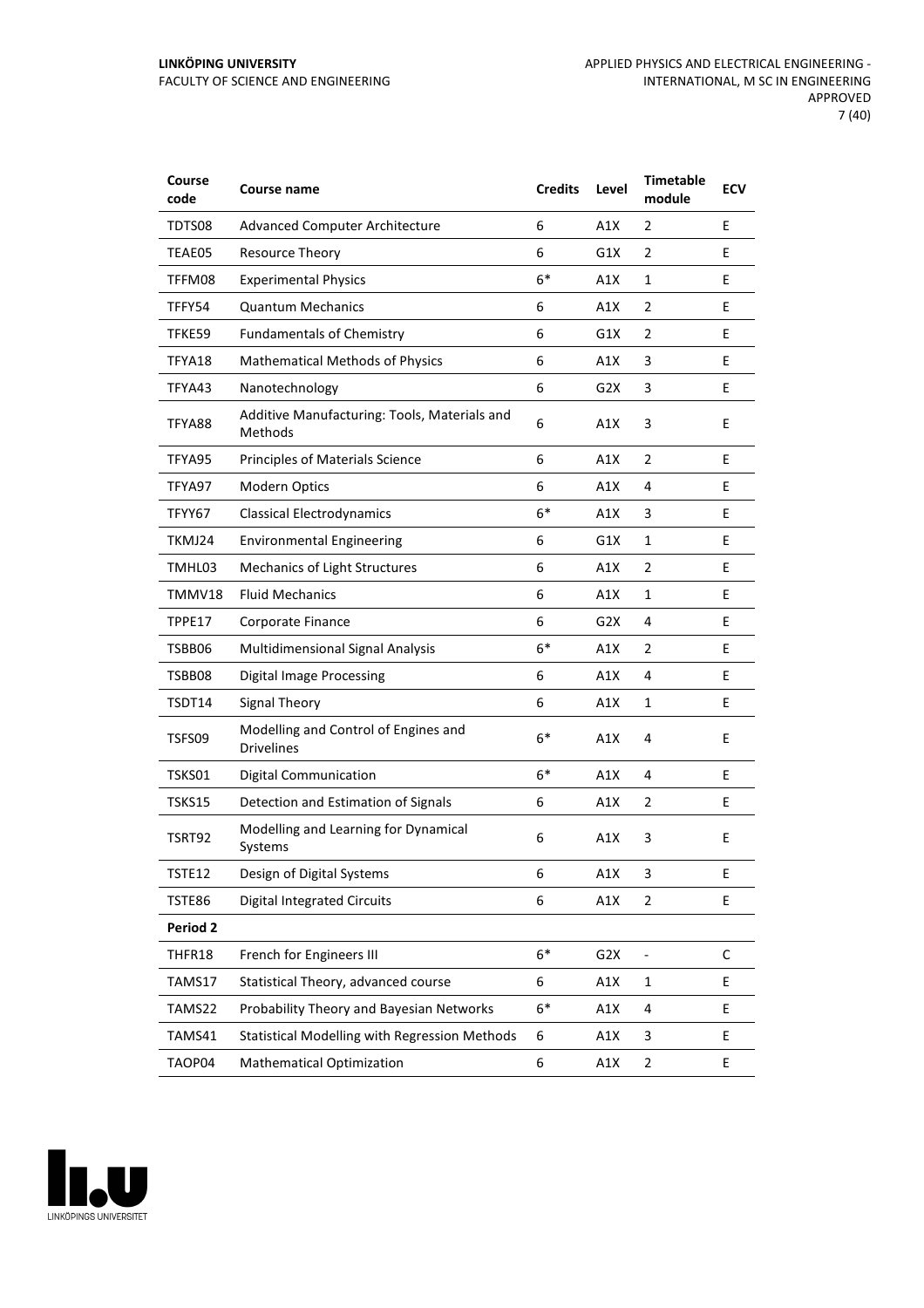| Course<br>code | Course name                                                     | <b>Credits</b> | Level            | <b>Timetable</b><br>module | <b>ECV</b> |
|----------------|-----------------------------------------------------------------|----------------|------------------|----------------------------|------------|
| TATA34         | Real Analysis, Honours Course                                   | $6*$           | G2X              | 4                          | E          |
| TATA55         | Abstract Algebra                                                | $6*$           | G <sub>2</sub> X | 3                          | E          |
| TATA71         | <b>Ordinary Differential Equations and Dynamical</b><br>Systems | 6              | G <sub>2</sub> X | $\overline{2}$             | E          |
| TATM85         | <b>Functional Analysis</b>                                      | $6*$           | A1X              | 1                          | E          |
| TBME03         | <b>Biochemistry and Cell Biology</b>                            | 6              | G <sub>2</sub> X | $\overline{2}$             | E          |
| <b>TBMI19</b>  | <b>Medical Information Systems</b>                              | $6*$           | A1X              | 3                          | E          |
| TBMT01         | <b>Biomedical Signal Processing</b>                             | 6              | A1X              | 1                          | E          |
| TDDD38         | Advanced Programming in C++                                     | $6*$           | A1X              |                            | E          |
| TFFM08         | <b>Experimental Physics</b>                                     | $6*$           | A1X              | $\mathbf{1}$               | E          |
| TFFY70         | Physics of Condensed Matter part I                              | 6              | A1X              | 2                          | E          |
| TFYA20         | <b>Surface Physics</b>                                          | 6              | A1X              | 4                          | E          |
| TFYA39         | Semiconductor Technology                                        | 6              | A1X              | 3                          | E          |
| TFYA60         | <b>Astronomy and Geophysics</b>                                 | 6              | G1X              | 3                          | E          |
| TFYA90         | <b>Computational Physics</b>                                    | 6              | A1X              | 4                          | E          |
| TFYY67         | <b>Classical Electrodynamics</b>                                | $6*$           | A1X              | 3                          | E          |
| TGTU04         | Leadership                                                      | 6              | G2X              | $\overline{2}$             | E.         |
| TGTU49         | <b>History of Technology</b>                                    | 6              | G1X              | 3                          | E          |
| TMKM90         | Engineering Materials - Deformation and<br>Fracture             | 6              | A1X              | $\overline{2}$             | E          |
| TMMS31         | Biomechanical Modelling of Tissues and<br>Systems               | 6              | A1X              | 4                          | E          |
| TMMV54         | <b>Computational Heat Transfer</b>                              | 6              | A1X              | $\mathbf{1}$               | E          |
| TPPE29         | <b>Financial Markets and Instruments</b>                        | 6              | A1X              | $\overline{2}$             | E          |
| TSBB06         | <b>Multidimensional Signal Analysis</b>                         | $6*$           | A1X              | 3                          | E          |
| TSBB09         | Image Sensors                                                   | 6              | A1X              | 4                          | Ε          |
| TSEA81         | <b>Computer Engineering and Real-time Systems</b>               | 6              | A1X              | 4                          | E.         |
| TSEK02         | <b>Radio Electronics</b>                                        | 6              | A1X              | 3                          | E          |
| TSEK37         | Analog CMOS Integrated Circuits                                 | 6              | A1X              | $\mathbf{1}$               | E          |
| TSFS02         | Vehicle Dynamics and Control                                    | 6              | A1X              | $\mathbf{1}$               | E          |
| TSFS09         | Modelling and Control of Engines and<br><b>Drivelines</b>       | $6*$           | A1X              | 3                          | E          |
| TSIN02         | Internetworking                                                 | 6              | A1X              | $\mathbf{1}$               | E          |

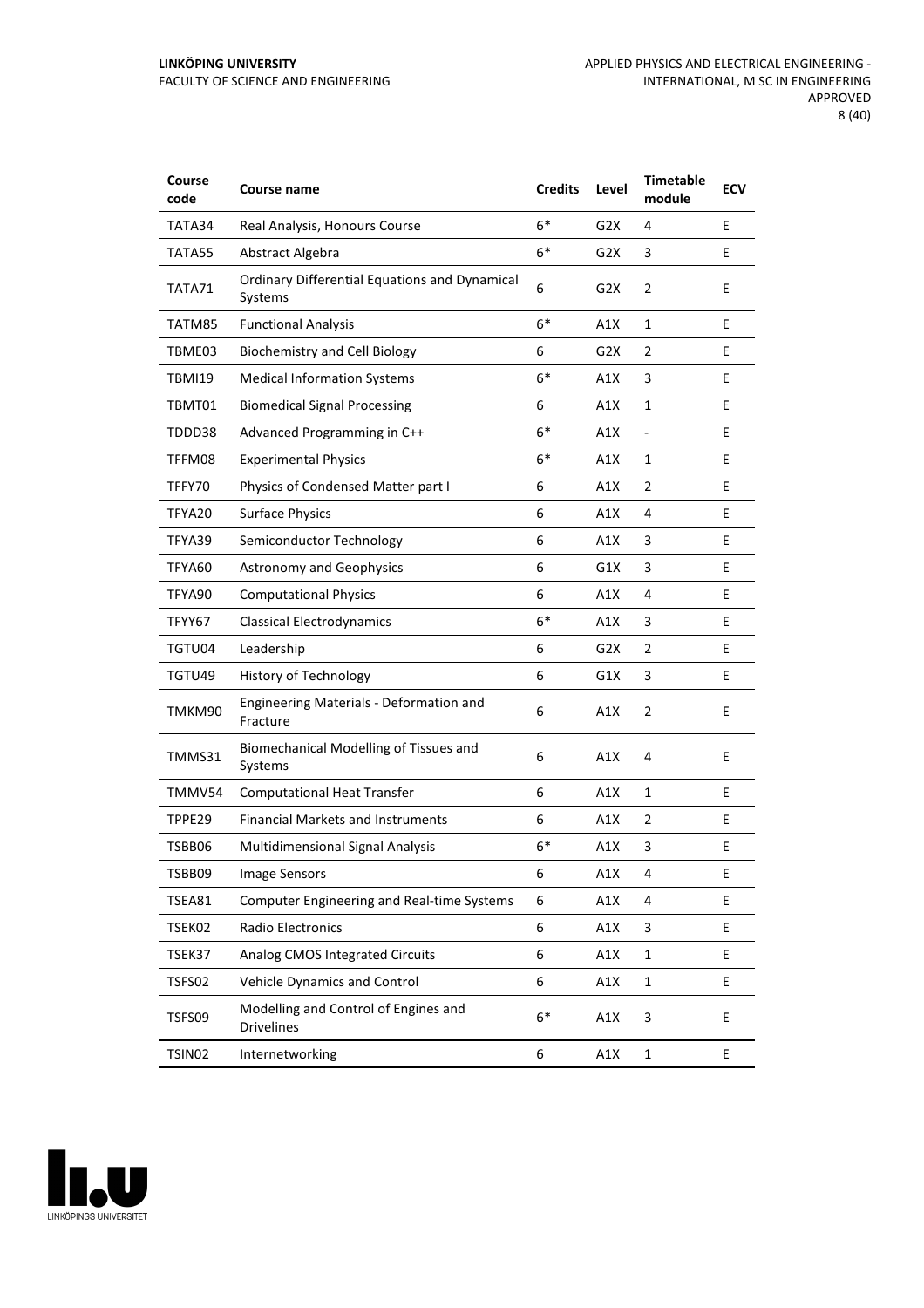| Course<br>code     | Course name                      | <b>Credits</b> | Level | Timetable<br>module | <b>ECV</b> |
|--------------------|----------------------------------|----------------|-------|---------------------|------------|
| TSIT <sub>02</sub> | <b>Computer Security</b>         | 6              | G2X   |                     |            |
| TSKS01             | Digital Communication            | $6*$           | A1X   | 4                   |            |
| TSKS33             | Complex networks and big data    | 6              | A1X   |                     |            |
| TSRT78             | <b>Digital Signal Processing</b> | 6              | A1X   |                     |            |

#### *Specialisation: Applied Physics - Materials and Nano Physics*

| Course<br>code  | Course name                        | <b>Credits</b> | Level | <b>Timetable</b><br>module | <b>ECV</b> |
|-----------------|------------------------------------|----------------|-------|----------------------------|------------|
| Period 1        |                                    |                |       |                            |            |
| TFFM08          | <b>Experimental Physics</b>        | $6*$           | A1X   | 1                          | C          |
| TFFY54          | <b>Quantum Mechanics</b>           | 6              | A1X   | 2                          | C          |
| TFYA43          | Nanotechnology                     | 6              | G2X   | 3                          | E          |
| <b>Period 2</b> |                                    |                |       |                            |            |
| TFFM08          | <b>Experimental Physics</b>        | $6*$           | A1X   | 1                          | C          |
| TFFY70          | Physics of Condensed Matter part I | 6              | A1X   | 2                          | C          |
| TFYA20          | <b>Surface Physics</b>             | 6              | A1X   | 4                          | E          |
| TFYA39          | Semiconductor Technology           | 6              | A1X   | 3                          | E          |

#### *Specialisation: Applied physics -Theory, Modelling and Computation*

| Course<br>code | Course name                            | <b>Credits</b> | Level | <b>Timetable</b><br>module | <b>ECV</b> |
|----------------|----------------------------------------|----------------|-------|----------------------------|------------|
| Period 1       |                                        |                |       |                            |            |
| TFFY54         | <b>Quantum Mechanics</b>               | 6              | A1X   | 2                          | C          |
| TFYA18         | <b>Mathematical Methods of Physics</b> | 6              | A1X   | 3                          | C          |
| TATA75         | Theory of Relativity                   | $6*$           | A1X   |                            | E          |
| TFYY67         | Classical Electrodynamics              | $6*$           | A1X   | 3                          | E          |
| Period 2       |                                        |                |       |                            |            |
| TFYA90         | <b>Computational Physics</b>           | 6              | A1X   | 4                          | C          |
| TATA75         | Theory of Relativity                   | $6*$           | A1X   | 3                          | E          |
| TDDE01         | <b>Machine Learning</b>                | 6              | A1X   | 1                          | Ε          |
| TFFY70         | Physics of Condensed Matter part I     | 6              | A1X   | 2                          | E          |
| TFYY67         | Classical Electrodynamics              | $6*$           | A1X   | 3                          | E          |

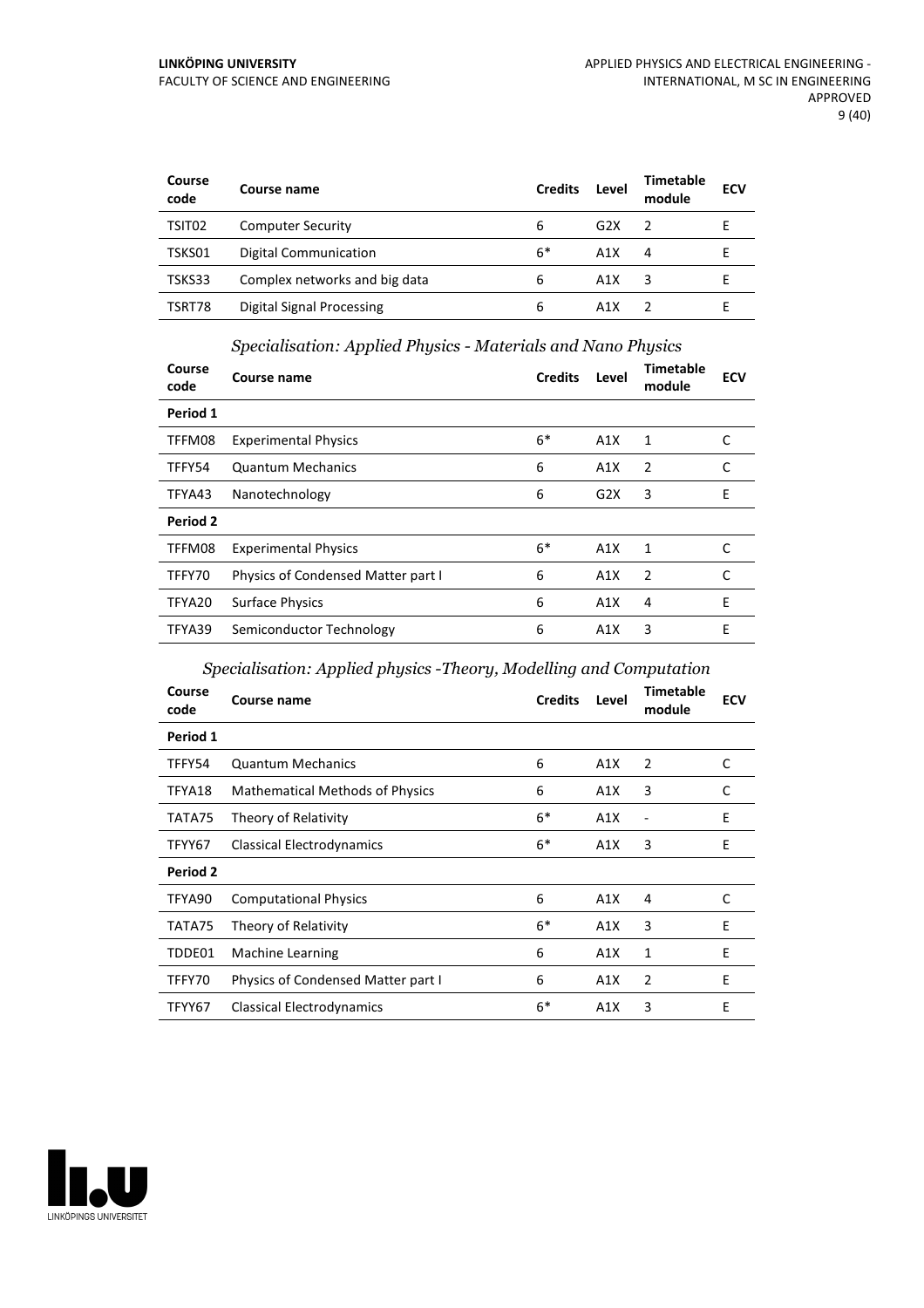| Course<br>code | Course name                         | <b>Credits</b> | Level            | <b>Timetable</b><br>module | <b>ECV</b> |
|----------------|-------------------------------------|----------------|------------------|----------------------------|------------|
| Period 1       |                                     |                |                  |                            |            |
| TBME04         | Anatomy and Physiology              | 6              | G2X              | 3                          | C          |
| <b>TBMI19</b>  | <b>Medical Information Systems</b>  | $6*$           | A1X              | $\overline{2}$             | Ε          |
| TSDT14         | Signal Theory                       | 6              | A1X              | 1                          | E          |
| Period 2       |                                     |                |                  |                            |            |
| TBMT01         | <b>Biomedical Signal Processing</b> | 6              | A1X              | 1                          |            |
| TBME03         | Biochemistry and Cell Biology       | 6              | G2X              | $\overline{2}$             | E          |
| <b>TBMI19</b>  | <b>Medical Information Systems</b>  | $6*$           | A <sub>1</sub> X | 3                          | E          |

#### *Specialisation: Biomedical Engineering*

#### *Specialisation: Communication*

| Course<br>code     | Course name                         | <b>Credits</b> | Level | <b>Timetable</b><br>module | <b>ECV</b> |
|--------------------|-------------------------------------|----------------|-------|----------------------------|------------|
| Period 1           |                                     |                |       |                            |            |
| TSDT14             | Signal Theory                       | 6              | A1X   | 1                          | C          |
| TSKS01             | <b>Digital Communication</b>        | $6*$           | A1X   | 4                          | C          |
| TSKS15             | Detection and Estimation of Signals | 6              | A1X   | $\overline{2}$             | C          |
| Period 2           |                                     |                |       |                            |            |
| TSKS01             | Digital Communication               | $6*$           | A1X   | 4                          | C          |
| TDDE01             | <b>Machine Learning</b>             | 6              | A1X   | 1                          | E          |
| TSEK02             | <b>Radio Electronics</b>            | 6              | A1X   | 3                          | E          |
| TSIN <sub>02</sub> | Internetworking                     | 6              | A1X   | 1                          | E          |
| TSKS33             | Complex networks and big data       | 6              | A1X   | 3                          | E          |
| TSRT78             | Digital Signal Processing           | 6              | A1X   | 2                          | E          |

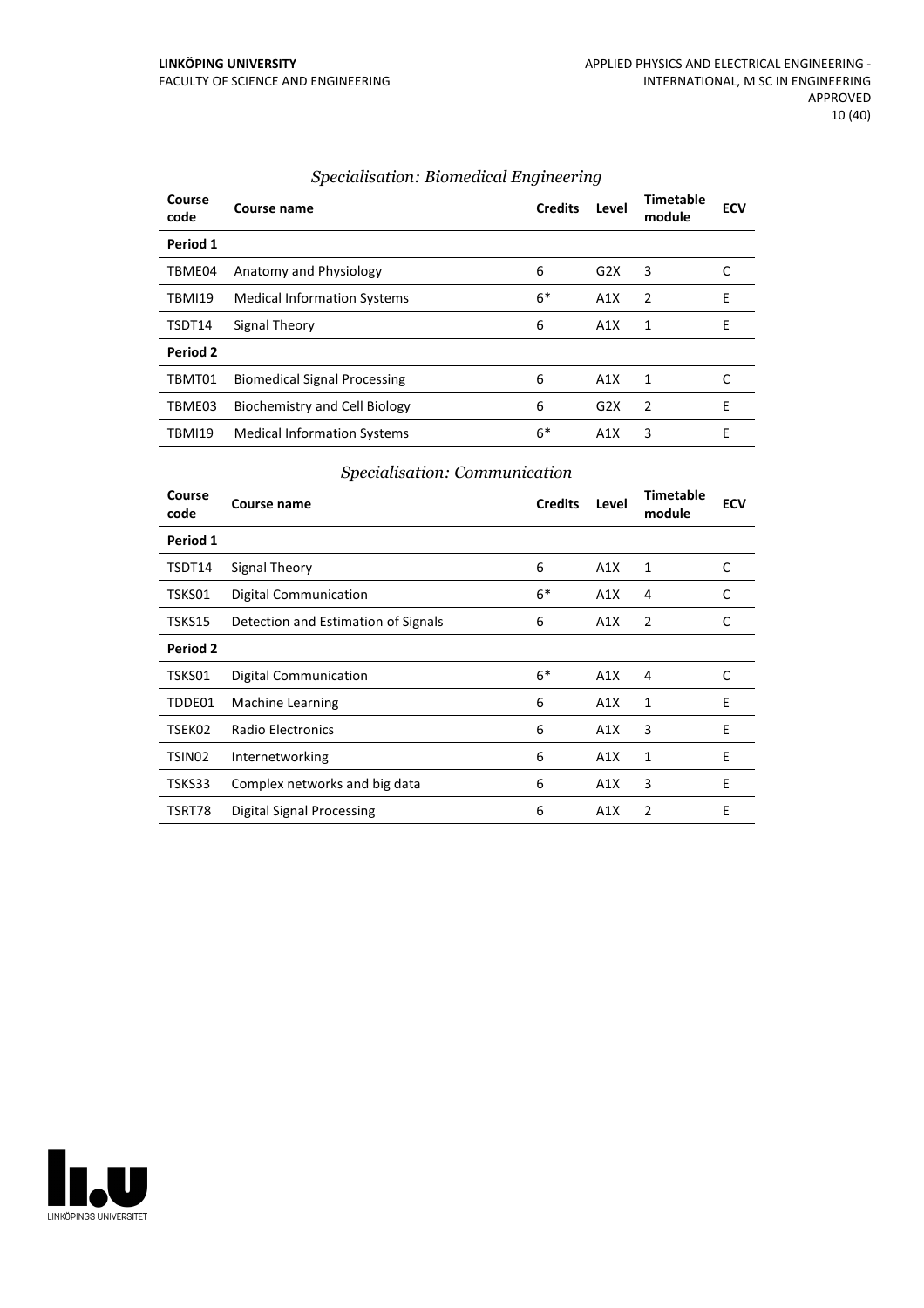| Course<br>code | Course name                                       |      | Level | <b>Timetable</b><br>module | <b>ECV</b> |
|----------------|---------------------------------------------------|------|-------|----------------------------|------------|
| Period 1       |                                                   |      |       |                            |            |
| TSRT92         | Modelling and Learning for Dynamical Systems      |      | A1X   | 3                          | C          |
| TSDT14         | Signal Theory                                     |      | A1X   | 1                          | E          |
| TSFS09         | Modelling and Control of Engines and Drivelines   |      | A1X   | 4                          | E          |
| TSKS15         | Detection and Estimation of Signals               | 6    | A1X   | 2                          | E          |
| Period 2       |                                                   |      |       |                            |            |
| TSRT78         | Digital Signal Processing                         | 6    | A1X   | 2                          | C          |
| TSEA81         | <b>Computer Engineering and Real-time Systems</b> | 6    | A1X   | 4                          | C/E        |
| TSFS02         | <b>Vehicle Dynamics and Control</b>               | 6    | A1X   | 1                          | E          |
| TSFS09         | Modelling and Control of Engines and Drivelines   | $6*$ | A1X   | 3                          | E          |
| TSKS33         | Complex networks and big data                     | 6    | A1X   | 3                          | E          |

#### *Specialisation: Control and Information Systems*

# *Specialisation: Data Science and Machine Intelligence*

| Course<br>code | Course name                                     |   | Level            | <b>Timetable</b><br>module | <b>ECV</b> |
|----------------|-------------------------------------------------|---|------------------|----------------------------|------------|
| Period 1       |                                                 |   |                  |                            |            |
| TAMS22         | <b>Probability Theory and Bayesian Networks</b> |   | A1X              | 4                          |            |
| TSKS15         | Detection and Estimation of Signals             | 6 | A1X              | 2                          |            |
| TSRT92         | Modelling and Learning for Dynamical Systems    | 6 | A1X              | 3                          |            |
| Period 2       |                                                 |   |                  |                            |            |
| TAMS22         | <b>Probability Theory and Bayesian Networks</b> |   | A1X              | 4                          |            |
| TDDE01         | Machine Learning                                | 6 | A <sub>1</sub> X | 1                          |            |
| TSKS33         | Complex networks and big data                   | 6 | A1X              | 3                          |            |

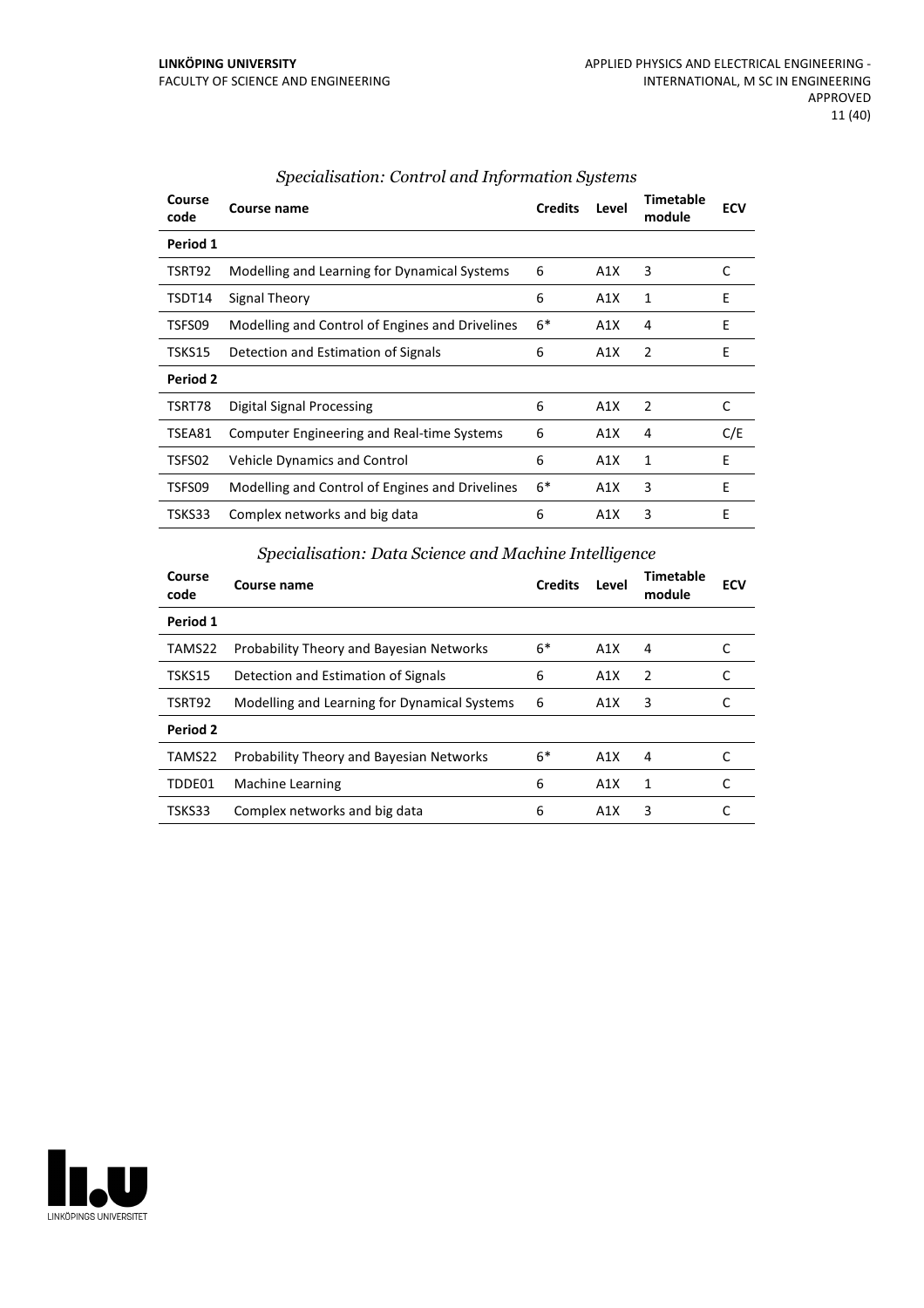#### *Specialisation: Electronics*

| Course<br>code | Course name                      | <b>Credits</b> | Level | <b>Timetable</b><br>module | ECV |
|----------------|----------------------------------|----------------|-------|----------------------------|-----|
| Period 1       |                                  |                |       |                            |     |
| TSKS01         | <b>Digital Communication</b>     | $6*$           | A1X   | 4                          | C   |
| TSTE86         | Digital Integrated Circuits      | 6              | A1X   | $\overline{2}$             | C   |
| TSTE12         | Design of Digital Systems        | 6              | A1X   | 3                          | E   |
| Period 2       |                                  |                |       |                            |     |
| TSEK37         | Analog CMOS Integrated Circuits  | 6              | A1X   | 1                          | C   |
| TSKS01         | <b>Digital Communication</b>     | $6*$           | A1X   | 4                          | C   |
| TSEA26         | Design of Embedded DSP Processor | 6              | A1X   | 2                          | E   |
| TSEK02         | Radio Electronics                | 6              | A1X   | 3                          | E   |

#### *Specialisation: Engineering Mathematics*

| Course<br>code | <b>Course name</b>                                       | <b>Credits</b> | Level | <b>Timetable</b><br>module | <b>ECV</b> |
|----------------|----------------------------------------------------------|----------------|-------|----------------------------|------------|
| Period 1       |                                                          |                |       |                            |            |
| TAMS32         | <b>Stochastic Processes</b>                              | 6              | A1X   | 1                          | C          |
| TATM85         | <b>Functional Analysis</b>                               | $6*$           | A1X   | 2                          | C          |
| TAMS46         | Probability Theory, Second Course                        | 6              | A1X   | 3                          | E          |
| TAOP34         | Large Scale Optimization                                 | 6              | A1X   | 3                          | E          |
| TATA32         | <b>Discrete Mathematics</b>                              |                | G1X   | 3                          | E          |
| TATA55         | Abstract Algebra                                         |                | G2X   | 3                          | E          |
| TDDD08         | Logic Programming                                        | 6              | A1X   | 4                          | E          |
| TFYA18         | <b>Mathematical Methods of Physics</b>                   | 6              | A1X   | 3                          | E          |
| TSKS15         | Detection and Estimation of Signals                      | 6              | A1X   | $\overline{2}$             | Е          |
| Period 2       |                                                          |                |       |                            |            |
| TATM85         | <b>Functional Analysis</b>                               | $6*$           | A1X   | $\mathbf{1}$               | C          |
| TAOP04         | <b>Mathematical Optimization</b>                         | 6              | A1X   | $\overline{2}$             | E          |
| TATA32         | Discrete Mathematics                                     | $8*$           | G1X   | $\mathbf{1}$               | E          |
| TATA55         | Abstract Algebra                                         | $6*$           | G2X   | 3                          | E          |
| TATA71         | Ordinary Differential Equations and Dynamical<br>Systems | 6              | G2X   | $\overline{2}$             | Е          |

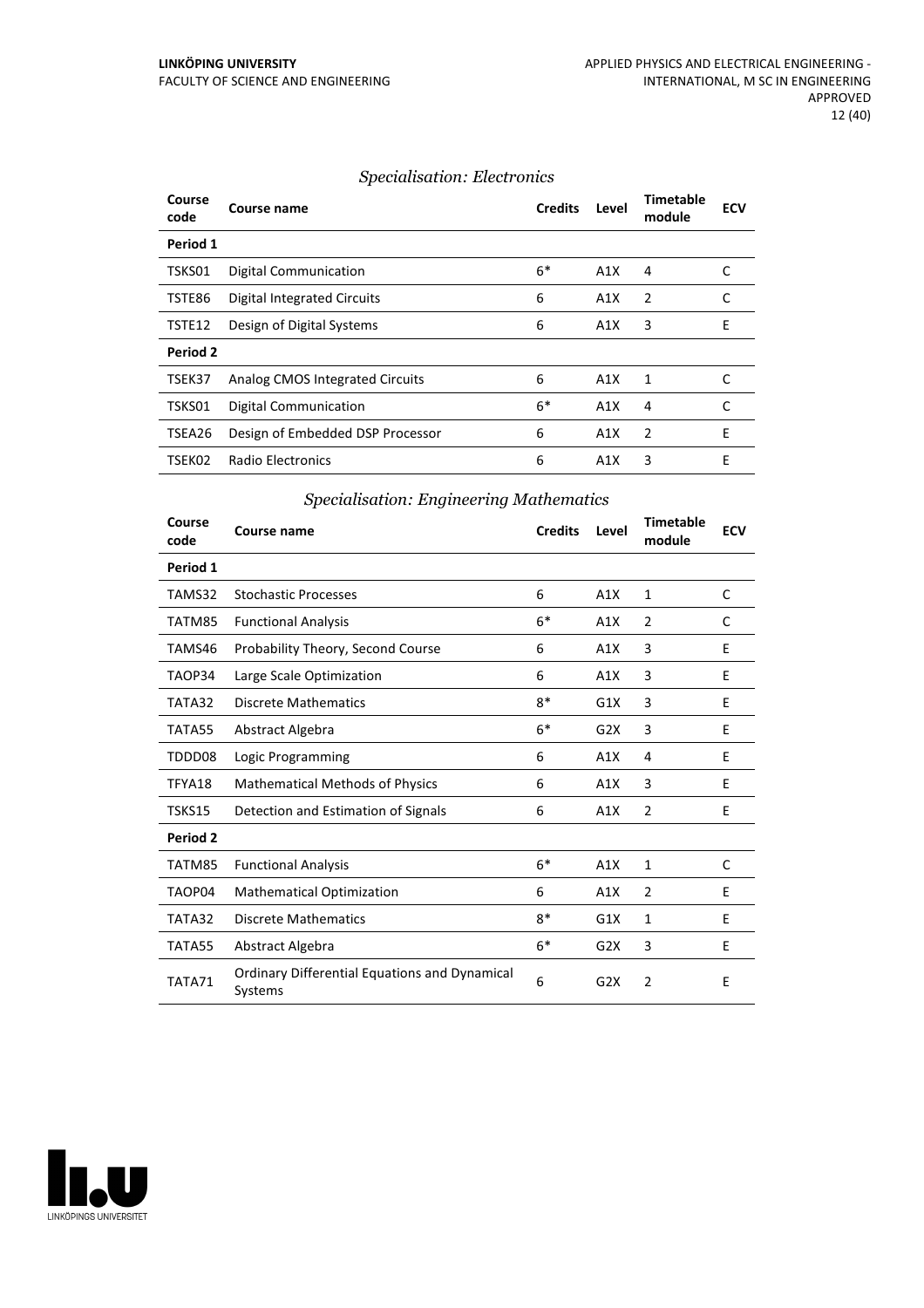| Course<br>code | Course name                              | <b>Credits</b> | Level | <b>Timetable</b><br>module | <b>ECV</b> |
|----------------|------------------------------------------|----------------|-------|----------------------------|------------|
| Period 1       |                                          |                |       |                            |            |
| TAMS32         | <b>Stochastic Processes</b>              | 6              | A1X   | 1                          | C          |
| TPPE17         | Corporate Finance                        | 6              | G2X   | 4                          | C          |
| TAMS46         | Probability Theory, Second Course        | 6              | A1X   | 3                          | E          |
| TATM85         | <b>Functional Analysis</b>               | $6*$           | A1X   | $\overline{2}$             | E          |
| Period 2       |                                          |                |       |                            |            |
| TAOP04         | <b>Mathematical Optimization</b>         | 6              | A1X   | 2                          | E          |
| TATM85         | <b>Functional Analysis</b>               | $6*$           | A1X   | 1                          | E          |
| TPPE29         | <b>Financial Markets and Instruments</b> | 6              | A1X   | $\mathcal{P}$              | E          |

#### *Specialisation: Financial Mathematics*

#### *Specialisation: Mechanics and Control*

| Period 1<br><b>Fluid Mechanics and Heat Transfer</b><br>6<br>TMMV11<br>G2X<br>2         |   |
|-----------------------------------------------------------------------------------------|---|
|                                                                                         |   |
|                                                                                         | E |
| Modelling and Control of Engines and<br>$6*$<br>TSFS09<br>A1X<br>4<br><b>Drivelines</b> | Ε |
| Modelling and Learning for Dynamical<br>6<br>TSRT92<br>3<br>A1X<br>Systems              | Ε |
| Period 2                                                                                |   |
| <b>Computer Engineering and Real-time Systems</b><br>6<br>TSEA81<br>A1X<br>4            | С |
| 6<br>TSFS02<br><b>Vehicle Dynamics and Control</b><br>A1X<br>1                          | E |
| Modelling and Control of Engines and<br>$6*$<br>3<br>TSFS09<br>A1X<br><b>Drivelines</b> | E |
| 2<br>Digital Signal Processing<br>6<br>TSRT78<br>A1X                                    | E |

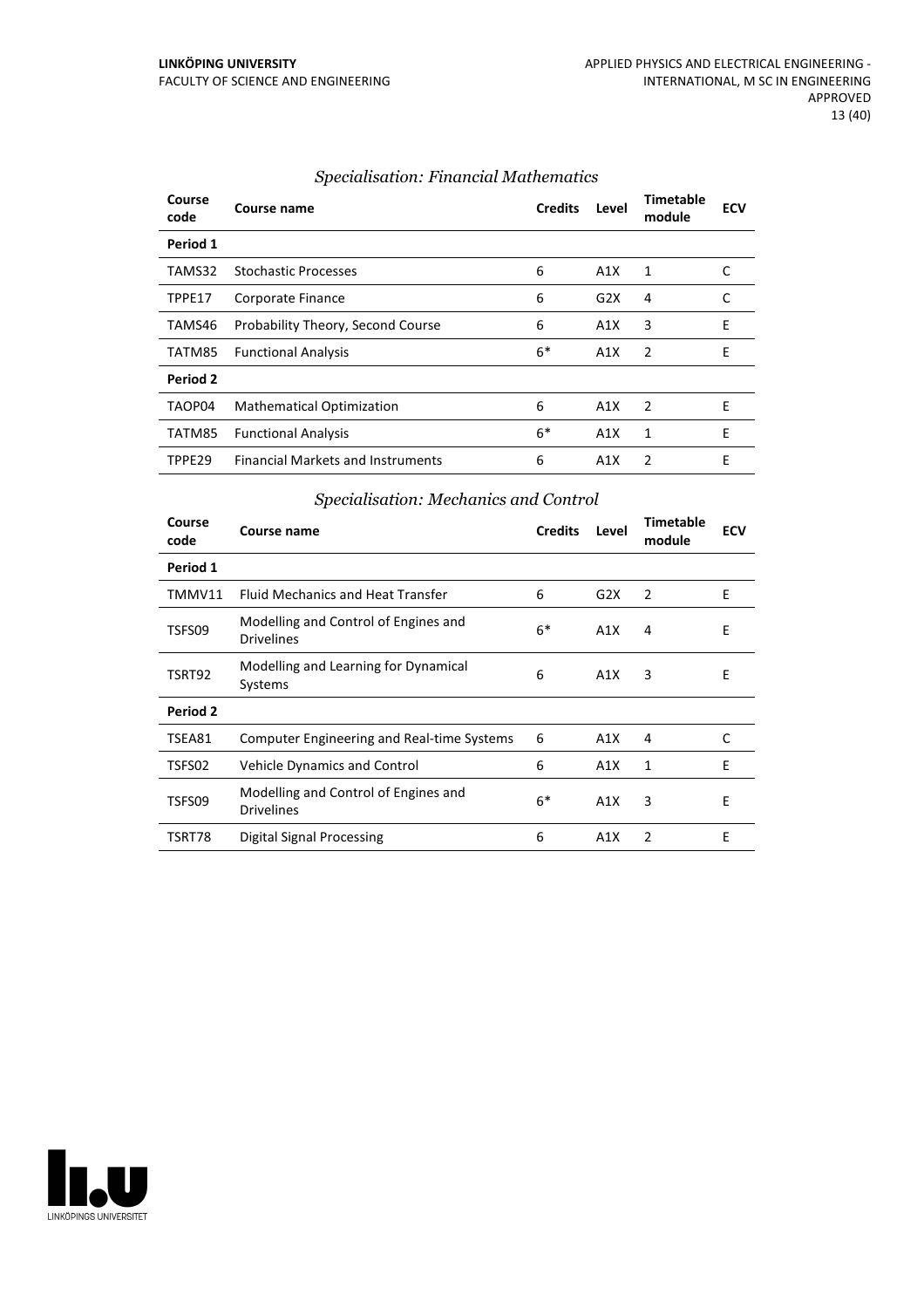| Course<br>code     | Course name                      | <b>Credits</b> | Level | Timetable<br>module | <b>ECV</b> |
|--------------------|----------------------------------|----------------|-------|---------------------|------------|
| Period 1           |                                  |                |       |                     |            |
| TFFY54             | <b>Quantum Mechanics</b>         | 6              | A1X   | 2                   | C          |
| TFYA97             | <b>Modern Optics</b>             | 6              | A1X   | 4                   | C          |
| TFYY67             | <b>Classical Electrodynamics</b> | $6*$           | A1X   | 3                   | C          |
| TFFM08             | <b>Experimental Physics</b>      | $6*$           | A1X   | 1                   | E          |
| Period 2           |                                  |                |       |                     |            |
| TFYY67             | Classical Electrodynamics        | $6*$           | A1X   | 3                   | C          |
| TFFM08             | <b>Experimental Physics</b>      | $6*$           | A1X   | 1                   | E          |
| TFYA28             | <b>Quantum Dynamics</b>          | 6              | A1X   | 1                   | E          |
| TSIN <sub>02</sub> | Internetworking                  | 6              | A1X   | 1                   | Е          |

#### *Specialisation: Photonics and Quantum Technology*

| Specialisation: Signal and Image Processing |  |  |  |
|---------------------------------------------|--|--|--|
|                                             |  |  |  |

| Course<br>code | Course name                             | <b>Credits</b> | Level | <b>Timetable</b><br>module | <b>ECV</b> |
|----------------|-----------------------------------------|----------------|-------|----------------------------|------------|
| Period 1       |                                         |                |       |                            |            |
| TSBB06         | <b>Multidimensional Signal Analysis</b> | $6*$           | A1X   | $\overline{2}$             |            |
| TSBB08         | <b>Digital Image Processing</b>         | 6              | A1X   | 4                          | C          |
| TSDT14         | Signal Theory                           | 6              | A1X   | 1                          |            |
| Period 2       |                                         |                |       |                            |            |
| TSBB06         | <b>Multidimensional Signal Analysis</b> | $6*$           | A1X   | 3                          |            |
| TSBB09         | <b>Image Sensors</b>                    | 6              | A1X   | 4                          | C          |
| TSRT78         | Digital Signal Processing               | 6              | A1X   | $\overline{2}$             | C          |

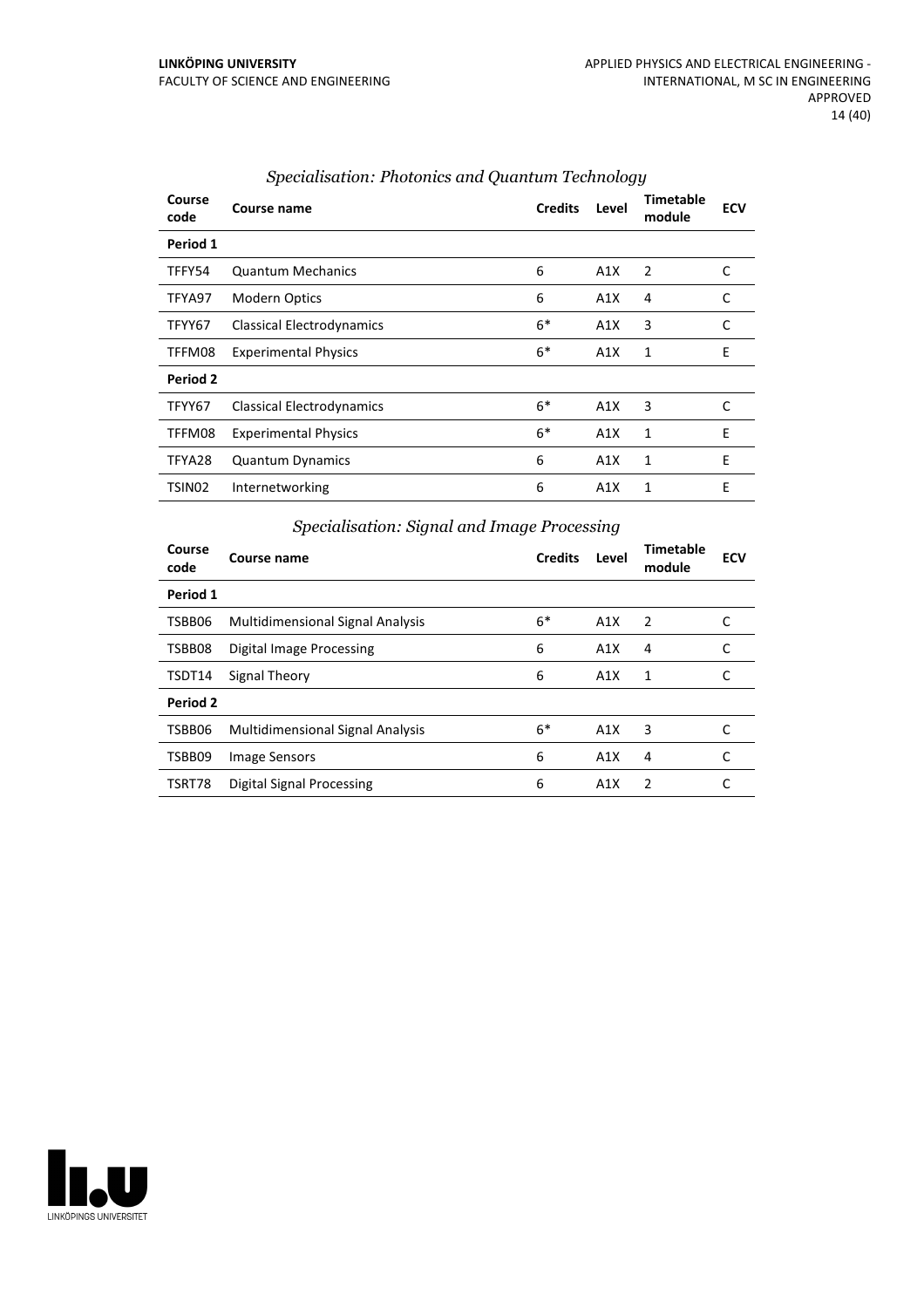| Course<br>code  | Course name                                       | <b>Credits</b> | Level | <b>Timetable</b><br>module | <b>ECV</b> |
|-----------------|---------------------------------------------------|----------------|-------|----------------------------|------------|
| Period 1        |                                                   |                |       |                            |            |
| TSTE12          | Design of Digital Systems                         | 6              | A1X   | 3                          | C          |
| TSTE86          | <b>Digital Integrated Circuits</b>                | 6              | A1X   | 2                          | C          |
| TDTS06          | <b>Computer Networks</b>                          | 6              | G2X   | 1                          | E          |
| TSKS01          | <b>Digital Communication</b>                      | $6*$           | A1X   | 4                          | E          |
| <b>Period 2</b> |                                                   |                |       |                            |            |
| TSEA26          | Design of Embedded DSP Processor                  | 6              | A1X   | 2                          | C          |
| TSEA81          | <b>Computer Engineering and Real-time Systems</b> | 6              | A1X   | 4                          | E          |
| TSEK37          | Analog CMOS Integrated Circuits                   | 6              | A1X   | 1                          | E          |
| TSKS01          | Digital Communication                             | $6*$           | A1X   | $\overline{4}$             | E          |

#### *Specialisation: System-on-Chip*

#### **Semester 8 (Spring 2021)**

| Course<br>code | Course name                                                | <b>Credits</b> | Level | <b>Timetable</b><br>module | <b>ECV</b> |
|----------------|------------------------------------------------------------|----------------|-------|----------------------------|------------|
| Period 1       |                                                            |                |       |                            |            |
| TAMS29         | Stochastic Processes Applied to Financial<br><b>Models</b> | 6              | A1X   | 3                          | E          |
| TANA15         | Numerical Linear Algebra                                   | 6              | A1X   | 1                          | E          |
| TATA27         | <b>Partial Differential Equations</b>                      | $6*$           | A1X   | 2                          | E          |
| TATA53         | Linear Algebra, Honours Course                             | $6*$           | G2X   | $\overline{\phantom{a}}$   | E          |
| TATA54         | Number Theory                                              | $6*$           | G2X   | 3                          | E          |
| TATA66         | <b>Fourier and Wavelet Analysis</b>                        | $6*$           | A1X   | 4                          | E          |
| TATA78         | Complex Analysis, second course                            | $6*$           | A1X   | $\overline{2}$             | E          |
| <b>TBMI26</b>  | Neural Networks and Learning Systems                       | 6              | A1X   | 2                          | E          |
| TBMI31         | Medical Information and Knowledge                          | 6              | A1X   | 4                          | E          |
| TBMT02         | <b>Medical Imaging</b>                                     | 6              | A1X   | 3                          | E          |
| TBMT09         | <b>Physiological Pressures and Flows</b>                   | 6              | A1X   | $\mathbf{1}$               | E          |
| TDDD41         | Data Mining - Clustering and Association<br>Analysis       | 6              | A1X   | 3                          | E          |
| TDDD95         | Algorithmic Problem Solving                                | $6*$           | A1X   | $\mathbf{1}$               | F          |
| TDDE09         | <b>Natural Language Processing</b>                         | 6              | A1X   | 2                          | E          |
| TDTS07         | System Design and Methodology                              | 6              | A1X   | $\mathbf{1}$               | E          |

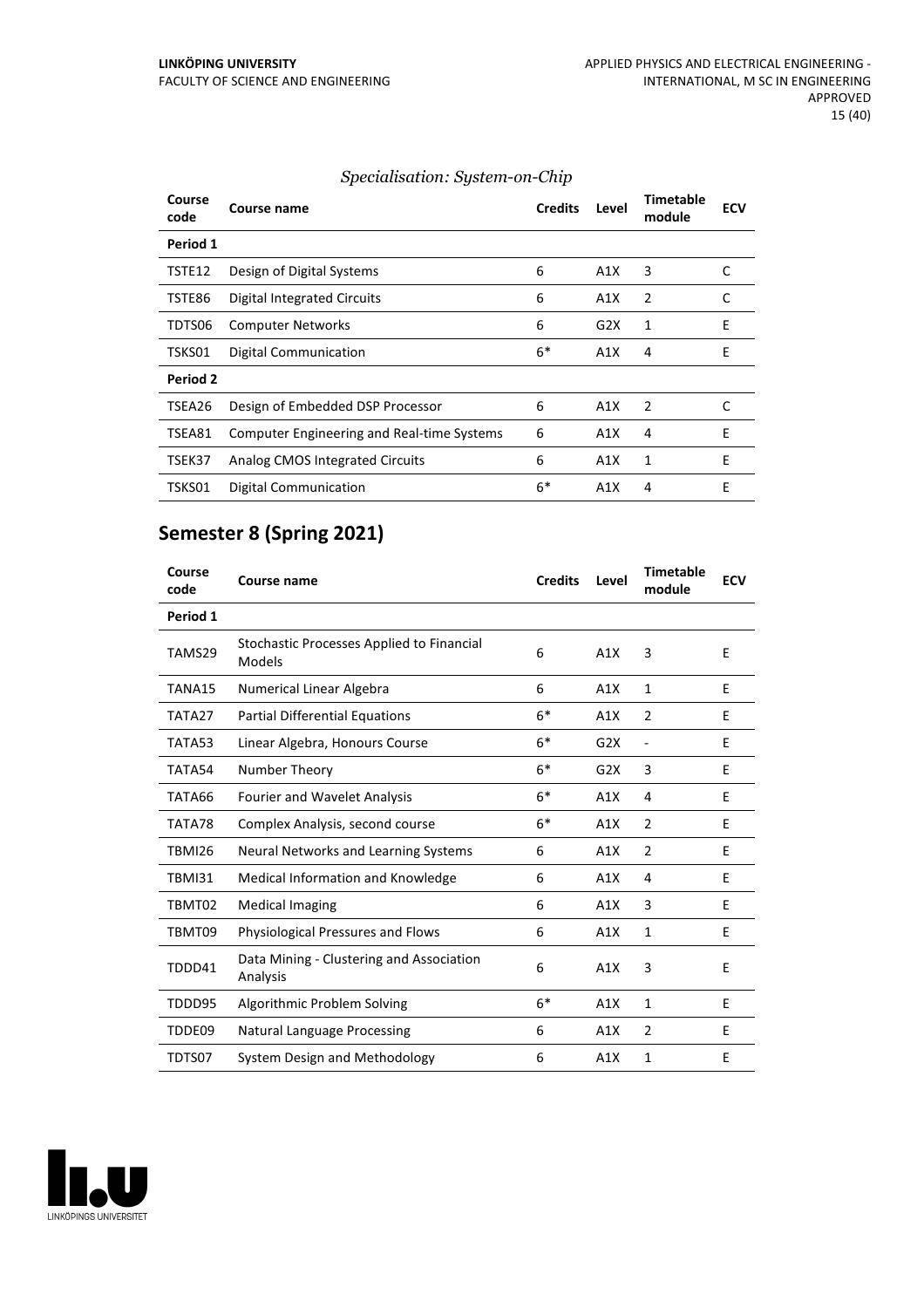| Course<br>code | Course name                                                                     | <b>Credits</b> | Level            | <b>Timetable</b><br>module | <b>ECV</b> |
|----------------|---------------------------------------------------------------------------------|----------------|------------------|----------------------------|------------|
| TEAE04         | Industrial Economics and Organisation                                           | 6              | G1X              | 2                          | E          |
| TEIO94         | Entrepreneurship and Idea Development                                           | $6*$           | G2X              | 4                          | E          |
| TFYA17         | Advanced Project Work in Applied Physics                                        | $6*$           | A1X              | $\blacksquare$             | E          |
| TFYA38         | Optoelectronics                                                                 | 6              | A1X              | 3                          | E          |
| TFYA85         | Alternative Energy Sources and their<br>Applications                            | 6              | G <sub>2</sub> X | 4                          | E          |
| TFYB03         | <b>Advanced Quantum Mechanics</b>                                               | 6              | A1X              | 4                          | E          |
| TFYM02         | Solid State Physics II                                                          | 6              | A1X              | 2                          | E          |
| TFYM04         | Growth and characterization of nanomaterials                                    | $6*$           | A1X              | $\mathbf{1}$               | E.         |
| TGTU91         | Oral and Written Communication                                                  | 6              | G1X              | 2                          | E          |
| TGTU94         | <b>Technology and Ethics</b>                                                    | 6              | G1X              | 1                          | E          |
| TKMJ10         | <b>Industrial Ecology</b>                                                       | 6              | A1X              | $\mathbf{1}$               | E          |
| TKMJ15         | <b>Environmental Management Strategies</b>                                      | 6              | G1X              | 3                          | E          |
| TMMS30         | <b>Multi Body Dynamics and Robotics</b>                                         | 6              | A1X              | 1                          | E          |
| TNM048         | <b>Information Visualisation</b>                                                | 6              | A1X              | 3                          | E          |
| TPPE32         | <b>Financial Risk Management</b>                                                | 6              | A1X              | 2                          | E          |
| TSBB15         | <b>Computer Vision</b>                                                          | $12*$          | A1X              | $\mathbf{1}$               | Е          |
| TSBB15         | <b>Computer Vision</b>                                                          | $12*$          | A1X              | $\mathbf{1}$               | E          |
| TSBK07         | <b>Computer Graphics</b>                                                        | $6*$           | A1X              | 4                          | E          |
| TSBK08         | Data Compression                                                                | 6              | A1X              | 2                          | E          |
| TSEK06         | <b>VLSI Design</b>                                                              | $12*$          | A1X              | 4                          | E          |
| TSEK38         | Radio Frequency Transceiver Design                                              | 6              | A1X              | $\overline{2}$             | Е          |
| TSFS04         | <b>Electrical Drives</b>                                                        | 6              | G2X              | 4                          | E          |
| TSIT12         | Quantum Electronics and Quantum Optics                                          | $6*$           | A1X              | 1                          | E          |
| TSKS13         | <b>Wireless Communications</b>                                                  | 6              | A1X              | 4                          | Ε          |
| TSRT07         | <b>Industrial Control Systems</b>                                               | 6              | A1X              | $\overline{2}$             | E          |
| TSRT09         | <b>Control Theory</b>                                                           | 6              | A1X              | $\ensuremath{\mathsf{3}}$  | E          |
| TSTE14         | <b>Analog Filters</b>                                                           | 6              | A1X              | $\overline{2}$             | E          |
| TSTE27         | Analog and Discrete-Time Integrated Circuits                                    | 6              | A1X              | 3                          | E          |
| TSTE93         | <b>Analog Circuits</b>                                                          | $6*$           | G2X              | $\mathbf{1}$               | E          |
| Period 2       |                                                                                 |                |                  |                            |            |
| TANA31         | Computational Methods for Ordinary and<br><b>Partial Differential Equations</b> | 6              | A1X              | $\overline{2}$             | E          |

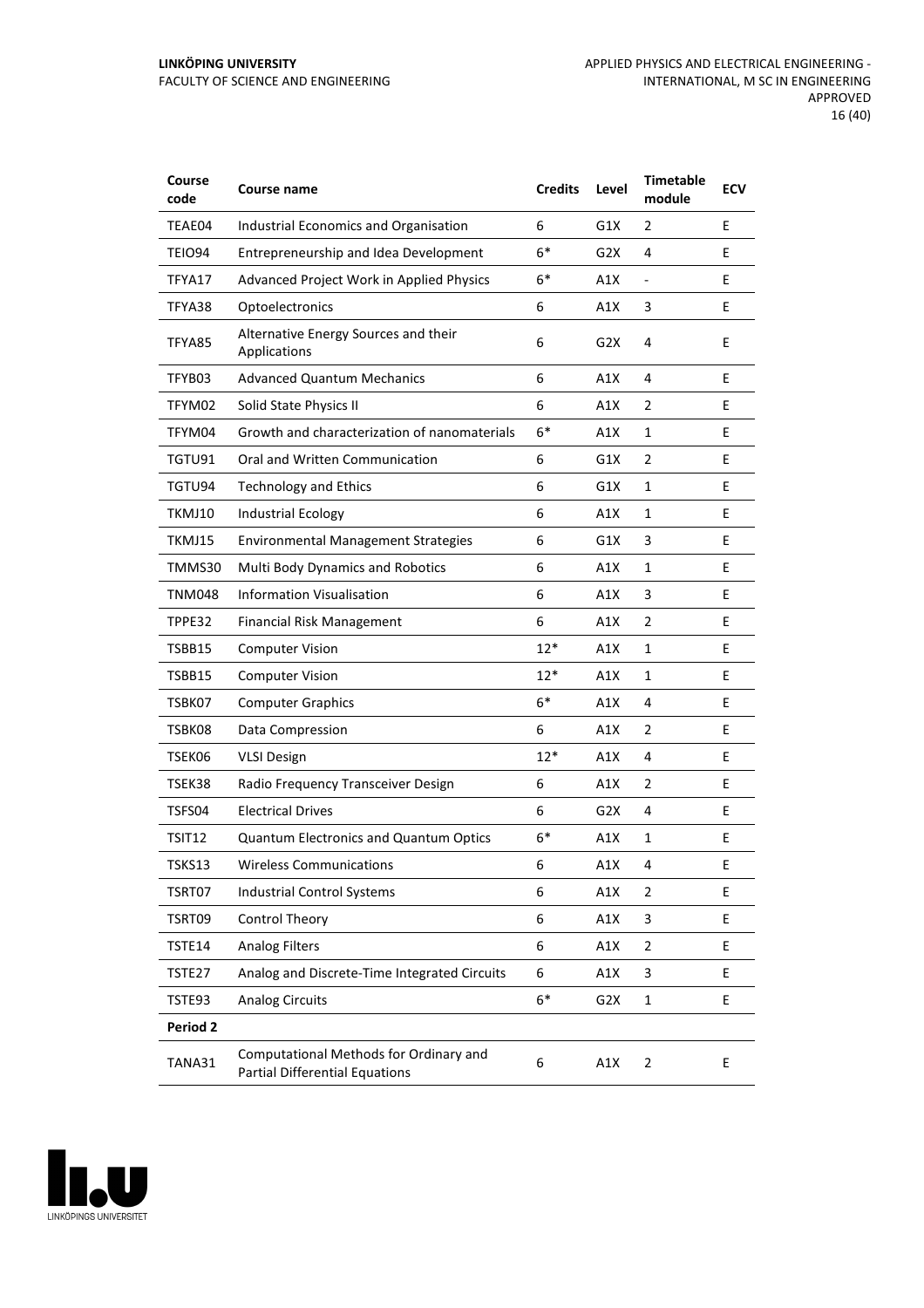| Course<br>code | <b>Course name</b>                                       | <b>Credits</b> | Level            | <b>Timetable</b><br>module   | <b>ECV</b> |
|----------------|----------------------------------------------------------|----------------|------------------|------------------------------|------------|
| TAOP24         | Optimization, Advanced Course                            | 6              | G2X              | 1                            | E          |
| TAOP87         | <b>Applied Optimization Project Course</b>               | 6              | A1X              | 3                            | E          |
| TATA27         | <b>Partial Differential Equations</b>                    | $6*$           | A1X              | 4                            | E          |
| TATA53         | Linear Algebra, Honours Course                           | 6*             | G2X              | $\qquad \qquad \blacksquare$ | E          |
| TATA54         | Number Theory                                            | $6*$           | G2X              | 1                            | E          |
| TATA66         | Fourier and Wavelet Analysis                             | $6*$           | A1X              | 2                            | E          |
| TATA78         | Complex Analysis, second course                          | $6*$           | A1X              | 3                            | E          |
| TBME08         | <b>Biomedical Modeling and Simulation</b>                | 6              | A1X              | 3                            | E          |
| TBMT26         | Technology in Intensive Care and Surgery                 | 6              | A1X              | $\mathbf{1}$                 | E          |
| TDDC78         | Programming of Parallel Computers - Methods<br>and Tools | 6              | A1X              | 3                            | E          |
| TDDD12         | Database Technology                                      | 6              | G <sub>2</sub> X | 4                            | E          |
| TDDD95         | Algorithmic Problem Solving                              | $6*$           | A1X              | 4                            | E          |
| TDDE07         | <b>Bayesian Learning</b>                                 | 6              | A1X              | 2                            | E          |
| TDDE31         | <b>Big Data Analytics</b>                                | 6              | A1X              | 3                            | E          |
| TEAE13         | Civil and Commercial Law                                 | 6              | G1X              | $\overline{2}$               | E          |
| TEIE44         | <b>Intellectual Property Rights</b>                      | 4              | G1X              | $\mathbf{1}$                 | E          |
| TEIO94         | Entrepreneurship and Idea Development                    | $6*$           | G2X              | 4                            | E          |
| TFMT19         | <b>Chemical Sensor Systems</b>                           | 6              | A1X              | 4                            | E          |
| TFYA17         | Advanced Project Work in Applied Physics                 | $6*$           | A1X              | $\blacksquare$               | E          |
| TFYA21         | <b>Physical Metallurgy</b>                               | 6              | A1X              | 3                            | E          |
| TFYM04         | Growth and characterization of nanomaterials             | $6*$           | A1X              | $\mathbf{1}$                 | E          |
| TGTU95         | Philosophy of Science and Technology                     | 6              | G1X              | 4                            | E          |
| TKMJ29         | <b>Resource Efficient Products</b>                       | 6              | A1X              | 1                            | E          |
| <b>TNM079</b>  | Modelling and Animation                                  | 6              | A1X              | 2                            | Ε          |
| TPPE33         | Portfolio Management                                     | 6              | A1X              | $\overline{2}$               | E          |
| TSBB15         | <b>Computer Vision</b>                                   | $12*$          | A1X              | $\ensuremath{\mathsf{3}}$    | E          |
| TSBB15         | <b>Computer Vision</b>                                   | $12*$          | A1X              | 3                            | E          |
| TSBK02         | Image and Audio Coding                                   | 6              | A1X              | 4                            | E          |
| TSBK07         | <b>Computer Graphics</b>                                 | $6*$           | A1X              | $\mathbf{1}$                 | E          |
| TSEK06         | <b>VLSI Design</b>                                       | $12*$          | A1X              | 4                            | E          |
| TSFS03         | Vehicle Propulsion Systems                               | 6              | A1X              | 3                            | E          |

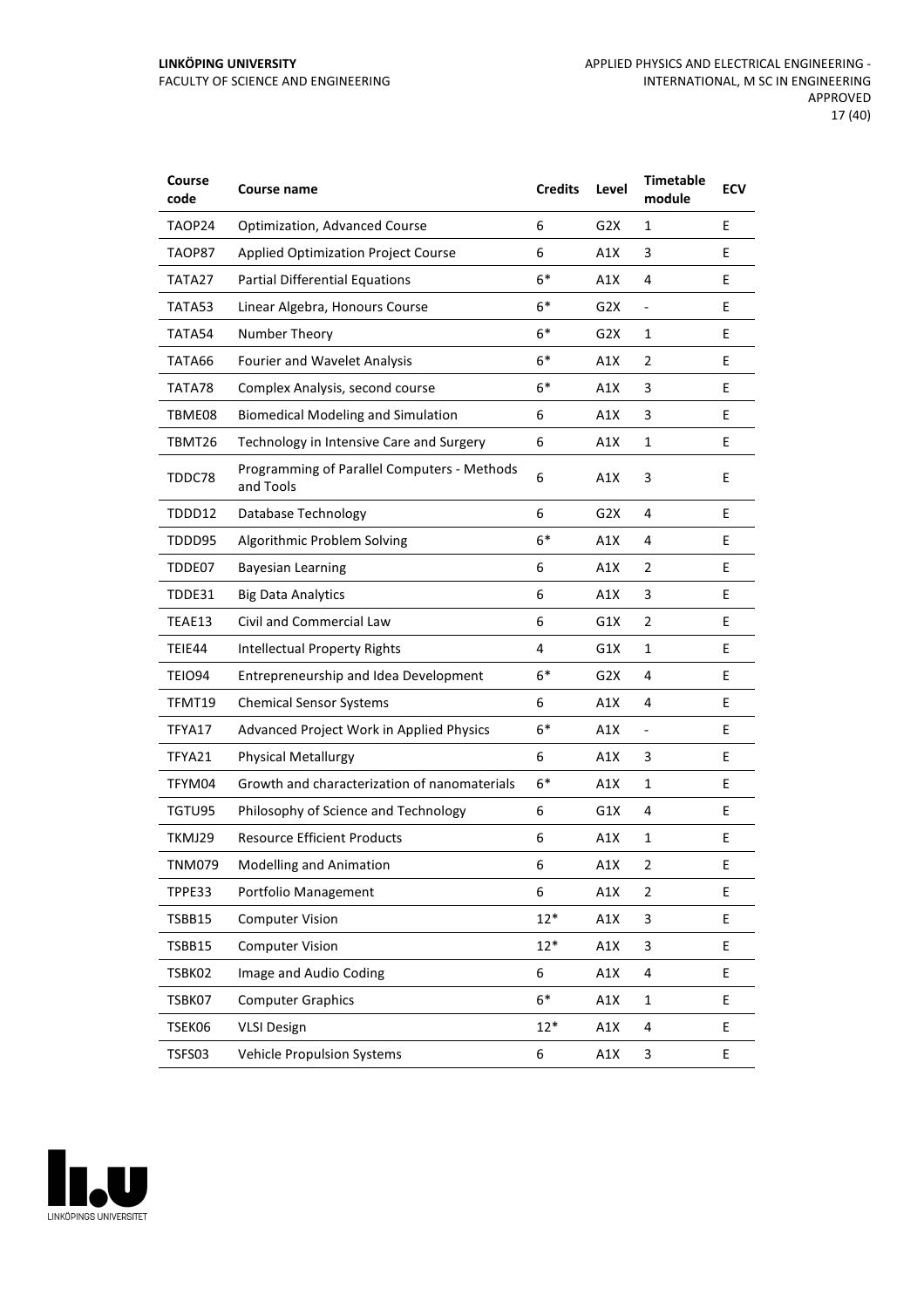| Course<br>code | Course name                                          | <b>Credits</b> | Level | <b>Timetable</b><br>module | <b>ECV</b> |
|----------------|------------------------------------------------------|----------------|-------|----------------------------|------------|
| TSFS06         | Diagnosis and Supervision                            | 6              | A1X   | 1                          | E          |
| TSFS11         | <b>Electrical and Energy Technology</b>              | 6              | G2X   | 4                          | E          |
| TSIT11         | <b>Quantum Algorithms and Quantum</b><br>Information | 6              | A1X   | 3                          | E          |
| TSIT12         | <b>Quantum Electronics and Quantum Optics</b>        | $6*$           | A1X   | 1                          | E          |
| TSKS14         | <b>Multiple Antenna Communications</b>               | 6              | A1X   | 3                          | E          |
| TSKS16         | Signal Processing for Communications                 | 6              | A1X   | 1                          | E          |
| TSRT14         | Sensor Fusion                                        | 6              | A1X   | 2                          | E          |
| TSTE06         | Digital Filters                                      | 6              | A1X   | 3                          | E          |
| TSTE87         | Application-Specific Integrated Circuits             | 6              | A1X   | 2                          | E          |
| TSTE93         | <b>Analog Circuits</b>                               | $6*$           | G2X   | 1                          | E          |

#### *Specialisation: Applied Physics - Materials and Nano Physics*

| Course<br>code | Course name                                     | <b>Credits</b> | Level | <b>Timetable</b><br>module | <b>ECV</b> |
|----------------|-------------------------------------------------|----------------|-------|----------------------------|------------|
| Period 1       |                                                 |                |       |                            |            |
| TFYM04         | Growth and characterization of nanomaterials    | $6*$           | A1X   | 1                          | C          |
| TFYA17         | <b>Advanced Project Work in Applied Physics</b> | 6*             | A1X   |                            | E          |
| TFYA38         | Optoelectronics                                 | 6              | A1X   | 3                          | E          |
| TFYM02         | Solid State Physics II                          | 6              | A1X   | 2                          | E          |
| Period 2       |                                                 |                |       |                            |            |
| TFYA21         | <b>Physical Metallurgy</b>                      | 6              | A1X   | 3                          | C          |
| TFYM04         | Growth and characterization of nanomaterials    | $6*$           | A1X   | 1                          | C          |
| TFMT19         | <b>Chemical Sensor Systems</b>                  | 6              | A1X   | 4                          | E          |
| TFYA17         | <b>Advanced Project Work in Applied Physics</b> | $6*$           | A1X   |                            | E          |

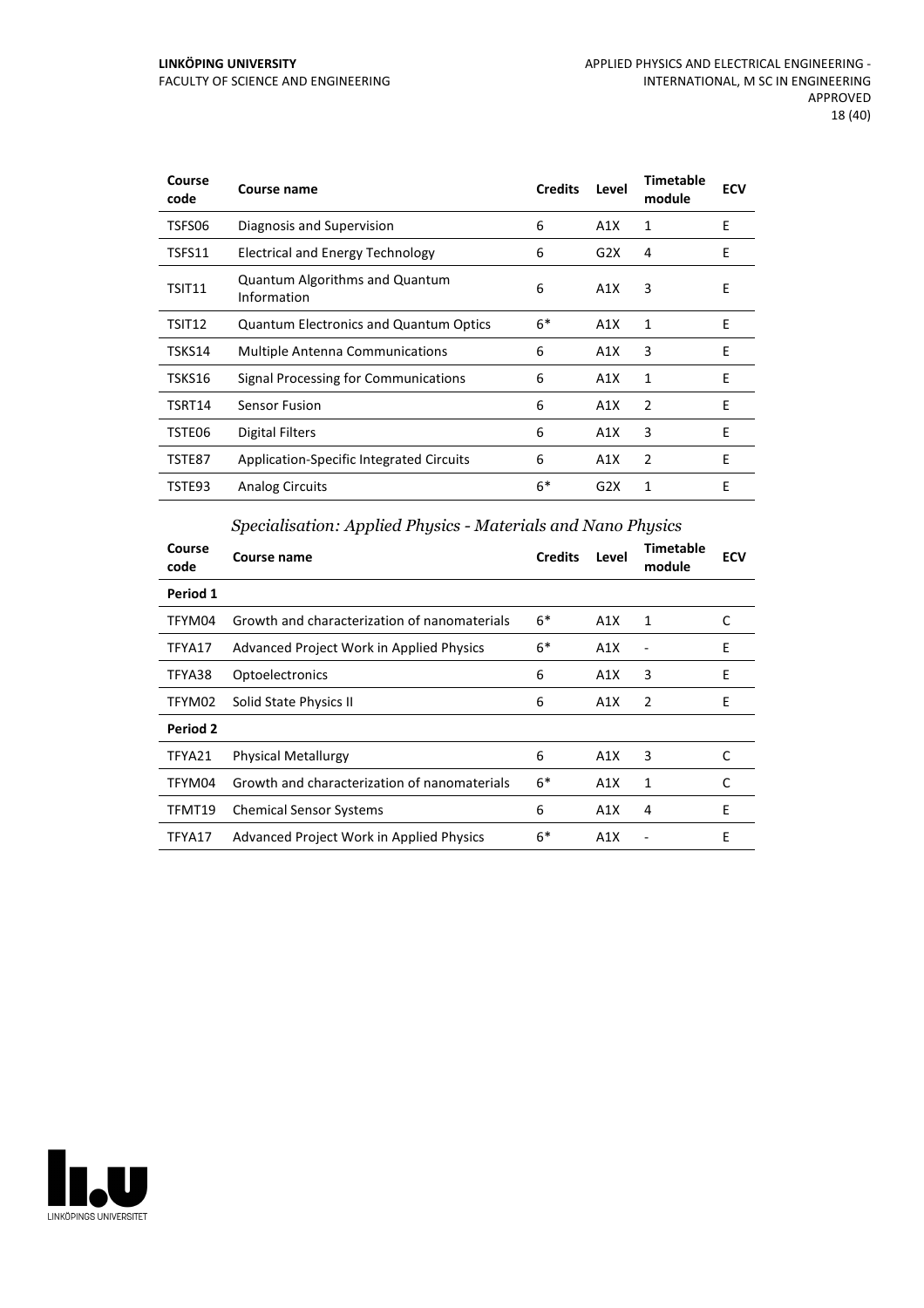| Course<br>code | Course name                                          | <b>Credits</b> | Level | <b>Timetable</b><br>module | <b>ECV</b> |
|----------------|------------------------------------------------------|----------------|-------|----------------------------|------------|
| Period 1       |                                                      |                |       |                            |            |
| TATA27         | <b>Partial Differential Equations</b>                | $6*$           | A1X   | 2                          | E          |
| TBMI26         | Neural Networks and Learning Systems                 | 6              | A1X   | 2                          | E          |
| TFYA17         | <b>Advanced Project Work in Applied Physics</b>      | $6*$           | A1X   |                            | E          |
| TFYB03         | <b>Advanced Quantum Mechanics</b>                    | 6              | A1X   | 4                          | E          |
| TFYM02         | Solid State Physics II                               | 6              | A1X   | 2                          | E          |
| TSBK07         | <b>Computer Graphics</b>                             | $6*$           | A1X   | 4                          | E          |
| Period 2       |                                                      |                |       |                            |            |
| TATA27         | <b>Partial Differential Equations</b>                | $6*$           | A1X   | 4                          | E          |
| TFYA17         | <b>Advanced Project Work in Applied Physics</b>      | $6*$           | A1X   | $\qquad \qquad -$          | F          |
| TFYA21         | <b>Physical Metallurgy</b>                           | 6              | A1X   | 3                          | E          |
| TSBK07         | <b>Computer Graphics</b>                             | $6*$           | A1X   | 1                          | F.         |
| TSIT11         | <b>Quantum Algorithms and Quantum</b><br>Information | 6              | A1X   | 3                          | E          |

#### *Specialisation: Applied physics -Theory, Modelling and Computation*

#### *Specialisation: Biomedical Engineering*

| Course<br>code  | Course name                               | <b>Credits</b> | Level            | <b>Timetable</b><br>module | <b>ECV</b> |
|-----------------|-------------------------------------------|----------------|------------------|----------------------------|------------|
| Period 1        |                                           |                |                  |                            |            |
| TBMT02          | Medical Imaging                           | 6              | A1X              | 3                          |            |
| TBMT09          | <b>Physiological Pressures and Flows</b>  | 6              | A1X              | 1                          |            |
| TBMI26          | Neural Networks and Learning Systems      | 6              | A1X              | 2                          | E          |
| TBMI31          | Medical Information and Knowledge         | 6              | A1X              | 4                          | Е          |
| <b>Period 2</b> |                                           |                |                  |                            |            |
| TBME08          | <b>Biomedical Modeling and Simulation</b> | 6              | A1X              | 3                          | F          |
| TBMT26          | Technology in Intensive Care and Surgery  | 6              | A <sub>1</sub> X | 1                          | E          |

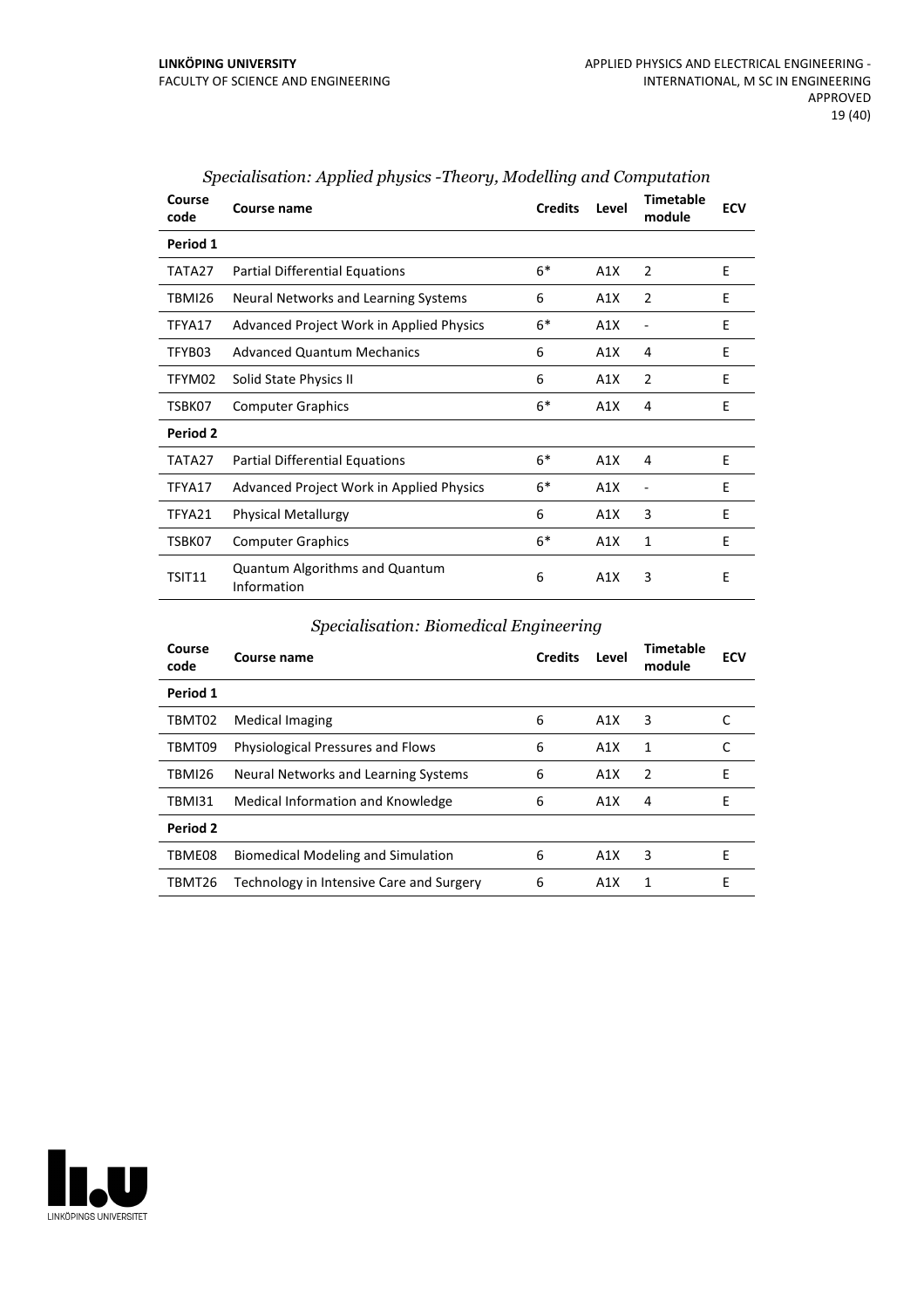#### *Specialisation: Communication*

| Course<br>code | Course name                            | <b>Credits</b> | Level | Timetable<br>module | ECV |
|----------------|----------------------------------------|----------------|-------|---------------------|-----|
| Period 1       |                                        |                |       |                     |     |
| TBMI26         | Neural Networks and Learning Systems   | 6              | A1X   | 2                   | Ε   |
| TSBK08         | Data Compression                       | 6              | A1X   | 2                   | E   |
| TSEK38         | Radio Frequency Transceiver Design     | 6              | A1X   | 2                   | Ε   |
| TSKS13         | <b>Wireless Communications</b>         | 6              | A1X   | 4                   | Е   |
| Period 2       |                                        |                |       |                     |     |
| TSBK02         | Image and Audio Coding                 | 6              | A1X   | 4                   | Е   |
| TSKS14         | <b>Multiple Antenna Communications</b> | 6              | A1X   | 3                   | E   |
| TSKS16         | Signal Processing for Communications   | 6              | A1X   | 1                   | E   |

#### *Specialisation: Control and Information Systems*

| Course<br>code | Course name                                              | <b>Credits</b> | Level | <b>Timetable</b><br>module | <b>ECV</b> |
|----------------|----------------------------------------------------------|----------------|-------|----------------------------|------------|
| Period 1       |                                                          |                |       |                            |            |
| TSRT07         | <b>Industrial Control Systems</b>                        | 6              | A1X   | 2                          | C          |
| TSRT09         | Control Theory                                           | 6              | A1X   | 3                          |            |
| Period 2       |                                                          |                |       |                            |            |
| TDDD12         | Database Technology                                      | 6              | G2X   | 4                          | C/E        |
| TDDC78         | Programming of Parallel Computers - Methods<br>and Tools | 6              | A1X   | 3                          | E          |
| TSFS06         | Diagnosis and Supervision                                | 6              | A1X   | 1                          | E          |
| TSRT14         | <b>Sensor Fusion</b>                                     | 6              | A1X   | 2                          | E          |

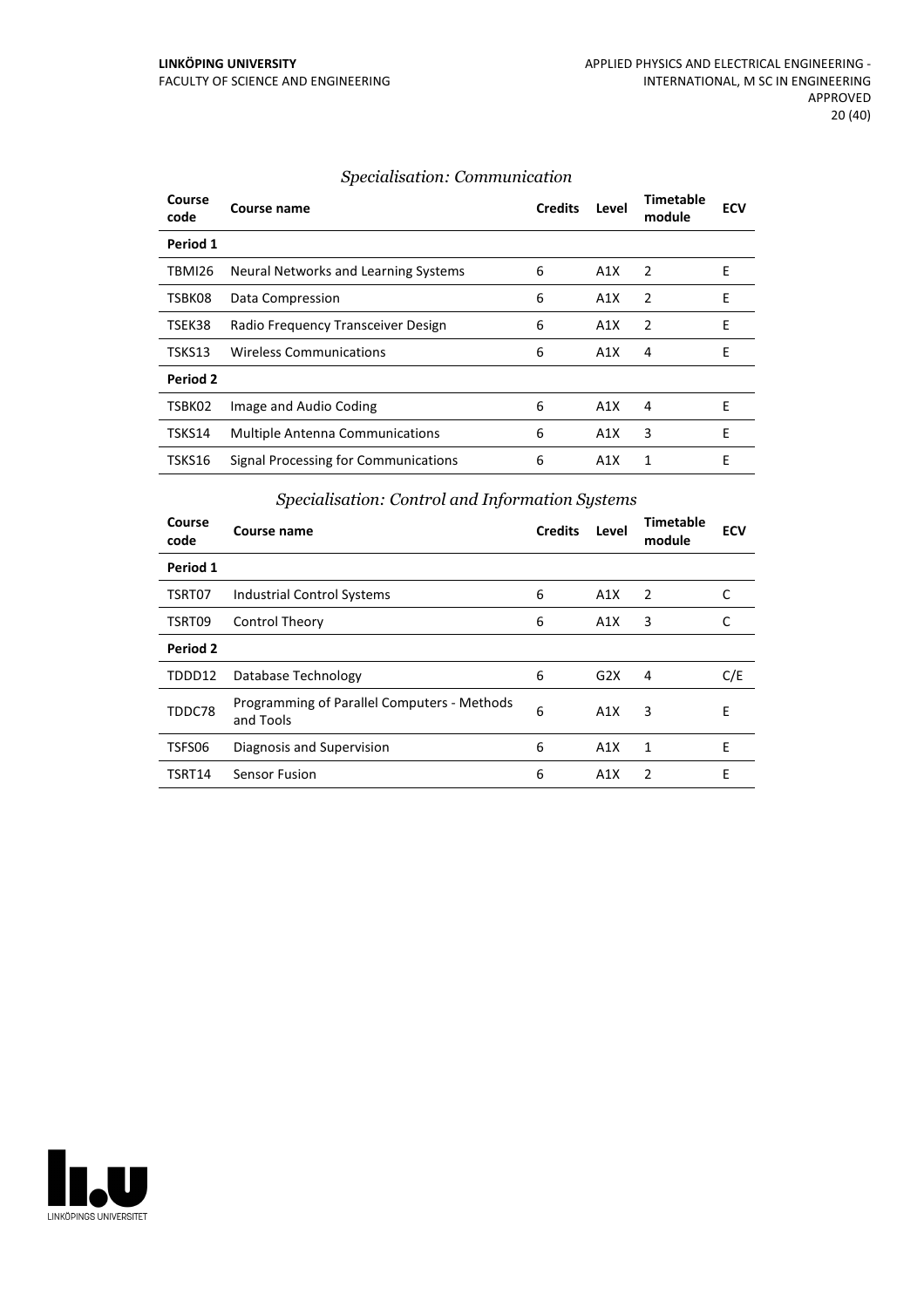| Course<br>code | <b>Course name</b>                                       | <b>Credits</b> | Level | <b>Timetable</b><br>module   | <b>ECV</b> |
|----------------|----------------------------------------------------------|----------------|-------|------------------------------|------------|
| Period 1       |                                                          |                |       |                              |            |
| TDDD95         | Algorithmic Problem Solving                              | $6*$           | A1X   | 1                            | C          |
| TANA15         | Numerical Linear Algebra                                 | 6              | A1X   | 1                            | E          |
| TBMI26         | Neural Networks and Learning Systems                     | 6              | A1X   | $\overline{2}$               | E          |
| TDDD38         | Advanced Programming in C++                              | $6*$           | A1X   | 2                            | E          |
| TDDD41         | Data Mining - Clustering and Association<br>Analysis     | 6              | A1X   | 3                            | E          |
| Period 2       |                                                          |                |       |                              |            |
| TDDD95         | Algorithmic Problem Solving                              | $6*$           | A1X   | 4                            | C          |
| TAOP24         | <b>Optimization, Advanced Course</b>                     | 6              | G2X   | 1                            | E          |
| TDDC78         | Programming of Parallel Computers - Methods<br>and Tools | 6              | A1X   | 3                            | E          |
| TDDD38         | Advanced Programming in C++                              | $6*$           | A1X   | $\qquad \qquad \blacksquare$ | E          |
| TDDE07         | <b>Bayesian Learning</b>                                 | 6              | A1X   | $\overline{2}$               | E          |
| TDDE31         | <b>Big Data Analytics</b>                                | 6              | A1X   | 3                            | E          |
| TSRT14         | <b>Sensor Fusion</b>                                     | 6              | A1X   | $\overline{2}$               | Ε          |

#### *Specialisation: Data Science and Machine Intelligence*

#### *Specialisation: Electronics*

| Course<br>code | Course name                                  | <b>Credits</b> | Level | <b>Timetable</b><br>module | <b>ECV</b> |
|----------------|----------------------------------------------|----------------|-------|----------------------------|------------|
| Period 1       |                                              |                |       |                            |            |
| TSTE27         | Analog and Discrete-Time Integrated Circuits | 6              | A1X   | 3                          | C          |
| TSEK06         | <b>VLSI Design</b>                           | $12*$          | A1X   | 4                          | C/E        |
| TSEK38         | Radio Frequency Transceiver Design           | 6              | A1X   | 2                          | E          |
| TSTE14         | <b>Analog Filters</b>                        | 6              | A1X   | 2                          | E          |
| TSTE93         | <b>Analog Circuits</b>                       | $6*$           | G2X   | 1                          | E          |
| Period 2       |                                              |                |       |                            |            |
| TSTE87         | Application-Specific Integrated Circuits     | 6              | A1X   | 2                          | C          |
| TSEK06         | <b>VLSI Design</b>                           | $12*$          | A1X   | 4                          | C/E        |
| TSKS16         | Signal Processing for Communications         | 6              | A1X   | 1                          | E          |
| TSTE06         | <b>Digital Filters</b>                       | 6              | A1X   | 3                          | E          |
| TSTE93         | <b>Analog Circuits</b>                       | $6*$           | G2X   | 1                          | E          |

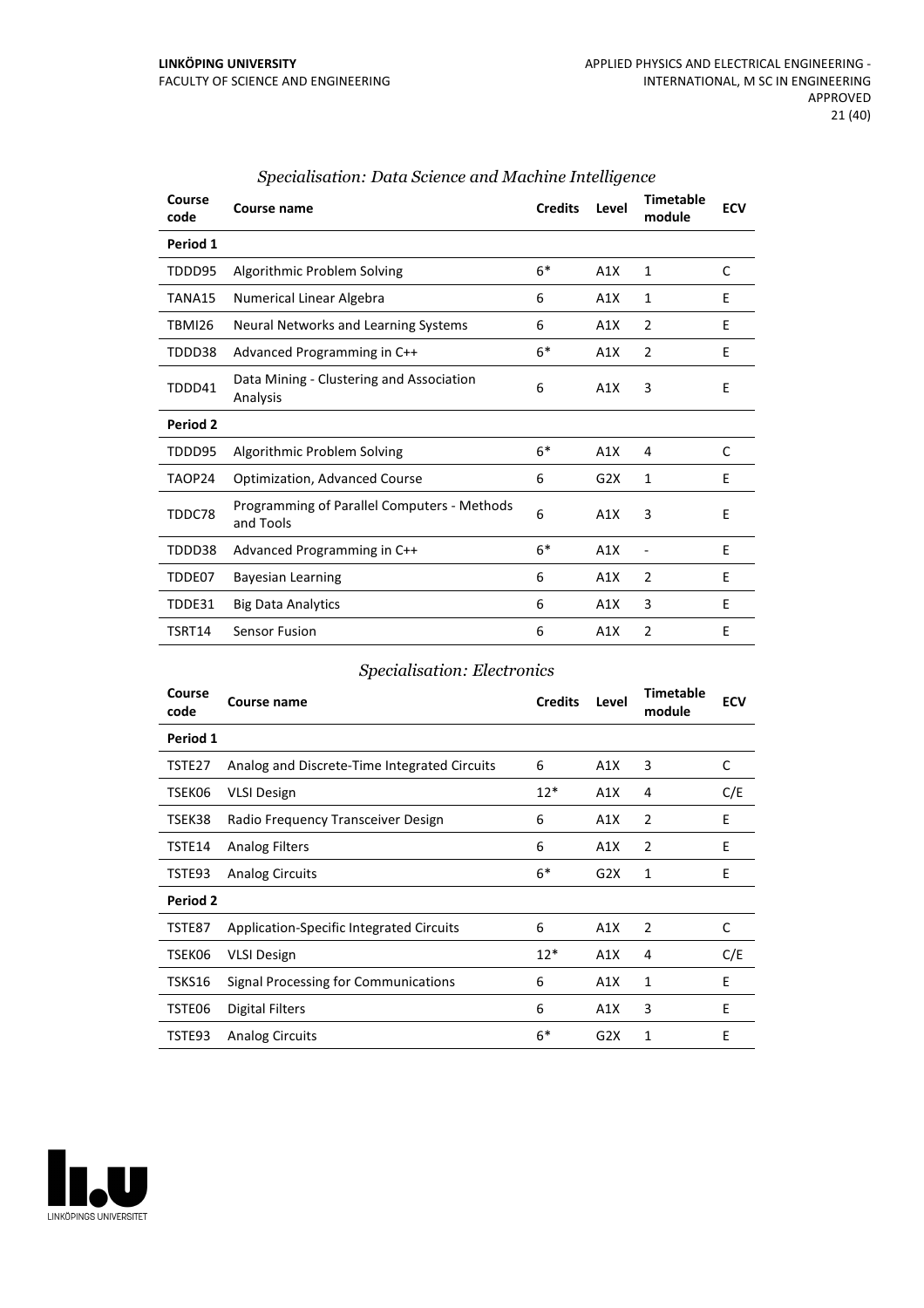| Course<br>code | Course name                          | <b>Credits</b> | Level | <b>Timetable</b><br>module | <b>ECV</b> |
|----------------|--------------------------------------|----------------|-------|----------------------------|------------|
| Period 1       |                                      |                |       |                            |            |
| TANA15         | Numerical Linear Algebra             | 6              | A1X   | 1                          | C          |
| TATA27         | Partial Differential Equations       | $6*$           | A1X   | 2                          | E          |
| TATA66         | <b>Fourier and Wavelet Analysis</b>  | $6*$           | A1X   | 4                          | E          |
| TATA78         | Complex Analysis, second course      | $6*$           | A1X   | 2                          | E          |
| TSRT09         | Control Theory                       | 6              | A1X   | 3                          | E          |
| Period 2       |                                      |                |       |                            |            |
| TAOP24         | <b>Optimization, Advanced Course</b> | 6              | G2X   | 1                          | C          |
| TATA27         | Partial Differential Equations       | $6*$           | A1X   | 4                          | E          |
| TATA66         | <b>Fourier and Wavelet Analysis</b>  | $6*$           | A1X   | $\overline{2}$             | E          |
| TATA78         | Complex Analysis, second course      | $6*$           | A1X   | 3                          | E          |

#### *Specialisation: Engineering Mathematics*

#### *Specialisation: Financial Mathematics*

| Course<br>code | Course name                                         | <b>Credits</b> | Level | <b>Timetable</b><br>module | <b>ECV</b> |
|----------------|-----------------------------------------------------|----------------|-------|----------------------------|------------|
| Period 1       |                                                     |                |       |                            |            |
| TAMS29         | Stochastic Processes Applied to Financial<br>Models | 6              | A1X   | 3                          |            |
| TANA15         | Numerical Linear Algebra                            | 6              | A1X   | 1                          | C          |
| TPPE32         | Financial Risk Management                           | 6              | A1X   | 2                          | E          |
| Period 2       |                                                     |                |       |                            |            |
| TAOP24         | <b>Optimization, Advanced Course</b>                | 6              | G2X   | 1                          | E          |
| TDDD12         | Database Technology                                 | 6              | G2X   | 4                          | E          |
| TPPE33         | Portfolio Management                                | 6              | A1X   | $\mathfrak{p}$             | F          |

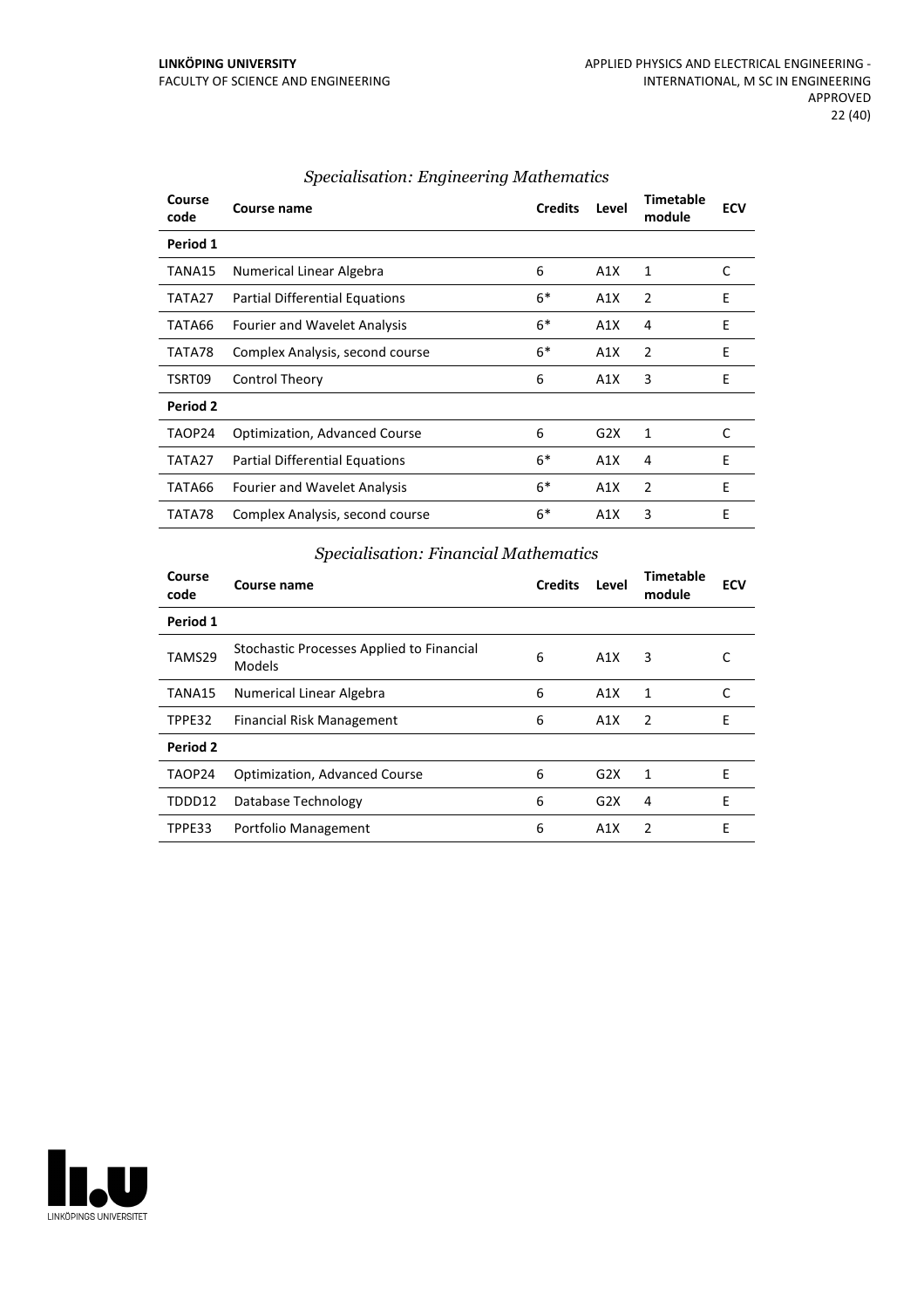| Course<br>code | Course name                             | <b>Credits</b> | Level | <b>Timetable</b><br>module | <b>ECV</b> |
|----------------|-----------------------------------------|----------------|-------|----------------------------|------------|
| Period 1       |                                         |                |       |                            |            |
| TMMS30         | <b>Multi Body Dynamics and Robotics</b> | 6              | A1X   | 1                          | Ε          |
| TSFS04         | <b>Electrical Drives</b>                | 6              | G2X   | 4                          | E          |
| TSRT07         | <b>Industrial Control Systems</b>       | 6              | A1X   | 2                          | Ε          |
| TSRT09         | Control Theory                          | 6              | A1X   | 3                          | E          |
| Period 2       |                                         |                |       |                            |            |
| TSFS03         | <b>Vehicle Propulsion Systems</b>       | 6              | A1X   | 3                          | E          |
| TSFS06         | Diagnosis and Supervision               | 6              | A1X   | 1                          | Е          |
| TSRT14         | Sensor Fusion                           | 6              | A1X   | $\mathcal{P}$              | E          |

#### *Specialisation: Mechanics and Control*

#### *Specialisation: Photonics and Quantum Technology*

| Course<br>code     | Course name                                       | <b>Credits</b> | Level            | Timetable<br>module | <b>ECV</b> |
|--------------------|---------------------------------------------------|----------------|------------------|---------------------|------------|
| Period 1           |                                                   |                |                  |                     |            |
| TFYA38             | Optoelectronics                                   | 6              | A1X              | 3                   |            |
| TSIT12             | <b>Quantum Electronics and Quantum Optics</b>     | $6*$           | A <sub>1</sub> X | 1                   |            |
| TFYB03             | <b>Advanced Quantum Mechanics</b>                 | 6              | A1X              | 4                   | F          |
| Period 2           |                                                   |                |                  |                     |            |
| TSIT <sub>12</sub> | <b>Quantum Electronics and Quantum Optics</b>     | $6*$           | A1X              | 1                   |            |
| TSIT11             | <b>Quantum Algorithms and Quantum Information</b> | 6              | A1X              | 3                   | F          |

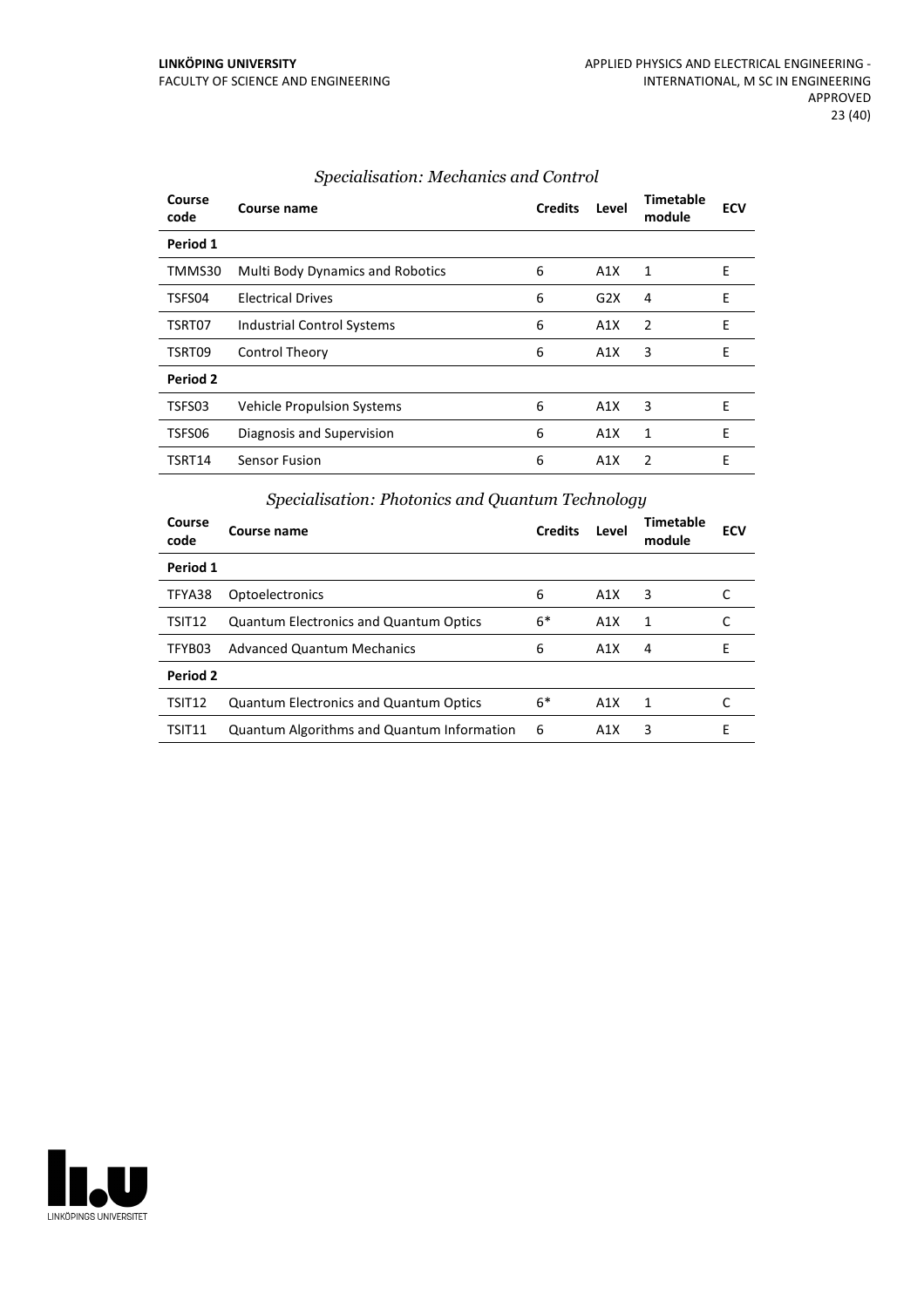| Course<br>code  | Course name                          | <b>Credits</b> | Level | <b>Timetable</b><br>module | <b>ECV</b> |
|-----------------|--------------------------------------|----------------|-------|----------------------------|------------|
| Period 1        |                                      |                |       |                            |            |
| TBMI26          | Neural Networks and Learning Systems | 6              | A1X   | 2                          | E          |
| TBMT02          | <b>Medical Imaging</b>               | 6              | A1X   | 3                          | E          |
| TDDE09          | <b>Natural Language Processing</b>   | 6              | A1X   | 2                          | E          |
| <b>TNM048</b>   | <b>Information Visualisation</b>     | 6              | A1X   | 3                          | E          |
| TSBB15          | <b>Computer Vision</b>               | $12*$          | A1X   | 1                          | E          |
| TSBB15          | <b>Computer Vision</b>               | $12*$          | A1X   | $\mathbf{1}$               | E          |
| TSBK07          | <b>Computer Graphics</b>             | $6*$           | A1X   | 4                          | E          |
| TSBK08          | Data Compression                     | 6              | A1X   | $\overline{2}$             | E          |
| <b>Period 2</b> |                                      |                |       |                            |            |
| TSBB15          | <b>Computer Vision</b>               | $12*$          | A1X   | 3                          | E          |
| TSBB15          | <b>Computer Vision</b>               | $12*$          | A1X   | 3                          | E          |
| TSBK02          | Image and Audio Coding               | 6              | A1X   | 4                          | E          |
| TSBK07          | <b>Computer Graphics</b>             | $6*$           | A1X   | 1                          | E          |
| TSRT14          | <b>Sensor Fusion</b>                 | 6              | A1X   | $\overline{2}$             | E          |

#### *Specialisation: Signal and Image Processing*

#### *Specialisation: System-on-Chip*

| Course<br>code  | Course name                                  | <b>Credits</b> | Level | <b>Timetable</b><br>module | <b>ECV</b> |
|-----------------|----------------------------------------------|----------------|-------|----------------------------|------------|
| Period 1        |                                              |                |       |                            |            |
| TDTS07          | System Design and Methodology                | 6              | A1X   | 1                          | C          |
| TSEK06          | <b>VLSI Design</b>                           | $12*$          | A1X   | 4                          | C/E        |
| TSBK07          | <b>Computer Graphics</b>                     | $6*$           | A1X   | 4                          | E          |
| TSTE27          | Analog and Discrete-Time Integrated Circuits | 6              | A1X   | 3                          | E          |
| <b>Period 2</b> |                                              |                |       |                            |            |
| TSEK06          | <b>VLSI Design</b>                           | $12*$          | A1X   | 4                          | C/E        |
| TEIE44          | Intellectual Property Rights                 | 4              | G1X   | 1                          | E          |
| TSBK07          | <b>Computer Graphics</b>                     | $6*$           | A1X   | 1                          | E          |
| TSKS16          | Signal Processing for Communications         | 6              | A1X   | 1                          | E          |
| TSTE06          | <b>Digital Filters</b>                       | 6              | A1X   | 3                          | E          |
| TSTE87          | Application-Specific Integrated Circuits     | 6              | A1X   | $\overline{2}$             | E          |

# **Semester 9 (Autumn 2021)**

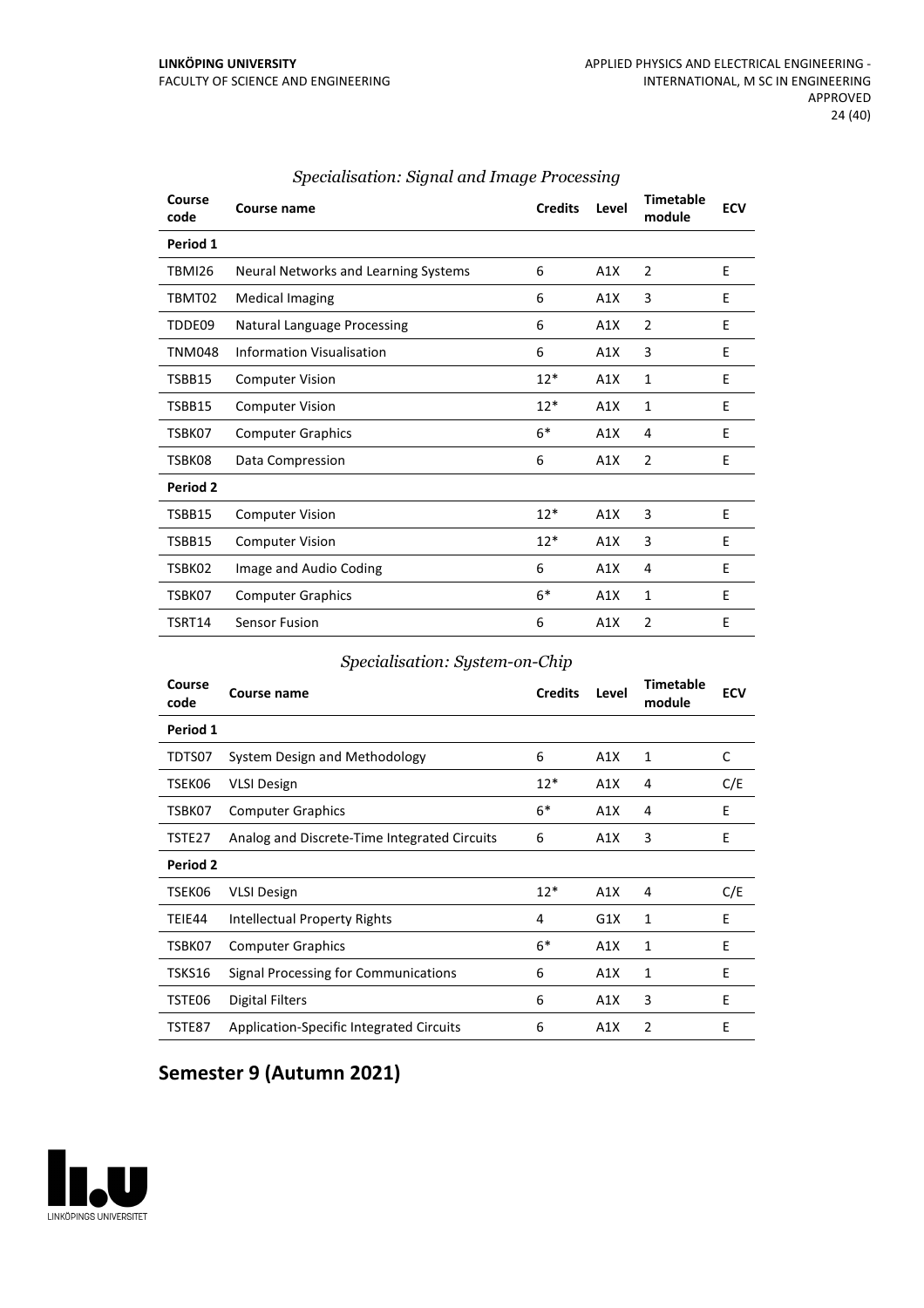| Course<br>code | Course name                                                                   | <b>Credits</b> | Level | <b>Timetable</b><br>module | <b>ECV</b> |
|----------------|-------------------------------------------------------------------------------|----------------|-------|----------------------------|------------|
| Period 1       |                                                                               |                |       |                            |            |
| TAMS39         | <b>Multivariate Statistical Methods</b>                                       | 6              | A1X   | 4                          | E          |
| TATA32         | <b>Discrete Mathematics</b>                                                   | 8*             | G1X   | 3                          | E          |
| TATA62         | <b>Project - Applied Mathematics</b>                                          | $12*$          | A1X   | 4                          | E          |
| TATA75         | Theory of Relativity                                                          | $6*$           | A1X   | -                          | E.         |
| TBMT14         | <b>Biomedical Engineering - Project Course</b>                                | $12*$          | A1X   | 4                          | E.         |
| TBMT57         | <b>Biomedical Optics</b>                                                      | 6              | A1X   | 1                          | E          |
| TDDC88         | Software Engineering                                                          | $12*$          | A1X   | 1                          | E          |
| TDDE15         | <b>Advanced Machine Learning</b>                                              | 6              | A1X   | $\mathbf{1}$               | E          |
| TFKE59         | <b>Fundamentals of Chemistry</b>                                              | 6              | G1X   | 2                          | E          |
| TFYA36         | Chaos and Non-Linear Phenomena                                                | 6              | A1X   | $\overline{2}$             | E          |
| TFYA40         | <b>Analytical Mechanics</b>                                                   | $6*$           | A1X   | 1                          | E          |
| TFYA99         | Project Course in Applied Physics, CDIO                                       | $12*$          | A1X   | 4                          | E          |
| TFYM03         | Nanophysics                                                                   | 6              | A1X   | 3                          | E          |
| TMES09         | <b>Industrial Energy Systems</b>                                              | 6              | A1X   | 2                          | E          |
| TMMS11         | <b>Models of Mechanics</b>                                                    | $6*$           | A1X   | 3                          | E          |
| TMMV01         | Aerodynamics                                                                  | 6              | A1X   | 2                          | E          |
| TNE071         | Microwave Engineering                                                         | 6              | A1X   | 1                          | E          |
| TNE089         | Electromagnetic Compatibility (EMC) and<br>Printed Circuit Board (PCB) Design | $6*$           | A1X   | 2                          | E          |
| TNM067         | Scientific Visualization                                                      | 6              | A1X   | 3                          | E          |
| TPPE53         | <b>Financial Valuation Methodology</b>                                        | 6              | A1X   | 2                          | Е          |
| TSBB11         | Images and Graphics, Project Course CDIO                                      | $12*$          | A1X   | 4                          | E          |
| TSBB19         | Machine Learning for Computer Vision                                          | 6              | A1X   | 2                          | E          |
| TSBK03         | <b>Advanced Game Programming</b>                                              | 6*             | A1X   | 1                          | Ε          |
| TSEA84         | Digital Design Project                                                        | $6*$           | A1X   | 1                          | E          |
| TSEK03         | Radio Frequency Integrated Circuits                                           | 6              | A1X   | 2                          | E          |
| TSEK11         | Evaluation of an Integrated Circuit                                           | 2              | A1X   | 4                          | E          |
| <b>TSFS12</b>  | Autonomous Vehicles - Planning, Control, and<br>Learning Systems              | 6              | A1X   | $\mathbf{1}$               | E          |
| <b>TSIN01</b>  | <b>Information Networks</b>                                                   | 6              | A1X   | 3                          | E          |
| TSIT03         | Cryptology                                                                    | 6              | A1X   | 2                          | E          |
| TSIT13         | <b>Quantum Communication</b>                                                  | 6              | A1X   | $\mathbf 1$                | E          |

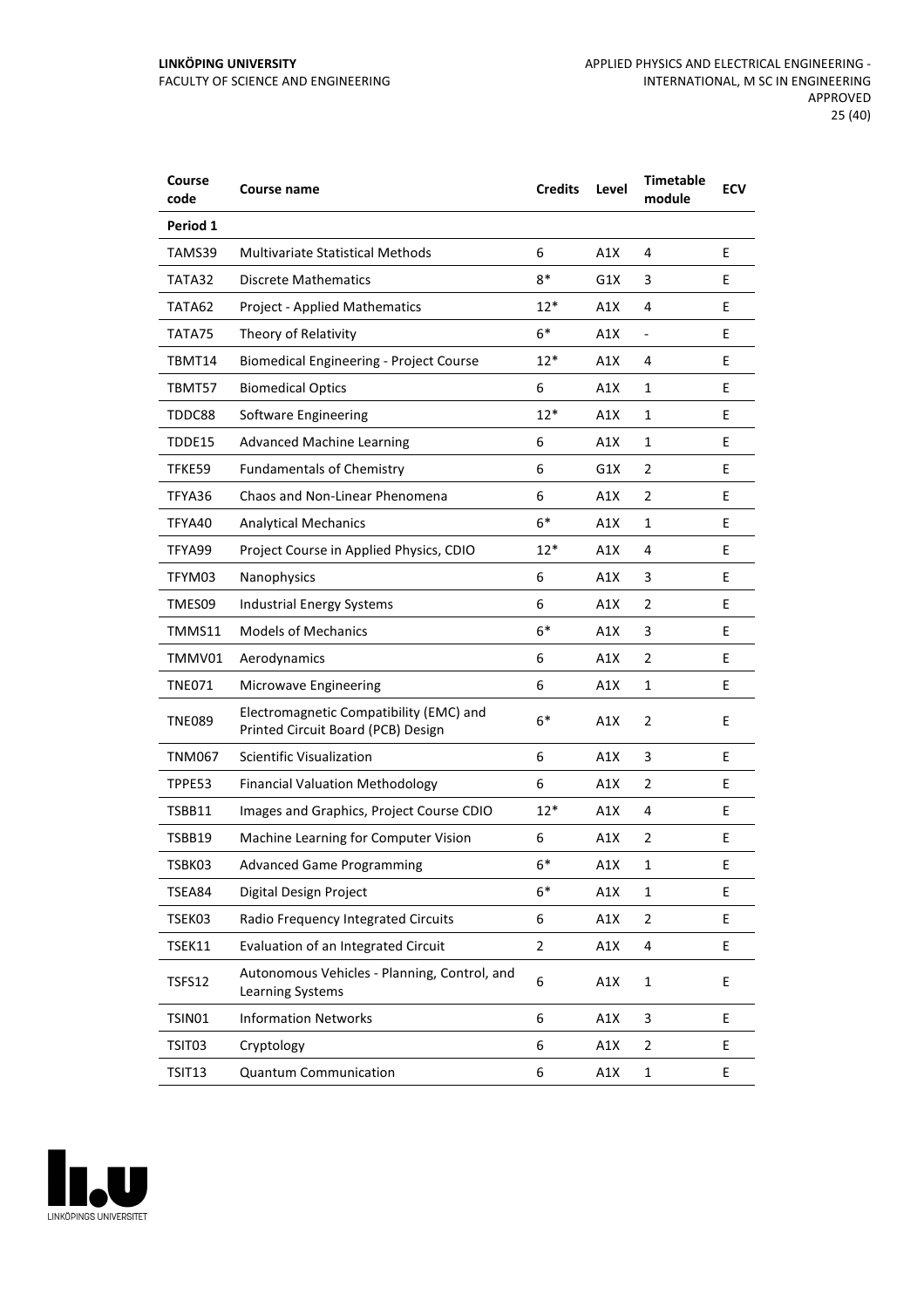| Course<br>code  | Course name                                                                   | <b>Credits</b> | Level | <b>Timetable</b><br>module | <b>ECV</b> |
|-----------------|-------------------------------------------------------------------------------|----------------|-------|----------------------------|------------|
| TSKS12          | Modern Channel Coding, Inference and<br>Learning                              | 6              | A1X   | $\mathbf{1}$               | E          |
| TSKS23          | Project Course in Signal Processing,<br>Communications and Networking, CDIO   | $12*$          | A1X   | 4                          | E          |
| TSRT10          | Automatic Control - Project Course                                            | $12*$          | A1X   | 4                          | E          |
| TSTE17          | System Design                                                                 | $12*$          | A1X   | 4                          | E          |
| TSTE25          | <b>Power Electronics</b>                                                      | 6              | A1X   | 3                          | E          |
| <b>Period 2</b> |                                                                               |                |       |                            |            |
| TATA32          | <b>Discrete Mathematics</b>                                                   | $8*$           | G1X   | $\mathbf{1}$               | E          |
| TATA62          | <b>Project - Applied Mathematics</b>                                          | $12*$          | A1X   | 4                          | E          |
| TATA75          | Theory of Relativity                                                          | $6*$           | A1X   | 3                          | E          |
| TBMI02          | <b>Medical Image Analysis</b>                                                 | 6              | A1X   | $\mathbf{1}$               | E          |
| TBMT14          | <b>Biomedical Engineering - Project Course</b>                                | $12*$          | A1X   | 4                          | E          |
| TDDC88          | Software Engineering                                                          | $12*$          | A1X   | 1                          | E          |
| TDDD37          | Database Technology                                                           | 6              | G2X   | 1                          | E          |
| TDDD49          | Programming in C# and .NET Framework                                          | 4              | G2X   | 3                          | E          |
| TDDD56          | Multicore and GPU Programming                                                 | 6              | A1X   | $\overline{2}$             | E          |
| TDDE01          | <b>Machine Learning</b>                                                       | 6              | A1X   | $\mathbf{1}$               | E          |
| TDDE16          | <b>Text Mining</b>                                                            | 6              | A1X   | $\overline{2}$             | E          |
| TFYA40          | <b>Analytical Mechanics</b>                                                   | $6*$           | A1X   | 3                          | E          |
| TFYA99          | Project Course in Applied Physics, CDIO                                       | $12*$          | A1X   | 4                          | E          |
| TFYB02          | <b>Elementary Particles and Quantum Fields</b>                                | 6              | A1X   | $\mathbf{1}$               | E          |
| TMME50          | <b>Flight Mechanics</b>                                                       | 6              | A1X   | 2                          | E          |
| TMMS11          | <b>Models of Mechanics</b>                                                    | $6*$           | A1X   | 3                          | E          |
| TNE083          | Antenna Theory                                                                | 6              | A1X   | $\overline{2}$             | E          |
| <b>TNE089</b>   | Electromagnetic Compatibility (EMC) and<br>Printed Circuit Board (PCB) Design | $6*$           | A1X   | 1                          | E          |
| <b>TNM086</b>   | <b>Virtual Reality Techniques</b>                                             | 6              | A1X   | $\overline{2}$             | E          |
| TPPE61          | <b>Financial Optimization</b>                                                 | 6              | A1X   | $\overline{2}$             | E.         |
| TSBB11          | Images and Graphics, Project Course CDIO                                      | $12*$          | A1X   | 4                          | E          |
| TSBK03          | <b>Advanced Game Programming</b>                                              | $6*$           | A1X   | $\overline{\phantom{a}}$   | E          |
| TSEA26          | Design of Embedded DSP Processor                                              | 6              | A1X   | $\overline{2}$             | E          |
| TSEA44          | Computer Hardware - a System on Chip                                          | 6              | A1X   | $\mathbf{1}$               | E          |

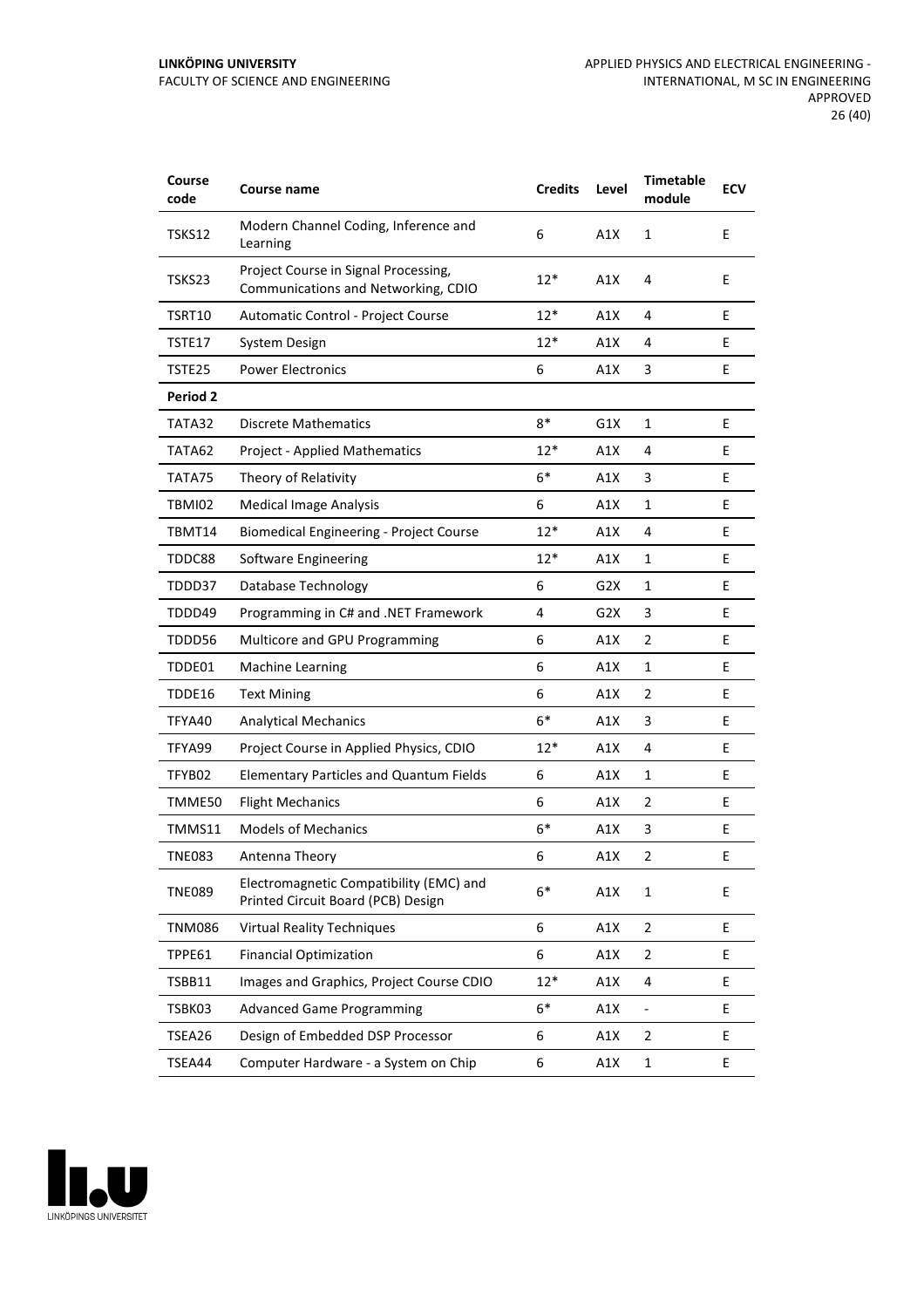| Course<br>code | Course name                                                                 | <b>Credits</b> | Level | Timetable<br>module | <b>ECV</b> |
|----------------|-----------------------------------------------------------------------------|----------------|-------|---------------------|------------|
| TSEA84         | Digital Design Project                                                      | 6*             | A1X   | 3                   | E          |
| TSKS23         | Project Course in Signal Processing,<br>Communications and Networking, CDIO | $12*$          | A1X   | 4                   | E          |
| TSRT08         | Optimal Control                                                             | 6              | A1X   | 3                   | E          |
| TSRT10         | Automatic Control - Project Course                                          | $12*$          | A1X   | 4                   | E          |
| TSTE17         | System Design                                                               | $12*$          | A1X   | 4                   | Е          |
| TSTE26         | Powergrid and Technology for Renewable<br>Production                        | 6              | A1X   | 3                   | Е          |
| TSTE85         | <b>Low Power Electronics</b>                                                | 6              | A1X   | $\mathcal{P}$       | F          |

#### *Specialisation: Applied Physics - Materials and Nano Physics*

| Course<br>code | Course name                             | <b>Credits</b> | Level | Timetable<br>module | <b>ECV</b> |
|----------------|-----------------------------------------|----------------|-------|---------------------|------------|
| Period 1       |                                         |                |       |                     |            |
| TFYA99         | Project Course in Applied Physics, CDIO | $12*$          | A1X   | 4                   |            |
| TFYA40         | <b>Analytical Mechanics</b>             | $6*$           | A1X   | 1                   | E          |
| TFYM03         | Nanophysics                             | 6              | A1X   | 3                   | Е          |
| Period 2       |                                         |                |       |                     |            |
| TFYA99         | Project Course in Applied Physics, CDIO | $12*$          | A1X   | 4                   |            |
| TFYA40         | <b>Analytical Mechanics</b>             | $6*$           | A1X   | 3                   | F          |

#### *Specialisation: Applied physics -Theory, Modelling and Computation*

| Course<br>code  | Course name                                    | <b>Credits</b> | Level | Timetable<br>module | <b>ECV</b> |
|-----------------|------------------------------------------------|----------------|-------|---------------------|------------|
| Period 1        |                                                |                |       |                     |            |
| TFYA40          | <b>Analytical Mechanics</b>                    | $6*$           | A1X   | 1                   | C          |
| TFYA99          | Project Course in Applied Physics, CDIO        | $12*$          | A1X   | 4                   | C          |
| TFYA36          | Chaos and Non-Linear Phenomena                 | 6              | A1X   | 2                   | Ε          |
| <b>Period 2</b> |                                                |                |       |                     |            |
| TFYA40          | <b>Analytical Mechanics</b>                    | $6*$           | A1X   | 3                   | C          |
| TFYA99          | Project Course in Applied Physics, CDIO        | $12*$          | A1X   | 4                   | C          |
| TFYB01          | Advanced Electromagnetics                      | 6              | A1X   | 2                   | E          |
| TFYB02          | <b>Elementary Particles and Quantum Fields</b> | 6              | A1X   | 1                   | E          |

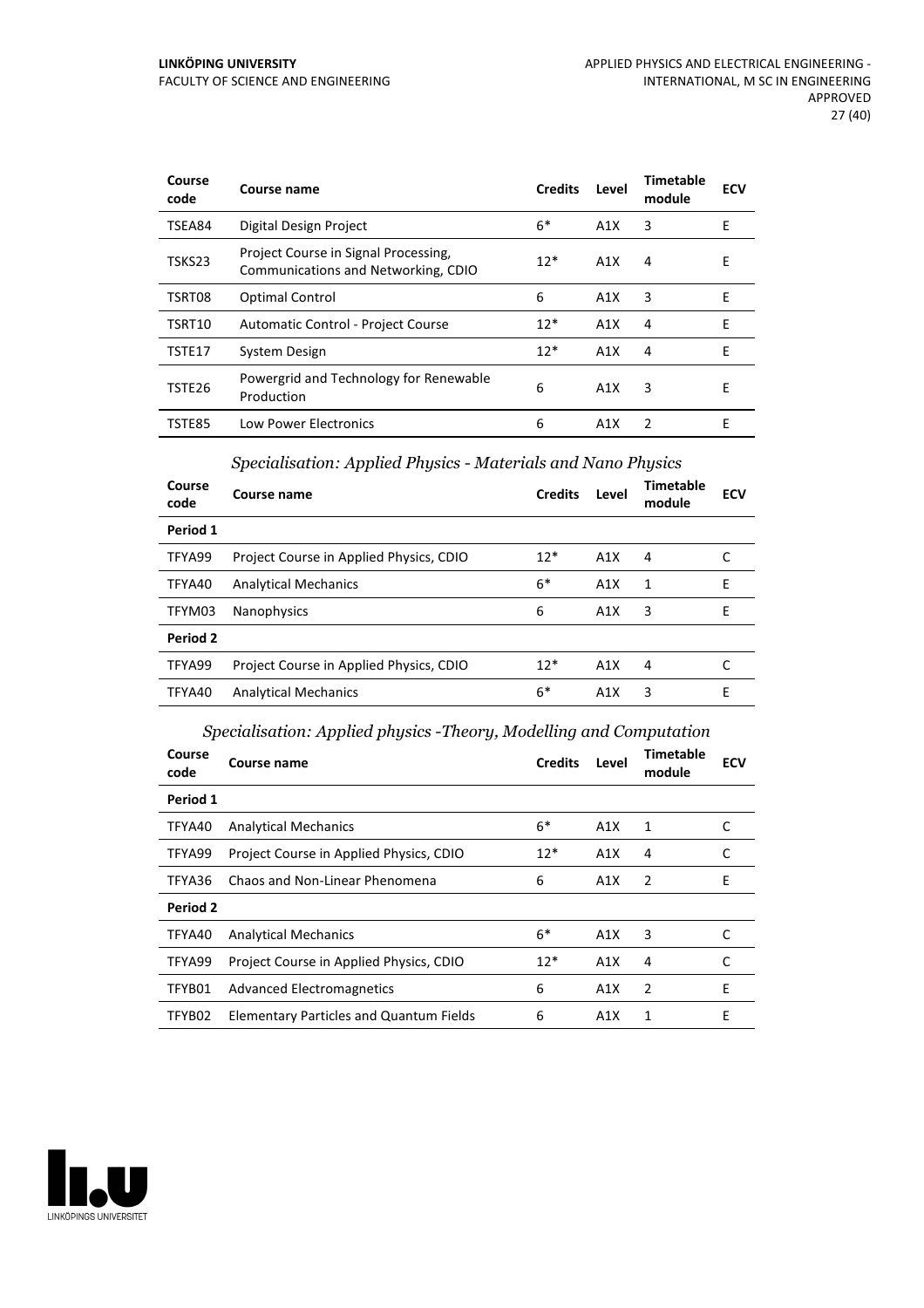| Course<br>code | Course name                                    | <b>Credits</b> | Level | Timetable<br>module | <b>ECV</b> |
|----------------|------------------------------------------------|----------------|-------|---------------------|------------|
| Period 1       |                                                |                |       |                     |            |
| TBMT14         | <b>Biomedical Engineering - Project Course</b> | $12*$          | A1X   | 4                   |            |
| TAMS39         | Multivariate Statistical Methods               | 6              | A1X   | 4                   | E          |
| TATM38         | <b>Mathematical Models in Biology</b>          | 6              | A1X   | 3                   | E          |
| TBMT57         | <b>Biomedical Optics</b>                       | 6              | A1X   | 1                   | F          |
| Period 2       |                                                |                |       |                     |            |
| TBMT14         | <b>Biomedical Engineering - Project Course</b> | $12*$          | A1X   | 4                   |            |
| TBMI02         | Medical Image Analysis                         | 6              | A1X   | 1                   | F          |

#### *Specialisation: Biomedical Engineering*

#### *Specialisation: Communication*

| Course<br>code | Course name                                                                 | <b>Credits</b> | Level | Timetable<br>module | ECV |
|----------------|-----------------------------------------------------------------------------|----------------|-------|---------------------|-----|
| Period 1       |                                                                             |                |       |                     |     |
| TSIN01         | <b>Information Networks</b>                                                 | 6              | A1X   | 3                   | C   |
| TSKS23         | Project Course in Signal Processing,<br>Communications and Networking, CDIO | $12*$          | A1X   | 4                   | C   |
| TSEK03         | Radio Frequency Integrated Circuits                                         | 6              | A1X   | 2                   | Е   |
| TSIT03         | Cryptology                                                                  | 6              | A1X   | 2                   | E   |
| TSKS12         | Modern Channel Coding, Inference and Learning                               | 6              | A1X   | 1                   | Е   |
| Period 2       |                                                                             |                |       |                     |     |
| TSKS23         | Project Course in Signal Processing,<br>Communications and Networking, CDIO | $12*$          | A1X   | 4                   |     |

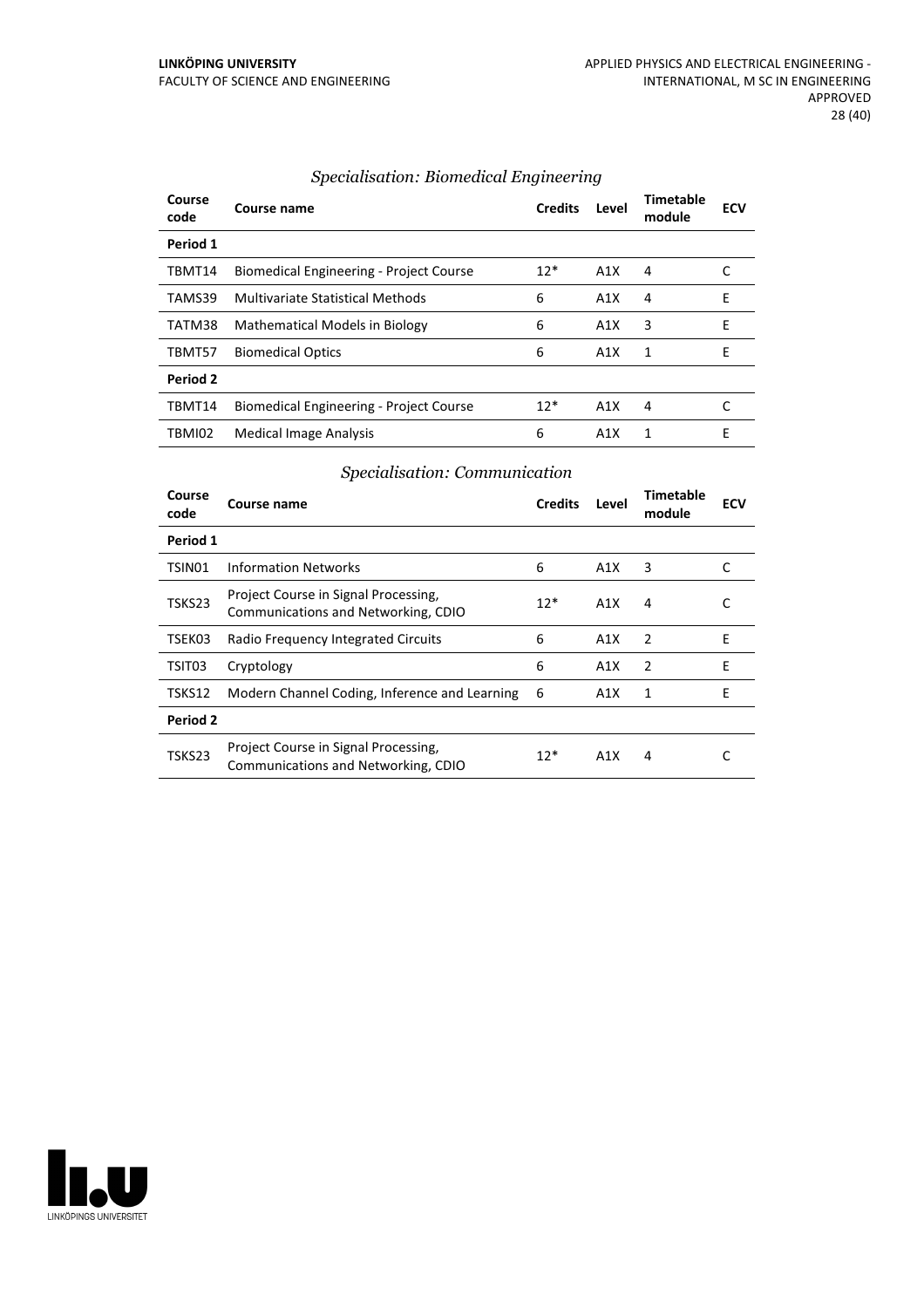| Course<br>code | Course name                                                      | <b>Credits</b> | Level | Timetable<br>module | <b>ECV</b> |
|----------------|------------------------------------------------------------------|----------------|-------|---------------------|------------|
| Period 1       |                                                                  |                |       |                     |            |
| TATA62         | <b>Project - Applied Mathematics</b>                             | $12*$          | A1X   | 4                   | C/E        |
| TSRT10         | Automatic Control - Project Course                               | $12*$          | A1X   | 4                   | C/E        |
| TDTS06         | <b>Computer Networks</b>                                         | 6              | G2X   | 1                   | E          |
| TSFS12         | Autonomous Vehicles - Planning, Control, and<br>Learning Systems | 6              | A1X   | 1                   | Ε          |
| Period 2       |                                                                  |                |       |                     |            |
| TATA62         | <b>Project - Applied Mathematics</b>                             | $12*$          | A1X   | 4                   | C/E        |
| TSRT10         | Automatic Control - Project Course                               | $12*$          | A1X   | 4                   | C/E        |
| TSRT08         | <b>Optimal Control</b>                                           | 6              | A1X   | 3                   | E          |

#### *Specialisation: Control and Information Systems*

*Specialisation: Data Science and Machine Intelligence*

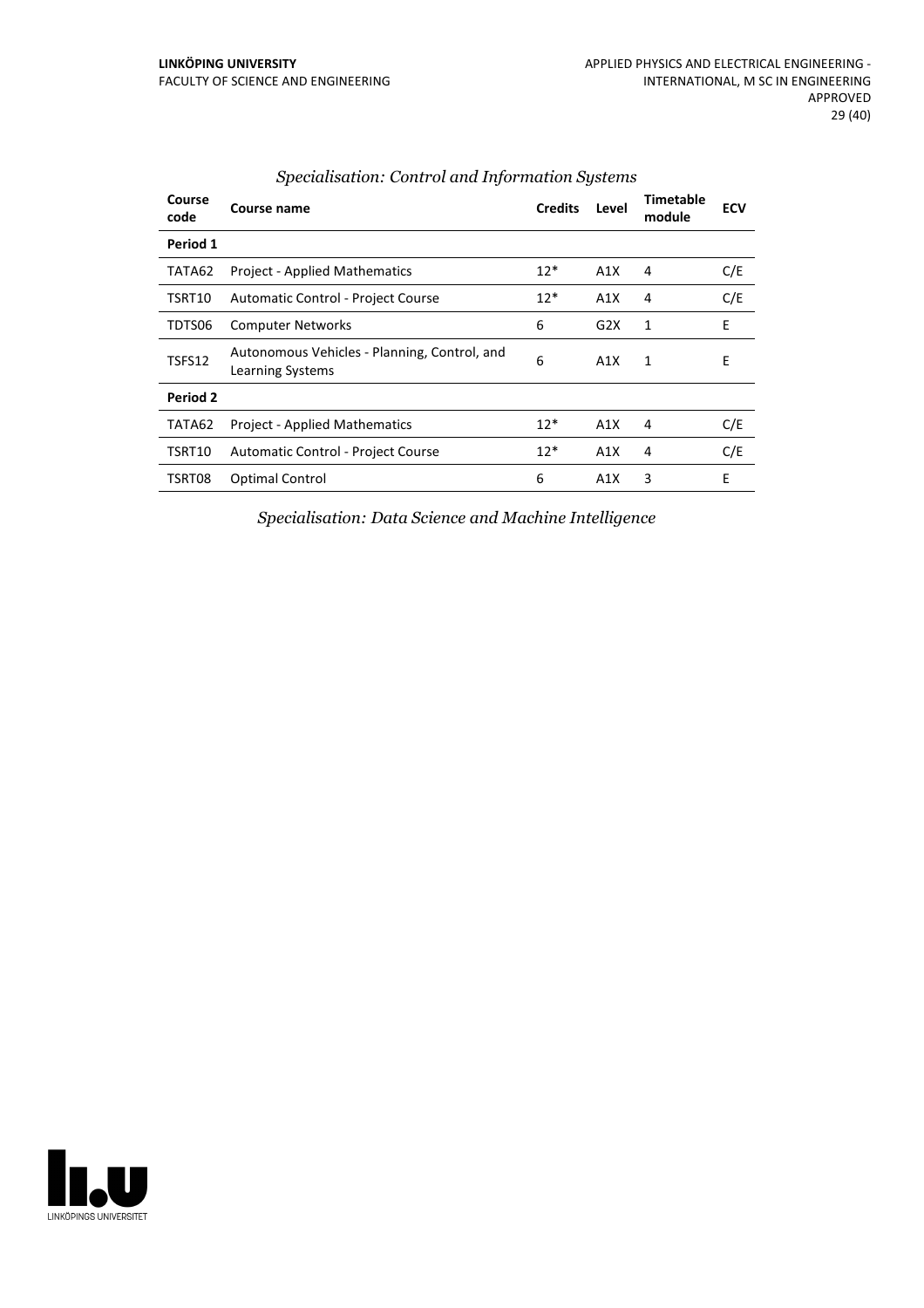| Course<br>code | Course name                                                                 | <b>Credits</b> | Level | <b>Timetable</b><br>module | <b>ECV</b> |
|----------------|-----------------------------------------------------------------------------|----------------|-------|----------------------------|------------|
| Period 1       |                                                                             |                |       |                            |            |
| TSBB11         | Images and Graphics, Project Course CDIO                                    | $12*$          | A1X   | 4                          | C/E        |
| TSKS23         | Project Course in Signal Processing,<br>Communications and Networking, CDIO | $12*$          | A1X   | 4                          | C/E        |
| TAMS39         | <b>Multivariate Statistical Methods</b>                                     | 6              | A1X   | 4                          | E          |
| TAOP34         | Large Scale Optimization                                                    | 6              | A1X   | 3                          | E          |
| TDDC17         | Artificial Intelligence                                                     | 6              | G2X   | 3                          | E          |
| TDDE15         | <b>Advanced Machine Learning</b>                                            | 6              | A1X   | $\mathbf{1}$               | E          |
| TSBB06         | <b>Multidimensional Signal Analysis</b>                                     | $6*$           | A1X   | 2                          | E          |
| TSBB08         | <b>Digital Image Processing</b>                                             | 6              | A1X   | 4                          | E          |
| TSDT14         | Signal Theory                                                               | 6              | A1X   | 1                          | E          |
| TSKS12         | Modern Channel Coding, Inference and<br>Learning                            | 6              | A1X   | $\mathbf{1}$               | E          |
| Period 2       |                                                                             |                |       |                            |            |
| TSBB11         | Images and Graphics, Project Course CDIO                                    | $12*$          | A1X   | 4                          | C/E        |
| TSKS23         | Project Course in Signal Processing,<br>Communications and Networking, CDIO | $12*$          | A1X   | 4                          | C/E        |
| TBMI02         | <b>Medical Image Analysis</b>                                               | 6              | A1X   | 1                          | E          |
| TDDD37         | Database Technology                                                         | 6              | G2X   | $\mathbf{1}$               | E          |
| TDDE16         | <b>Text Mining</b>                                                          | 6              | A1X   | 2                          | E          |
| TSBB06         | <b>Multidimensional Signal Analysis</b>                                     | $6*$           | A1X   | 3                          | Е          |
| TSRT78         | <b>Digital Signal Processing</b>                                            | 6              | A1X   | $\overline{2}$             | E          |

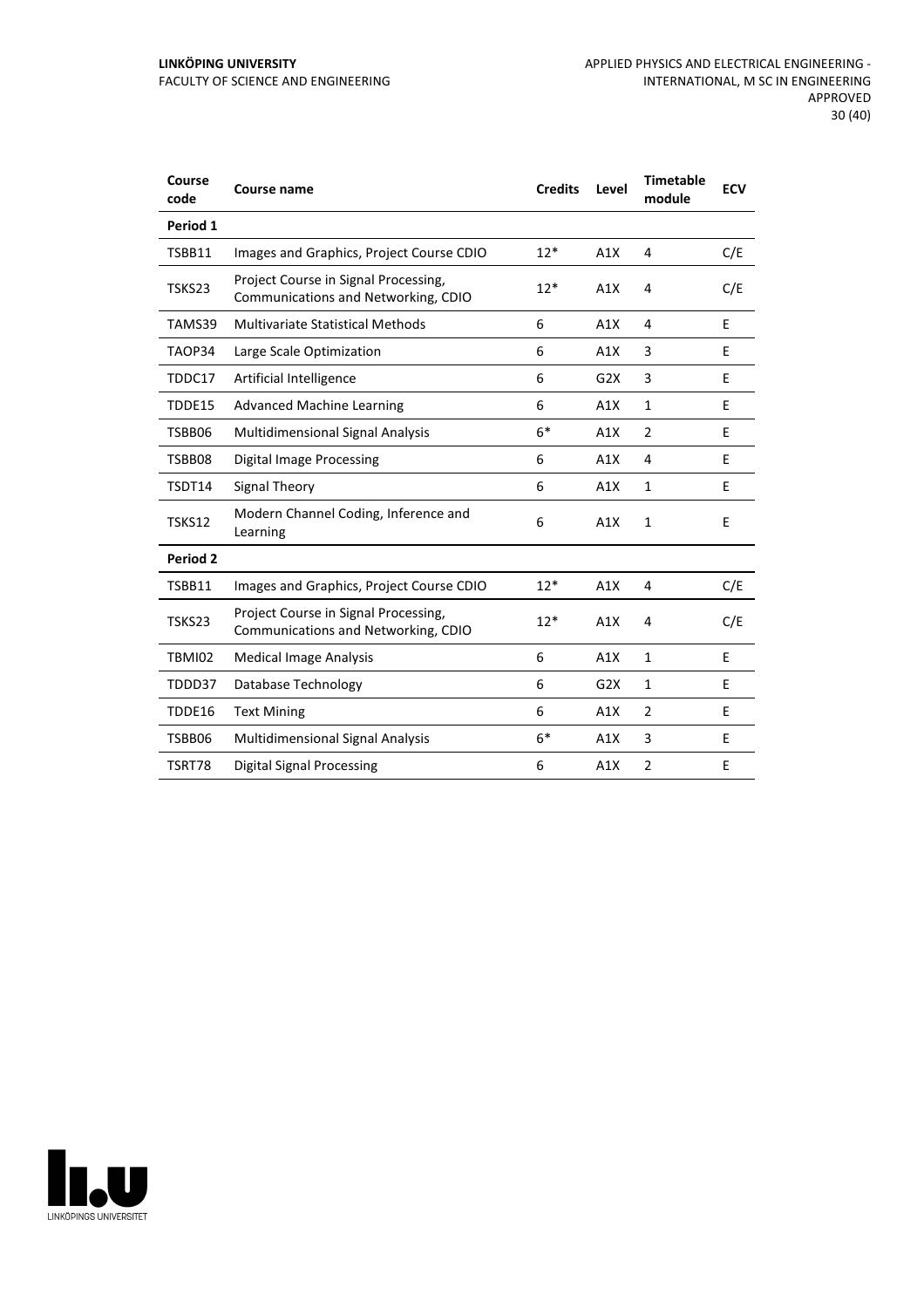#### *Specialisation: Electronics*

| Course<br>code | <b>Course name</b>                                                            | <b>Credits</b> | Level | <b>Timetable</b><br>module | <b>ECV</b> |
|----------------|-------------------------------------------------------------------------------|----------------|-------|----------------------------|------------|
| Period 1       |                                                                               |                |       |                            |            |
| TSTE17         | System Design                                                                 | $12*$          | A1X   | 4                          | C/E        |
| <b>TNE071</b>  | Microwave Engineering                                                         | 6              | A1X   | $\mathbf{1}$               | E          |
| <b>TNE089</b>  | Electromagnetic Compatibility (EMC) and<br>Printed Circuit Board (PCB) Design | $6*$           | A1X   | $\overline{2}$             | E          |
| TSEA84         | Digital Design Project                                                        | $6*$           | A1X   | $\mathbf{1}$               | E          |
| TSEK03         | Radio Frequency Integrated Circuits                                           | 6              | A1X   | $\overline{2}$             | E          |
| TSEK11         | Evaluation of an Integrated Circuit                                           | 2              | A1X   | 4                          | E          |
| TSTE25         | <b>Power Electronics</b>                                                      | 6              | A1X   | 3                          | E          |
| Period 2       |                                                                               |                |       |                            |            |
| TSTE17         | System Design                                                                 | $12*$          | A1X   | 4                          | C/E        |
| <b>TNE083</b>  | Antenna Theory                                                                | 6              | A1X   | $\overline{2}$             | E          |
| <b>TNE089</b>  | Electromagnetic Compatibility (EMC) and<br>Printed Circuit Board (PCB) Design | $6*$           | A1X   | 1                          | E          |
| TSEA26         | Design of Embedded DSP Processor                                              | 6              | A1X   | $\overline{2}$             | E          |
| TSEA44         | Computer Hardware - a System on Chip                                          | 6              | A1X   | 1                          | E          |
| TSEA84         | Digital Design Project                                                        | $6*$           | A1X   | 3                          | E          |
| TSTE26         | Powergrid and Technology for Renewable<br>Production                          | 6              | A1X   | 3                          | E          |
| TSTE85         | <b>Low Power Electronics</b>                                                  | 6              | A1X   | $\overline{2}$             | F          |

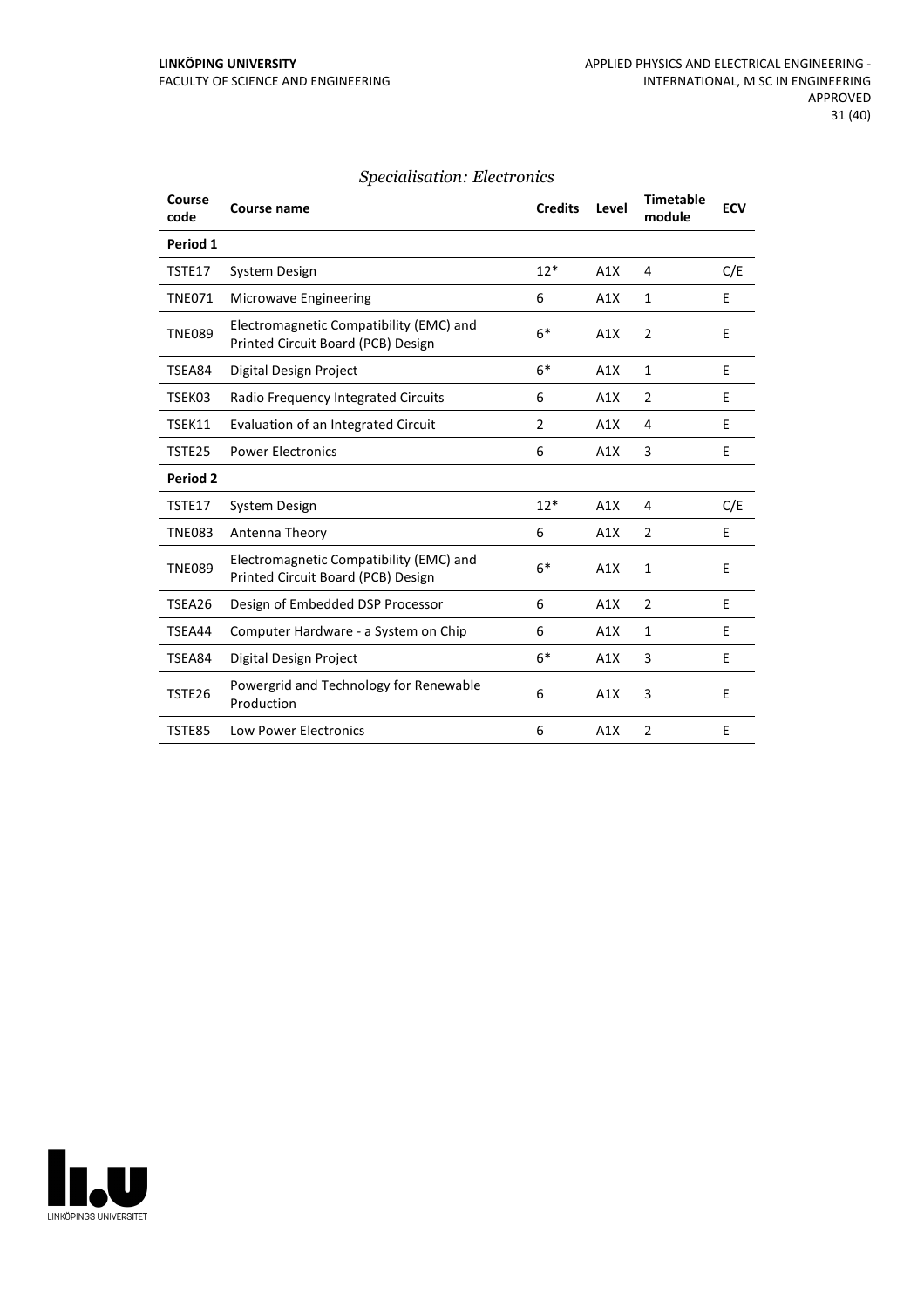| Course<br>code | <b>Course name</b>                     | <b>Credits</b> | Level | <b>Timetable</b><br>module | <b>ECV</b> |
|----------------|----------------------------------------|----------------|-------|----------------------------|------------|
| Period 1       |                                        |                |       |                            |            |
| TATA62         | <b>Project - Applied Mathematics</b>   | $12*$          | A1X   | 4                          | C/E        |
| TSRT10         | Automatic Control - Project Course     | $12*$          | A1X   | 4                          | C/E        |
| TATA75         | Theory of Relativity                   | $6*$           | A1X   | $\frac{1}{2}$              | E          |
| TATM38         | <b>Mathematical Models in Biology</b>  | 6              | A1X   | 3                          | E          |
| TDDD38         | Advanced Programming in C++            | $6*$           | A1X   | $\overline{2}$             | E          |
| TFYA40         | <b>Analytical Mechanics</b>            | $6*$           | A1X   | 1                          | E          |
| TMMS11         | <b>Models of Mechanics</b>             | $6*$           | A1X   | 3                          | E          |
| TPPE53         | <b>Financial Valuation Methodology</b> | 6              | A1X   | $\overline{2}$             | E          |
| Period 2       |                                        |                |       |                            |            |
| TATA62         | <b>Project - Applied Mathematics</b>   | $12*$          | A1X   | 4                          | C/E        |
| TSRT10         | Automatic Control - Project Course     | $12*$          | A1X   | 4                          | C/E        |
| TATA75         | Theory of Relativity                   | $6*$           | A1X   | 3                          | E          |
| TDDD38         | Advanced Programming in C++            | $6*$           | A1X   | $\overline{a}$             | E          |
| TFYA40         | <b>Analytical Mechanics</b>            | $6*$           | A1X   | 3                          | E          |
| TMMS11         | <b>Models of Mechanics</b>             | $6*$           | A1X   | 3                          | E          |
| TPPE61         | <b>Financial Optimization</b>          | 6              | A1X   | 2                          | E          |

#### *Specialisation: Engineering Mathematics*

#### *Specialisation: Financial Mathematics*

| Course<br>code | Course name                            | <b>Credits</b> | Level | Timetable<br>module | <b>ECV</b> |
|----------------|----------------------------------------|----------------|-------|---------------------|------------|
| Period 1       |                                        |                |       |                     |            |
| TATA62         | <b>Project - Applied Mathematics</b>   | $12*$          | A1X   | 4                   |            |
| TPPE53         | <b>Financial Valuation Methodology</b> | 6              | A1X   | $\overline{2}$      |            |
| Period 2       |                                        |                |       |                     |            |
| TATA62         | <b>Project - Applied Mathematics</b>   | $12*$          | A1X   | 4                   |            |
| TPPE61         | <b>Financial Optimization</b>          | 6              | A1X   | $\mathcal{P}$       |            |

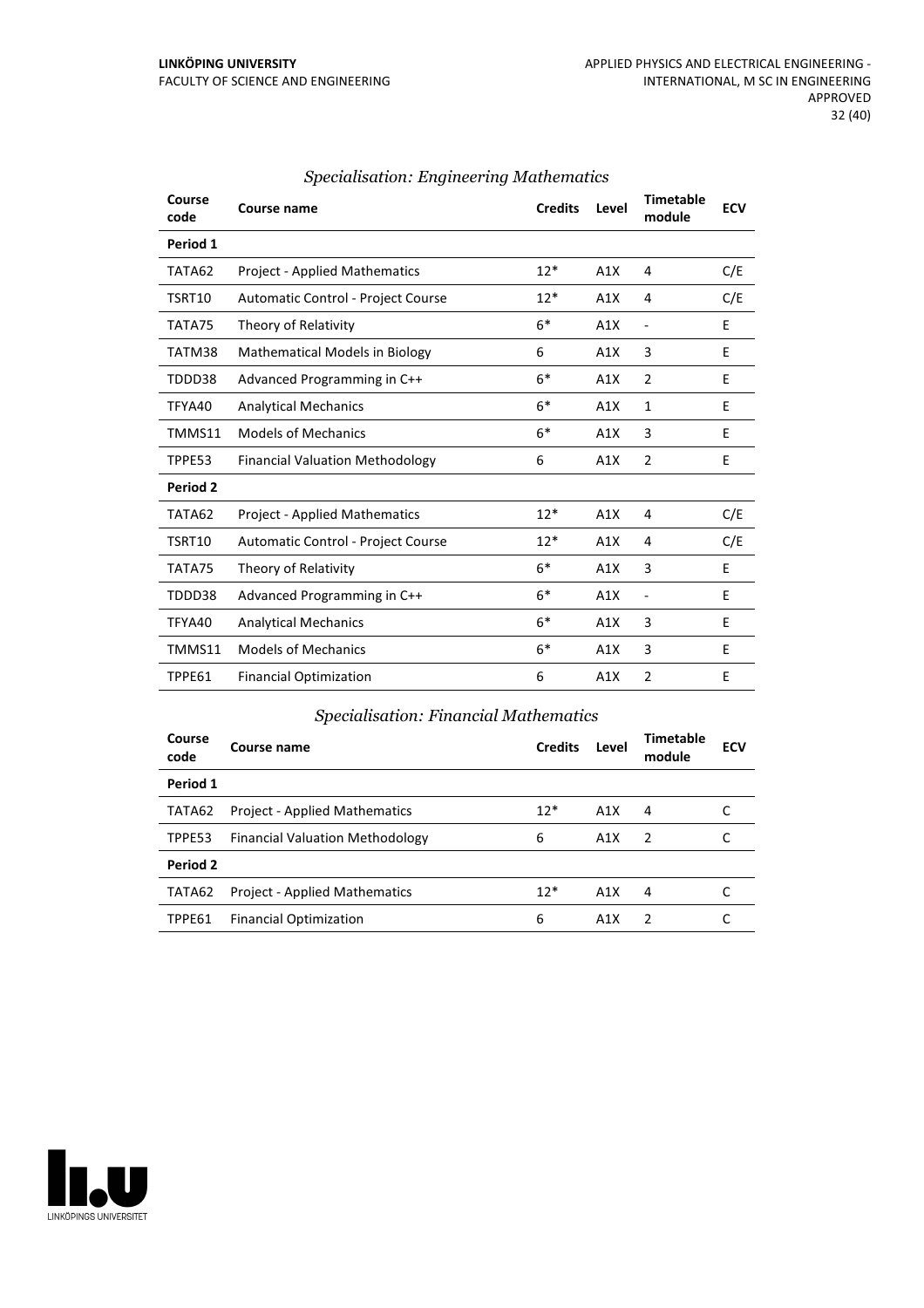| Course<br>code | Course name                                                             | <b>Credits</b> | Level | Timetable<br>module | <b>ECV</b> |
|----------------|-------------------------------------------------------------------------|----------------|-------|---------------------|------------|
| Period 1       |                                                                         |                |       |                     |            |
| TSRT10         | Automatic Control - Project Course                                      | $12*$          | A1X   | 4                   | C          |
| TFYA40         | <b>Analytical Mechanics</b>                                             | $6*$           | A1X   | 1                   | E          |
| TSFS12         | Autonomous Vehicles - Planning, Control, and<br><b>Learning Systems</b> | 6              | A1X   | 1                   | E          |
| Period 2       |                                                                         |                |       |                     |            |
| TSRT10         | Automatic Control - Project Course                                      | $12*$          | A1X   | 4                   | C          |
| TFYA40         | <b>Analytical Mechanics</b>                                             | $6*$           | A1X   | 3                   | Е          |
| TMME50         | <b>Flight Mechanics</b>                                                 | 6              | A1X   | $\overline{2}$      | E          |
| TSRT08         | Optimal Control                                                         | 6              | A1X   | 3                   | E          |

#### *Specialisation: Mechanics and Control*

# *Specialisation: Photonics and Quantum Technology*

| Course<br>code | Course name                             | <b>Credits</b> | Level            | Timetable<br>module | <b>ECV</b> |
|----------------|-----------------------------------------|----------------|------------------|---------------------|------------|
| Period 1       |                                         |                |                  |                     |            |
| TFYA99         | Project Course in Applied Physics, CDIO | $12*$          | A1X              | 4                   | C          |
| TBMT57         | <b>Biomedical Optics</b>                | 6              | A1X              | 1                   | E          |
| TFYM03         | Nanophysics                             | 6              | A1X              | 3                   | E          |
| TSIT03         | Cryptology                              | 6              | A <sub>1</sub> X | 2                   | E          |
| TSIT13         | <b>Quantum Communication</b>            | 6              | A1X              | 1                   | E          |
| Period 2       |                                         |                |                  |                     |            |
| TFYA99         | Project Course in Applied Physics, CDIO | $12*$          | A1X              | 4                   | C          |
| TSIT02         | <b>Computer Security</b>                | 6              | G2X              | 2                   | E          |

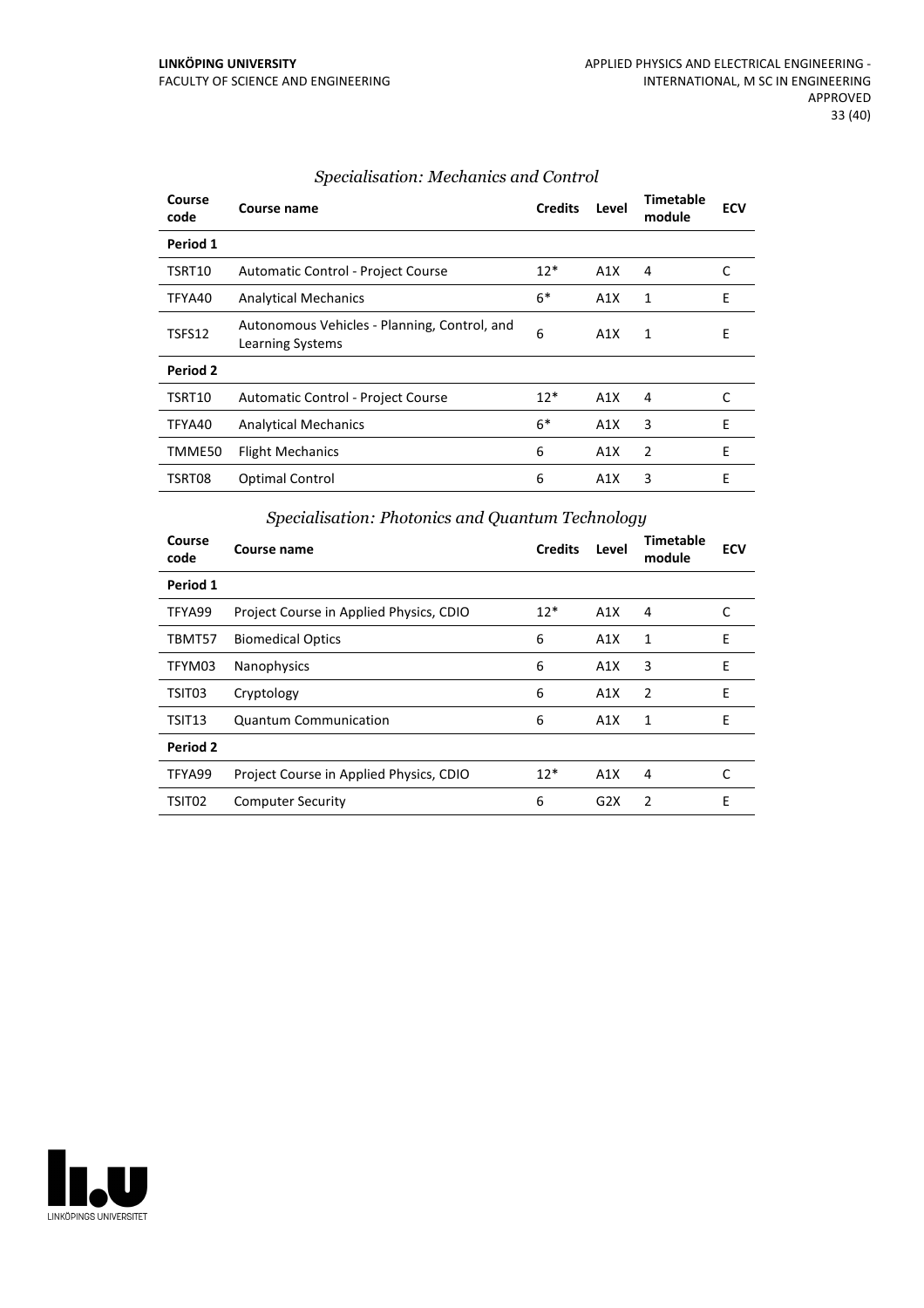| Course<br>code | Course name                              | <b>Credits</b> | Level | <b>Timetable</b><br>module | <b>ECV</b> |
|----------------|------------------------------------------|----------------|-------|----------------------------|------------|
| Period 1       |                                          |                |       |                            |            |
| TSBB11         | Images and Graphics, Project Course CDIO | $12*$          | A1X   | 4                          | C          |
| <b>TNM067</b>  | Scientific Visualization                 | 6              | A1X   | 3                          | E          |
| TSBB19         | Machine Learning for Computer Vision     | 6              | A1X   | 2                          | E          |
| TSBK03         | <b>Advanced Game Programming</b>         | $6*$           | A1X   | 1                          | E          |
| TSKS15         | Detection and Estimation of Signals      | 6              | A1X   | 2                          | E          |
| Period 2       |                                          |                |       |                            |            |
| TSBB11         | Images and Graphics, Project Course CDIO | $12*$          | A1X   | 4                          | C          |
| TBMI02         | Medical Image Analysis                   | 6              | A1X   | 1                          | E          |
| TDDD56         | Multicore and GPU Programming            | 6              | A1X   | 2                          | E          |
| TDDE01         | <b>Machine Learning</b>                  | 6              | A1X   | 1                          | E          |
| <b>TNM086</b>  | <b>Virtual Reality Techniques</b>        | 6              | A1X   | 2                          | E          |
| TSBK03         | <b>Advanced Game Programming</b>         | $6*$           | A1X   |                            | E          |

#### *Specialisation: Signal and Image Processing*

#### *Specialisation: System-on-Chip*

| Course<br>code | Course name                          | <b>Credits</b> | Level | <b>Timetable</b><br>module | <b>ECV</b> |
|----------------|--------------------------------------|----------------|-------|----------------------------|------------|
| Period 1       |                                      |                |       |                            |            |
| TSTE17         | System Design                        | $12*$          | A1X   | 4                          | C/E        |
| TDTS08         | Advanced Computer Architecture       | 6              | A1X   | $\overline{2}$             | E          |
| TSEA84         | Digital Design Project               | $6*$           | A1X   | 1                          | E          |
| TSEK11         | Evaluation of an Integrated Circuit  | 2              | A1X   | 4                          | E          |
| Period 2       |                                      |                |       |                            |            |
| TSEA26         | Design of Embedded DSP Processor     | 6              | A1X   | $\overline{2}$             | C          |
| TSTE17         | System Design                        | $12*$          | A1X   | 4                          | C/E        |
| TDDD56         | Multicore and GPU Programming        | 6              | A1X   | $\overline{2}$             | E          |
| TSEA44         | Computer Hardware - a System on Chip | 6              | A1X   | 1                          | E          |
| TSEA84         | Digital Design Project               | $6*$           | A1X   | 3                          | E          |
| TSIT02         | <b>Computer Security</b>             | 6              | G2X   | 2                          | Е          |
| TSTE85         | Low Power Electronics                | 6              | A1X   | $\mathfrak{p}$             | E          |

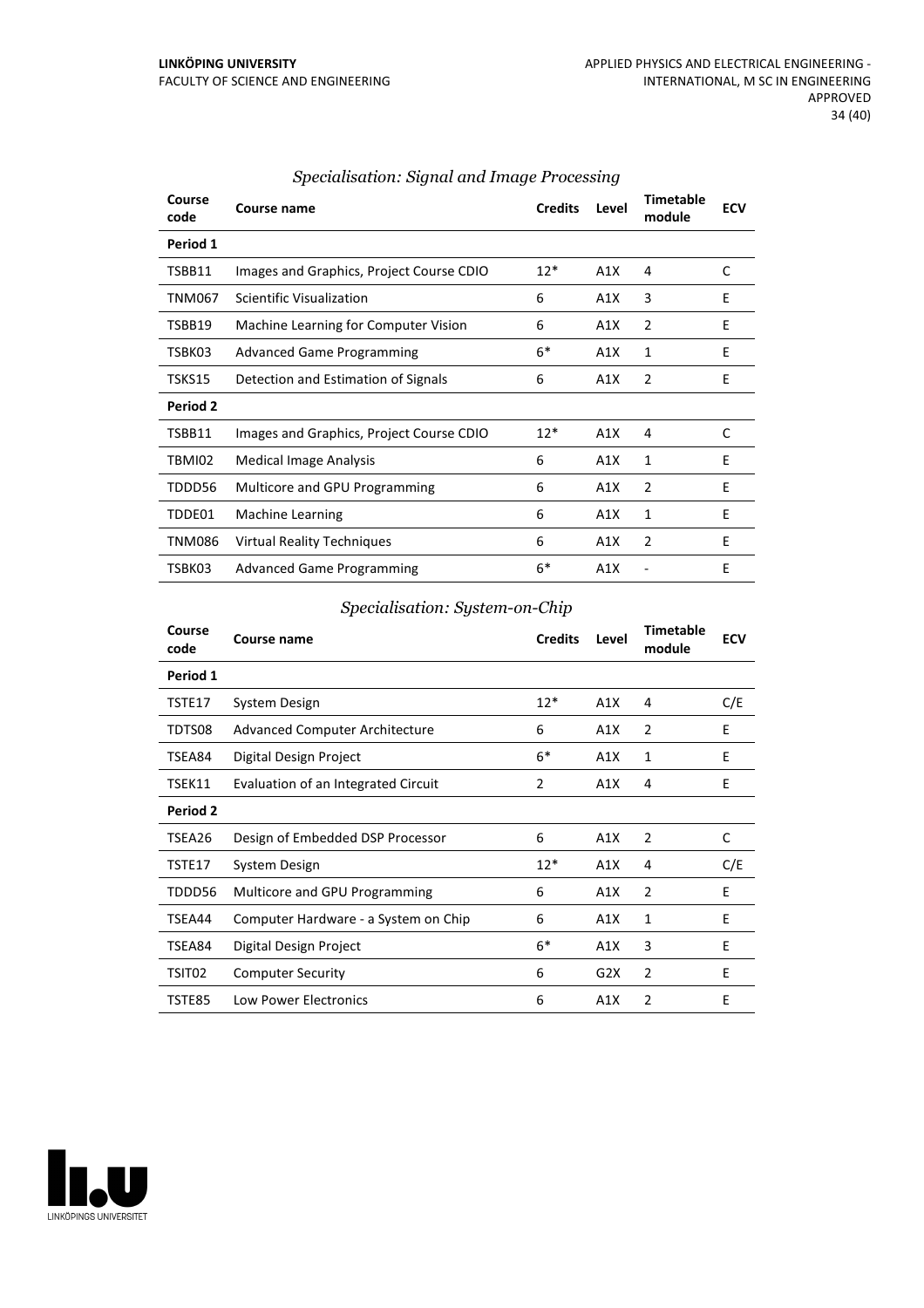# **Semester 10 (Spring 2022)**

| Course<br>code | Course name                      | <b>Credits</b> | Level | <b>Timetable</b><br>module | <b>ECV</b> |
|----------------|----------------------------------|----------------|-------|----------------------------|------------|
| Period 1       |                                  |                |       |                            |            |
| TQXX33         | Degree project - Master's Thesis | $30*$          | A1X   | $\overline{\phantom{a}}$   |            |
| Period 2       |                                  |                |       |                            |            |
| TQXX33         | Degree project - Master's Thesis | $30*$          | A1X   | ٠                          |            |

ECV = Elective / Compulsory /Voluntary

\*The course is divided into several semesters and/or periods

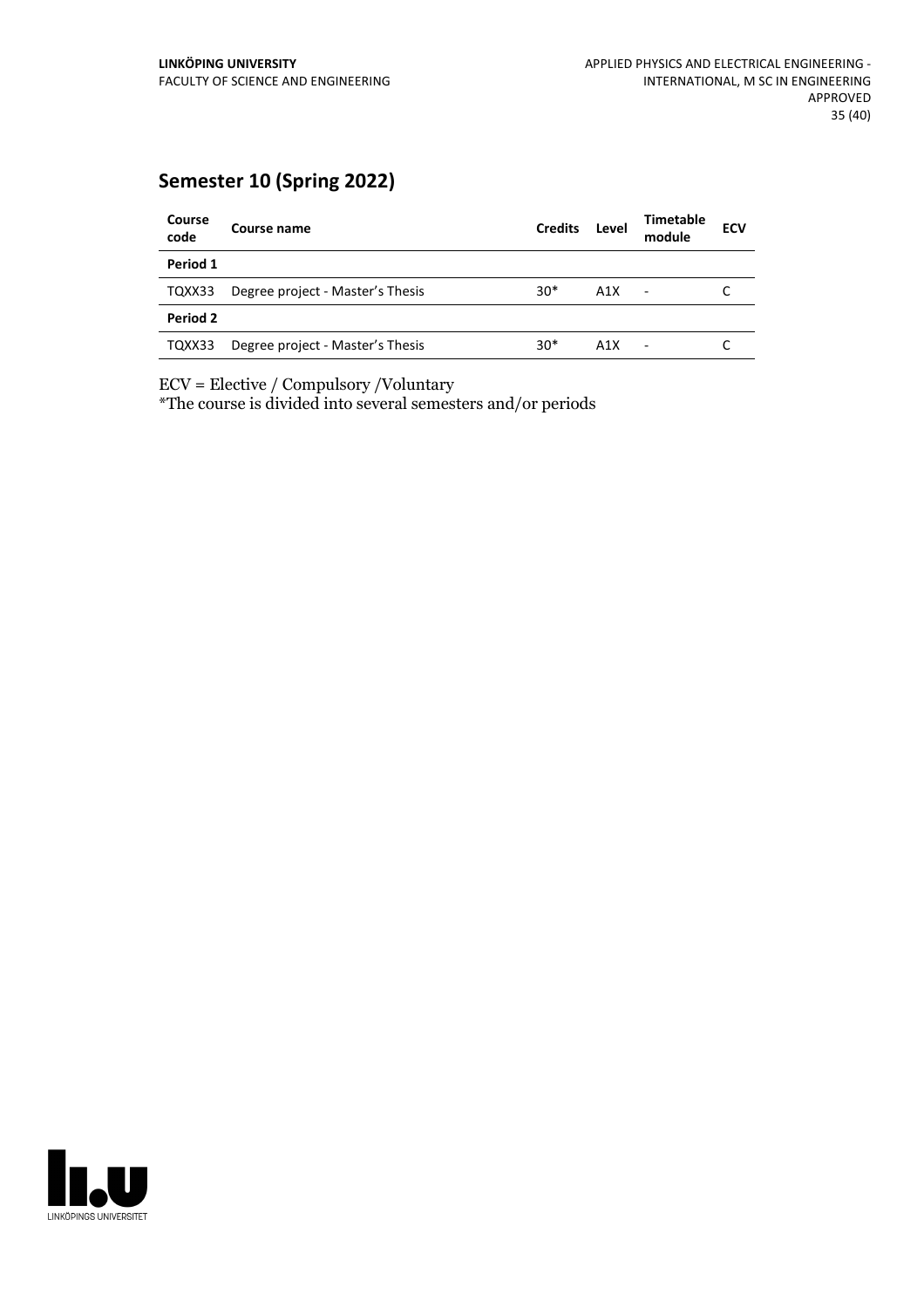# **Common rules**

#### **Structure and organisation of study programmes**

The contents and design of the programmes are to be continuously revised such that new knowledge is integrated into courses and specialisations. Within one programme, several study specialisations or profiles may be available. The identities of the study specialisations or profiles and the regulations governing how these may be selected are given in the syllabus and curriculum for the particular field of study and programmes.

The structure and organisation of the programmes are to follow specified criteria that are summarised in the syllabus for each programme.

- 
- The syllabus defines the aims of the study programme.<br>• The curriculum, which constitutes one part of the syllabus for the field of study, gives details of the terms in which the various courses have been
- timetabled, and their scheduling through the academic year.<br>• The course syllabus specifies, among other things, the aim and contents of the course, and the prior knowledge that a student must have in order to be able to benefit from the course.

#### **Qualification requirements**

The qualification requirements specified in the Higher Education Ordinance 2007 apply to students admitted after 1 July 2007. A student who has completed components of a programme after 1 July 2007 has the right to be assessed with respect to the qualification requirements specified by the Higher Education Ordinance 2007. In addition, local regulations laid down by the faculty boards and university board apply, see

http://styrdokument.liu.se/Regelsamling/VisaBeslut/622693.

Higher Education Act Chapter 1, Section 8:

First-cycle courses and study programmes are to develop:

- the ability to make independent and critical assessments
- the ability to identify, formulate and solve problems autonomously, and
- the preparedness to deal with changes in working life.

In addition to knowledge and skills in their field of study, students shall develop the ability to:

- gather and interpret information at a scholarly level
- stay abreast of the development of knowledge, and
- communicate their knowledge to others, including those who lack specialist knowledge in the field.

#### **Qualifications within a study programme**

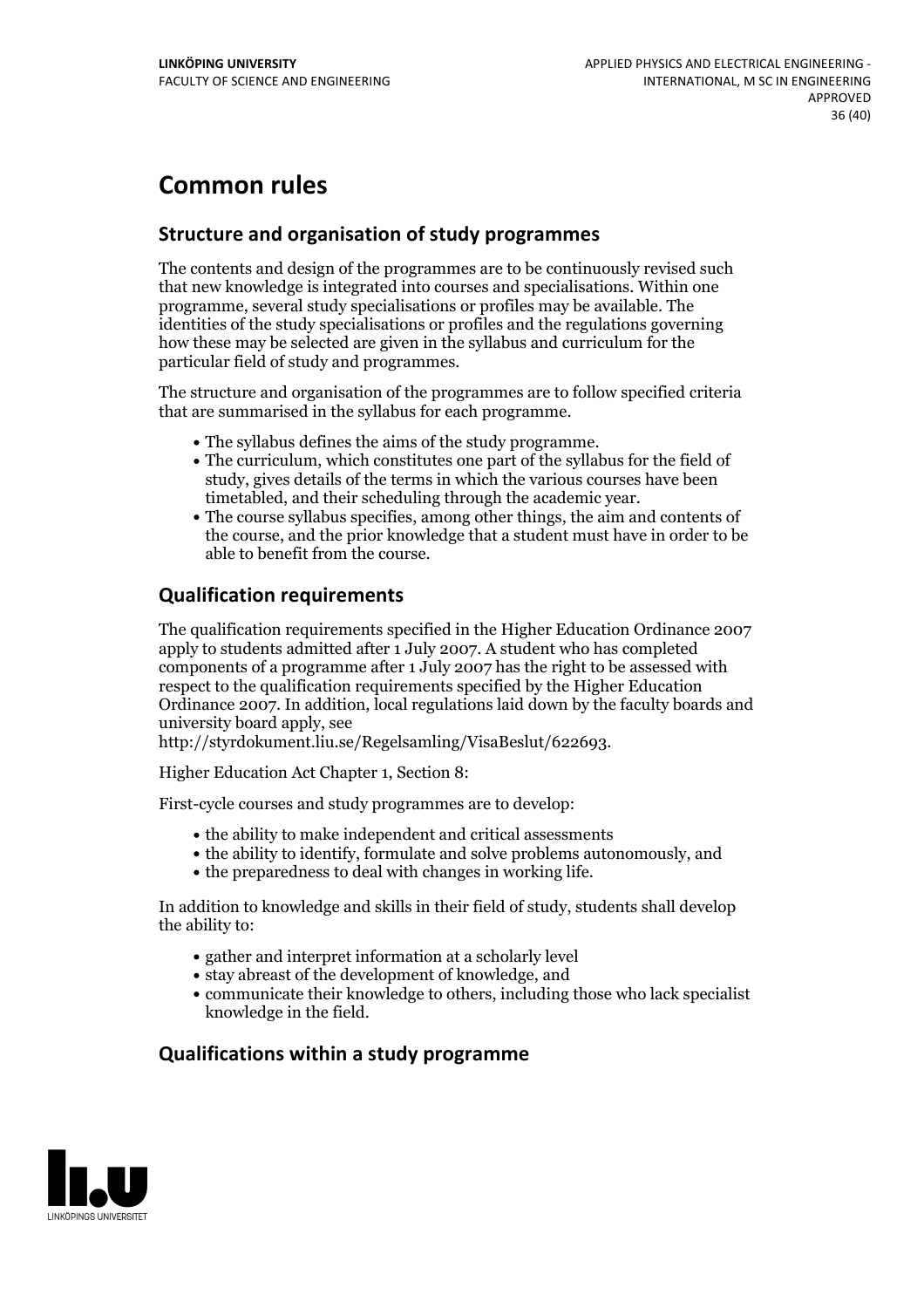Qualification requirements that are specific to a study programme are given in the syllabus for that programme.

#### **Matriculation and postponement of matriculation**

A person who has been accepted for a study programme is to start their studies (matriculate) in the term that is specified in the decision about admission. The date and location of the compulsory matriculation procedure will be communicated to those admitted to the first term of the programme.

At any one admission occasion, it is possible to be admitted to only one place on a study programme. A student who has been granted a place on a study programme and who is offered and accepts a place on another study programme during a supplementary round of admission will lose the place offered for the first study programme.

Regulations concerning postponement of matriculation have been laid down in the admission regulations for Linköping University, http://styrdokument.liu.se/Regelsamling/VisaBeslut/622645.

A person who has been granted postponement must present to the admitting authority, before the term in which the studies are to be started and before the date of application, a renewed registration for the programme and a copy of the decision granting postponement.

#### **Admission to a later part of a programme**

Admission to a part of a study programme is used here to refer to admission with the purpose of completing the programme and taking a degree. Admission to a later part of a programme may take place only if sufficient resources and space on the programme are available. Furthermore, the applicant must satisfy the entry requirements for the relevant term of the programme, as specified in http://styrdokument.liu.se/Regelsamling/Innehall/Utbildning\_pa\_grund- \_och\_avancerad\_niva/Tekniska\_fakulteten.

#### **Interruption in studies**

Notification of an interruption in studies is to be made through the Student Portal. If such <sup>a</sup> notification is not made and if the student does not register for the first term during which the interruption is to take place, the interruption will be considered to be a withdrawal. An interruption in studies must cover a complete term, and notification of interruptions can be given for a maximum of two consecutive terms. Notification of resumption of studies is to take place at the term registration for the term that follows the interruption. If the student does not register at the term registration, this will be regarded as withdrawal from studies.

A student who is taking an interruption in studies may during this period retake examinations if he or she has re-registered for the most recent study term of the programme. A student who wishes to take another course during the interruption in studies must apply for this separately. The student is responsible that

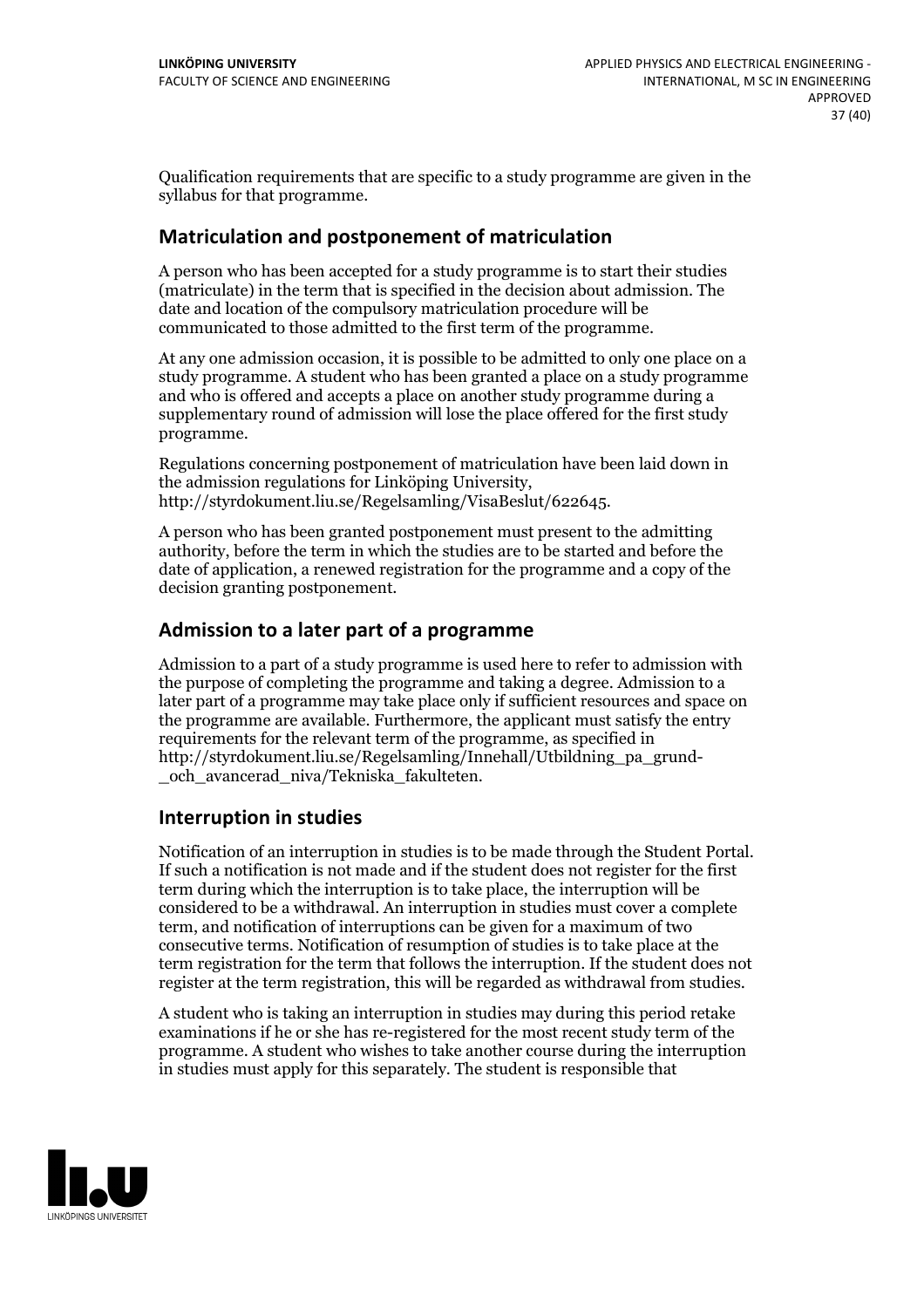registration for courses is carried outat the correct times in preparation for the resumption of studies.

#### **Withdrawal from a study programme**

A student who wishes to withdraw from a study programme must notify the study guidance counsellor. A student who leaves the studies without giving notification of an interruption in study and who fails to register for the immediately subsequent term is considered to have withdrawn. A student who has withdrawn may return to the study programme if a vacancy is available that is not required for students returning after an interruption in study, and notrequired for students who are changing their location of study and/or study programme.

#### **Interrupting a course**

The vice-chancellor's decision concerning regulations for registration, deregistration and reporting results (Dnr LiU-2015-01241) states that interruptions in study are to be recorded in Ladok. Thus, all students who do not participate in a course for which they have registered must record the interruption, such that the registration on the course can be removed. Deregistration from <sup>a</sup> course is carried outusing <sup>a</sup> web-based form: www.lith.liu.se/for-studenter/kurskomplettering?l=sv.

#### **Courses within a study programme**

The curriculum for the various years of a study programme specify which courses are compulsory (o), elective (v) and voluntary (f). If a student wishes to study a different combination than the one specified in the curriculum, an application must be made to the board of studies.

#### **Registration for programme courses**

Registration for courses that are given as part of a study programme must be made during the specified period, which has been preliminarily set to 1-10 April for the autumn term, and 1-10 October for the spring term. Information about course registration is published on a webpage, sent to students by email, and disseminated at scheduled information meetings.

#### **Registration for programme courses as single-subject courses**

Admission to a programme course as a single-subject subject course may take place only if sufficient resources and space on the course are available. Furthermore, the applicant must satisfy the entry requirements for the relevant course.

#### **Cancelled courses**

Courses with few participants (fewer than 10) may be cancelled or organised in a

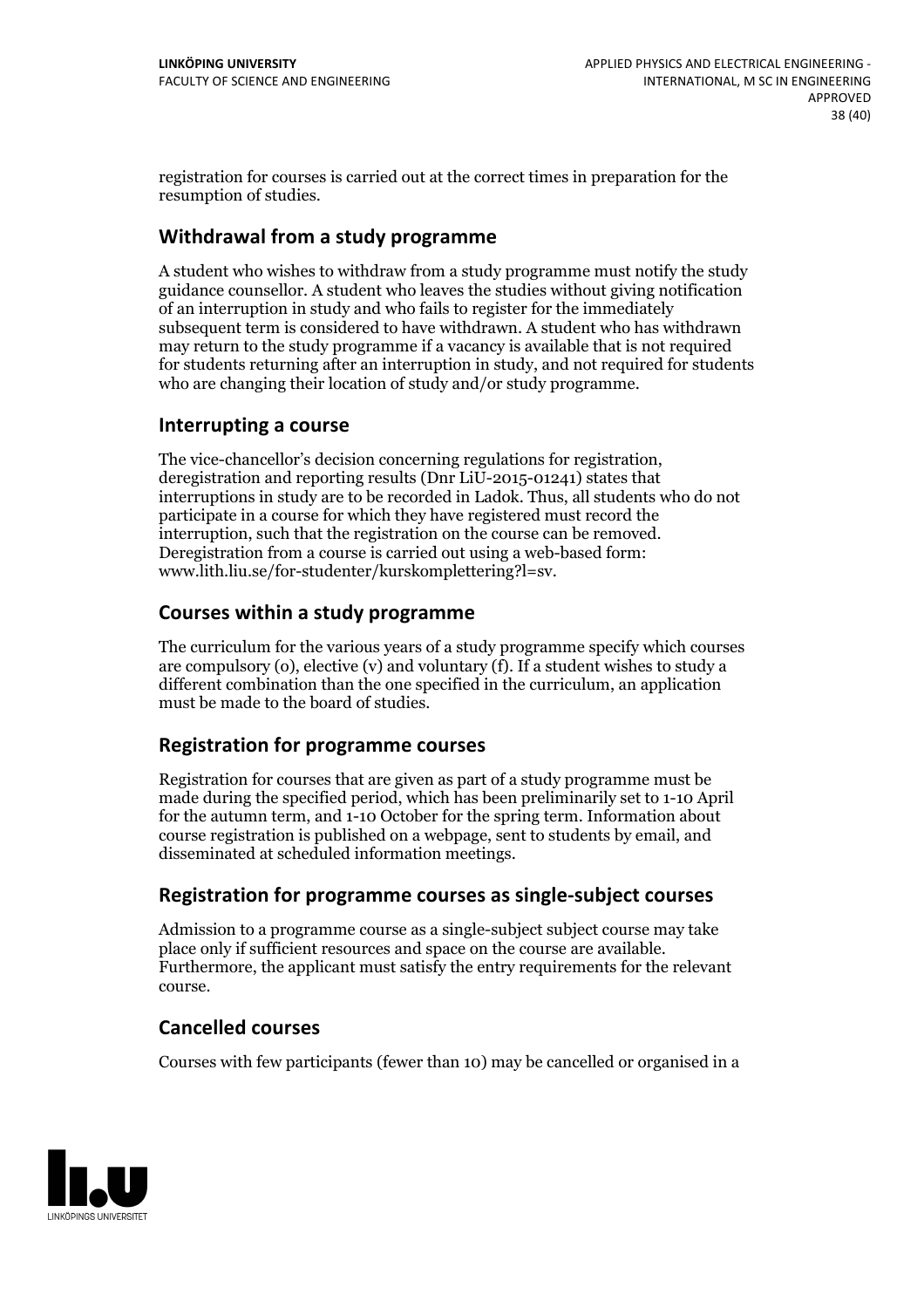manner that differs from that stated in the course syllabus. The board of studies is to deliberate and decide whether a course is to be cancelled orchanged from the course syllabus.

### **Timetabling**

Courses are timetabled after a decision has been made concerning the assignment of the course to a study period. A central timetable is not drawn up for courses with fewer than five participants. Most project courses do not have a central timetable.

### **Study planning**

Students who require support in planning their continued studies can contact the study guidance counsellor of the programme. Study planning involves the student and the study guidance counsellor together drawing up an individual plan for studies during the subsequent term. The individual plan may allow the student to deviate from the general curriculum.

Completed first-cycle courses are a precondition for successful studies at more advanced levels. For this reason, study planning is based on giving priority to courses from earlier years of study that have not been completed. If further capacity is available, new courses may be taken.

Study planning takes place on a regular basis if the student:

- does not satisfy the requirements for progression to later terms. In order for a student to be able to participate in courses from later years in such cases, a decision of exemption is required.<br>
• does not satisfy the requirements for starting a degree project.
- 

Other situations in which study planning may be required:

- A student has fallen behind during the early part of a study programme and
- has failed to complete several courses.<br>• A student has not satisfied the entry requirements for a degree project
- before term 6 of an engineering degree.<br>
 A student has applied for admission to a later part of a programme.<br>
 Studies have been carried out abroad.<br>
 A study programme is to be resumed after an interruption.
- 
- 

In these cases the study guidance counsellor supports the student in planning the continued studies, also in situations in which the student can register for the relevant courses without the need for a special decision for the continued studies.

### **Part of education abroad**

Students can exchange study at LiTH for study at an institute of higher education abroad, and/or work on a degree project abroad.

In the event that study (courses) at LiTH are exchanged for study abroad, the